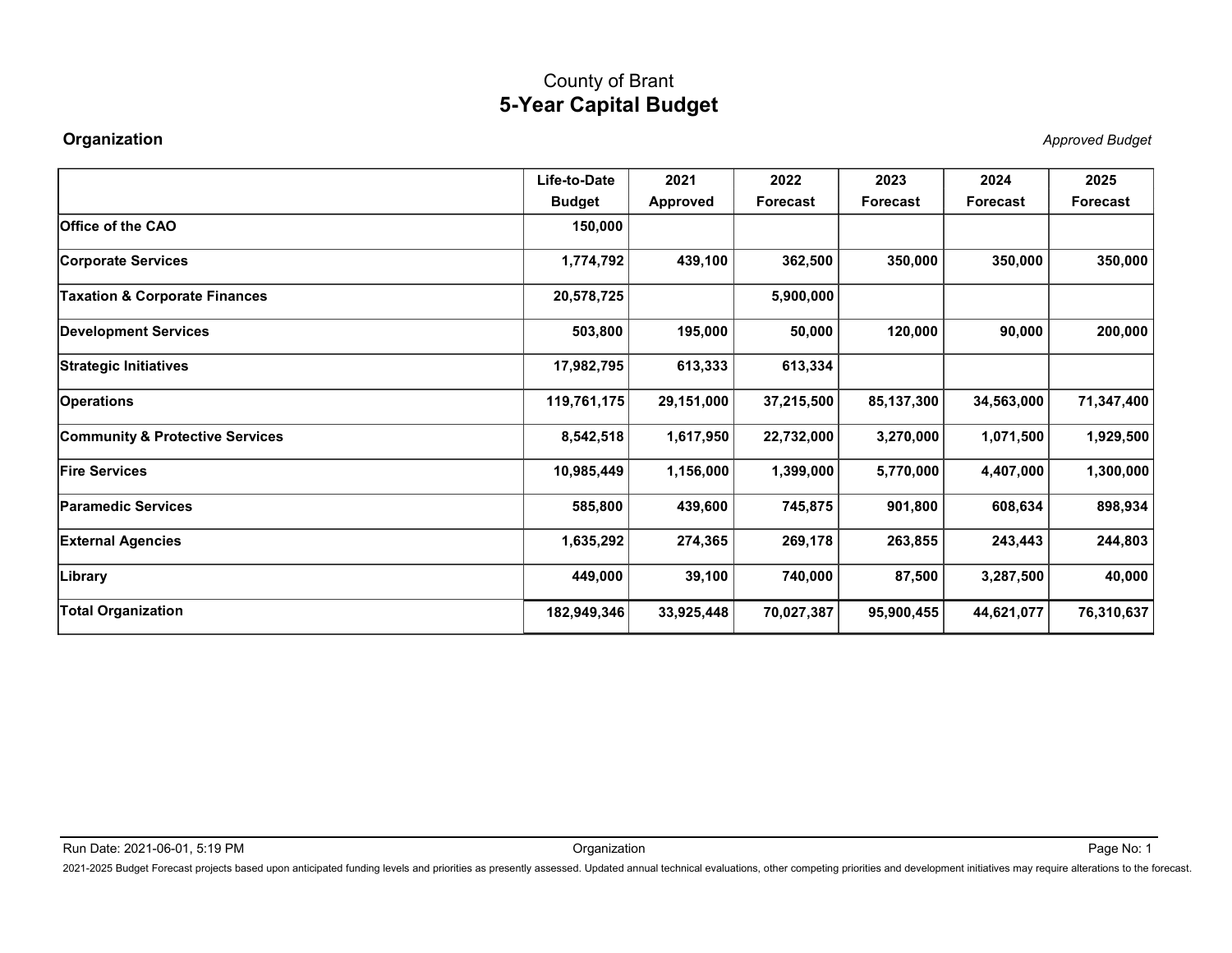<span id="page-1-0"></span>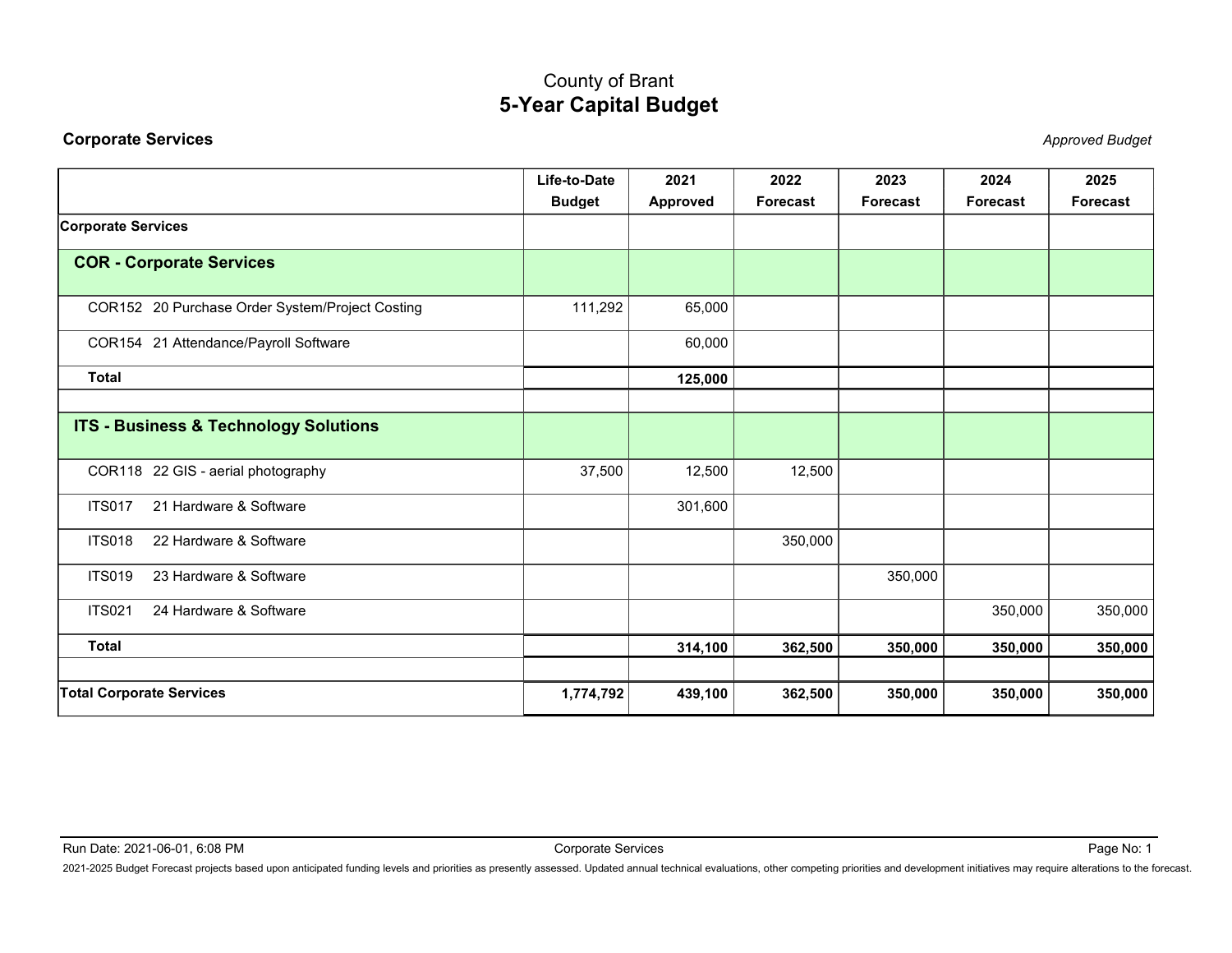<span id="page-2-0"></span>

| <b>COR - Corporate Services</b>                | Life-to-Date<br><b>Budget</b> | 2021<br><b>Approved</b> | 2022<br>Forecast | 2023<br>Forecast | 2024<br><b>Forecast</b> | 2025<br><b>Forecast</b> |
|------------------------------------------------|-------------------------------|-------------------------|------------------|------------------|-------------------------|-------------------------|
| <b>Taxation &amp; Corporate Finances</b>       |                               |                         |                  |                  |                         |                         |
|                                                |                               |                         |                  |                  |                         |                         |
|                                                |                               |                         |                  |                  |                         |                         |
| COR092 13 Paris Old Town Hall/Bawcutt Centre   |                               |                         | 5,900,000        |                  |                         |                         |
| <b>Total</b>                                   |                               |                         | 5,900,000        |                  |                         |                         |
| <b>FIN - Municipal Financing</b>               |                               |                         |                  |                  |                         |                         |
| <b>Total</b>                                   |                               |                         |                  |                  |                         |                         |
| <b>Total Taxation &amp; Corporate Finances</b> | 20,578,725                    |                         | 5,900,000        |                  |                         |                         |
|                                                |                               |                         |                  |                  |                         |                         |

Page No: 2<br>2021-2025 Budget Forecast projects based upon anticipated funding levels and priorities as presently assessed. Updated annual technical evaluations, other competing priorities and development initiatives may req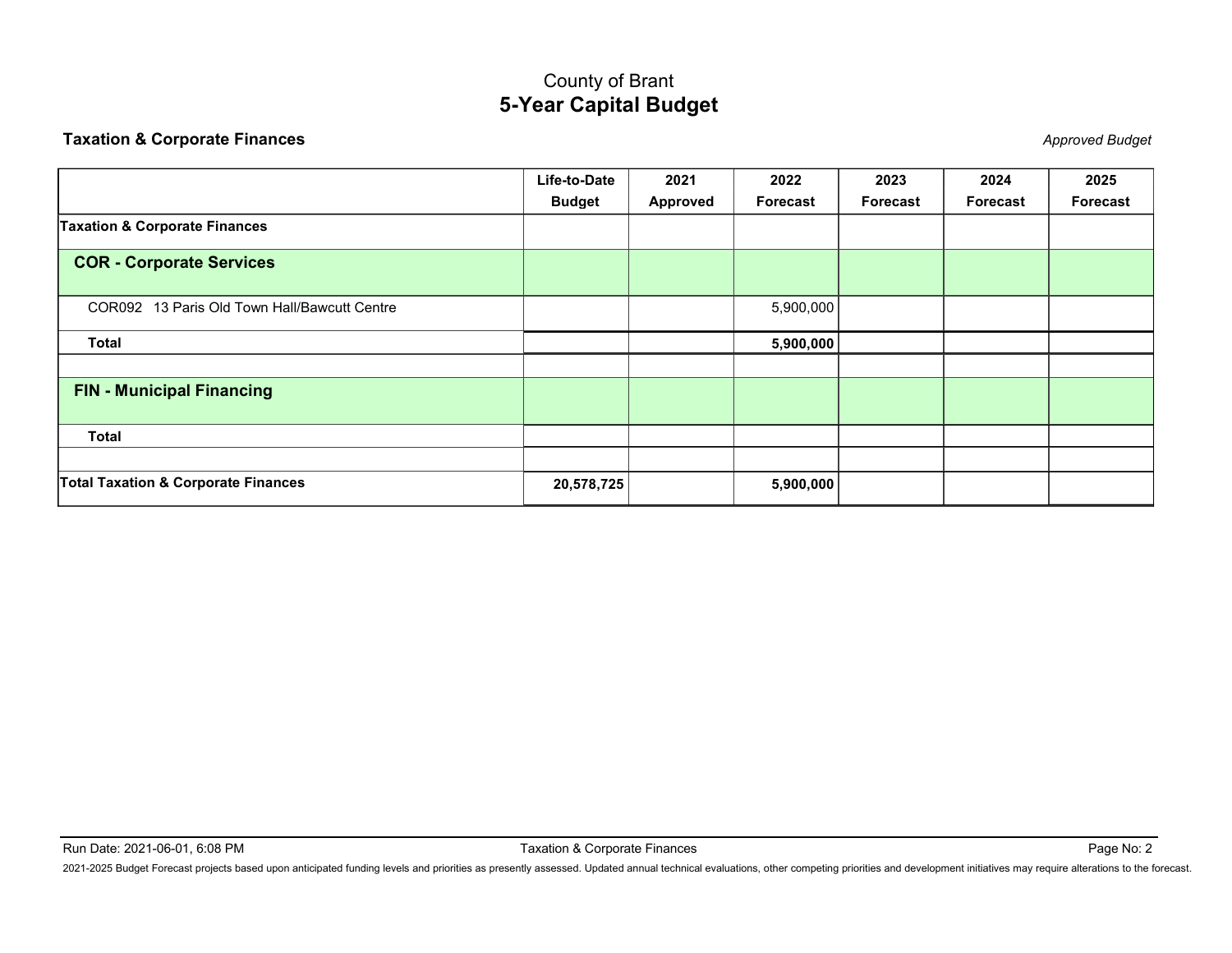<span id="page-3-0"></span>

| <b>Development Services</b><br><b>Approved Budget</b><br>2024<br>Life-to-Date<br>2021<br>2022<br>2023<br>2025<br><b>Budget</b><br>Forecast<br>Forecast<br>Approved<br><b>Forecast</b><br><b>Forecast</b><br><b>Development Services</b><br>DPE - Development, Planning and Engineering<br>DPE043 21 Toughbooks(5) for Bldg Div Vehicles<br>45,000<br>DPE048 23 Replace 2 Building Division Vehicles<br>70,000<br>DPE049 24 Review of Building Permit Fees<br>50,000<br>DPE050 20 Official Plan Update(19-47,48,49,51)<br>150,000<br>128,800<br>DPE051 22 Design Guidelines(19-53)<br>20,000<br>DPE052 22 Paris Secondary Plan(19-53)<br>20,000<br>DPE053 22 Heritage Conservation Districts(19-53)<br>10,000 |
|--------------------------------------------------------------------------------------------------------------------------------------------------------------------------------------------------------------------------------------------------------------------------------------------------------------------------------------------------------------------------------------------------------------------------------------------------------------------------------------------------------------------------------------------------------------------------------------------------------------------------------------------------------------------------------------------------------------|
|                                                                                                                                                                                                                                                                                                                                                                                                                                                                                                                                                                                                                                                                                                              |
|                                                                                                                                                                                                                                                                                                                                                                                                                                                                                                                                                                                                                                                                                                              |
|                                                                                                                                                                                                                                                                                                                                                                                                                                                                                                                                                                                                                                                                                                              |
|                                                                                                                                                                                                                                                                                                                                                                                                                                                                                                                                                                                                                                                                                                              |
|                                                                                                                                                                                                                                                                                                                                                                                                                                                                                                                                                                                                                                                                                                              |
|                                                                                                                                                                                                                                                                                                                                                                                                                                                                                                                                                                                                                                                                                                              |
|                                                                                                                                                                                                                                                                                                                                                                                                                                                                                                                                                                                                                                                                                                              |
|                                                                                                                                                                                                                                                                                                                                                                                                                                                                                                                                                                                                                                                                                                              |
|                                                                                                                                                                                                                                                                                                                                                                                                                                                                                                                                                                                                                                                                                                              |
|                                                                                                                                                                                                                                                                                                                                                                                                                                                                                                                                                                                                                                                                                                              |
|                                                                                                                                                                                                                                                                                                                                                                                                                                                                                                                                                                                                                                                                                                              |
| DPE054 23 Comprehensive Zoning By-law(19-47,48,49,51)<br>30,000<br>30,000                                                                                                                                                                                                                                                                                                                                                                                                                                                                                                                                                                                                                                    |
| DPE055 23 St. George Secondary Plan(19-53)<br>20,000                                                                                                                                                                                                                                                                                                                                                                                                                                                                                                                                                                                                                                                         |
| DPE056 24 Burford Secondary Plan(19-53)<br>10,000                                                                                                                                                                                                                                                                                                                                                                                                                                                                                                                                                                                                                                                            |
| DPE057 25 Cainsville Secondary Plan(19-53)<br>10,000                                                                                                                                                                                                                                                                                                                                                                                                                                                                                                                                                                                                                                                         |
| DPE058 25 Archeological & Cultural Plan(19-52)<br>120,000                                                                                                                                                                                                                                                                                                                                                                                                                                                                                                                                                                                                                                                    |
| DPE059 25 Replace 2 Building Div Vehicles<br>70,000                                                                                                                                                                                                                                                                                                                                                                                                                                                                                                                                                                                                                                                          |
| <b>Total</b><br>50,000<br>195,000<br>120,000<br>90,000<br>200,000                                                                                                                                                                                                                                                                                                                                                                                                                                                                                                                                                                                                                                            |
| <b>Development Services</b><br>Page No: 3<br>Run Date: 2021-06-01, 6:08 PM<br>2021-2025 Budget Forecast projects based upon anticipated funding levels and priorities as presently assessed. Updated annual technical evaluations, other competing priorities and development initiatives may require altera                                                                                                                                                                                                                                                                                                                                                                                                 |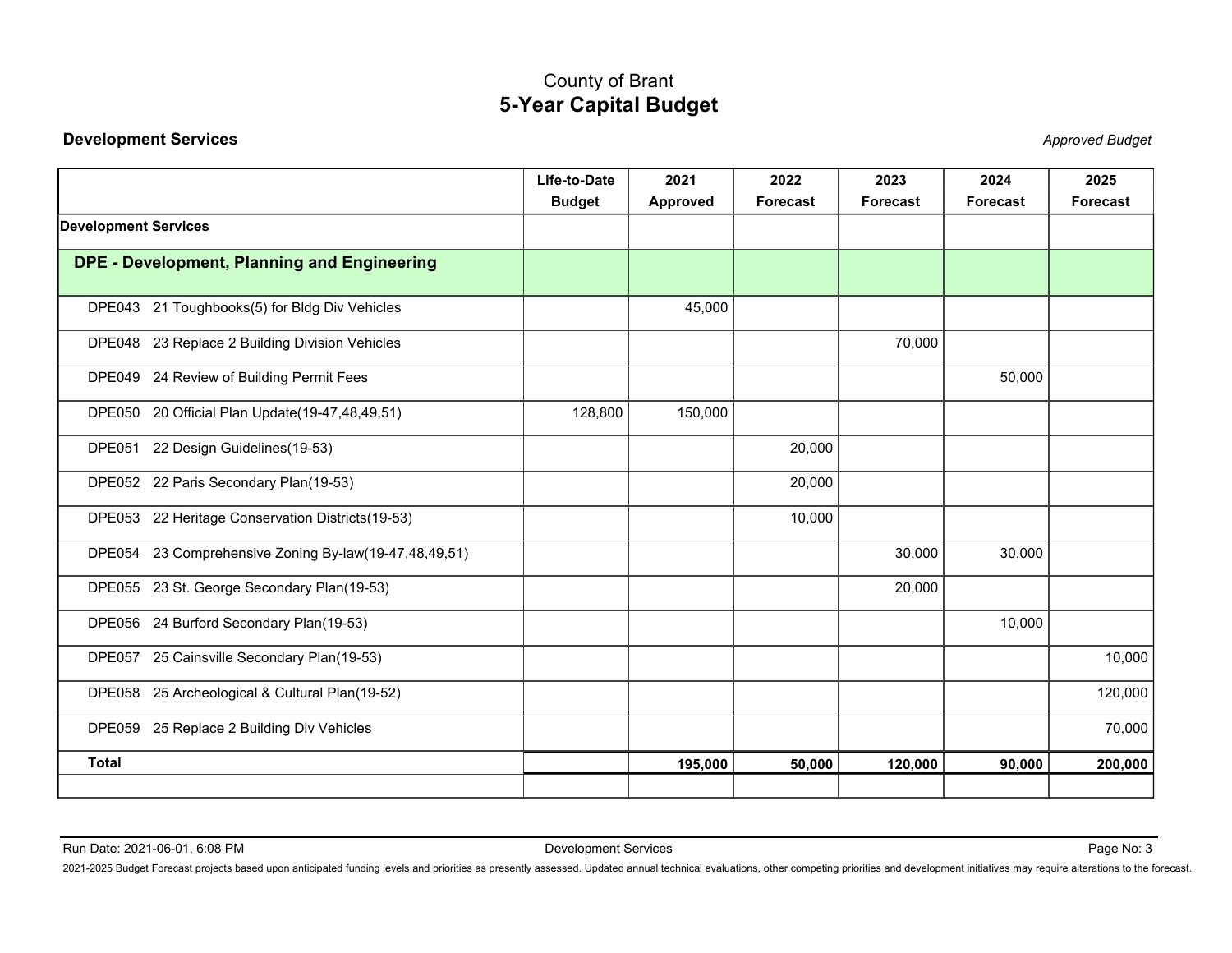|                                   | <b>County of Brant</b>        |                         |                  |                  |                  |                        |
|-----------------------------------|-------------------------------|-------------------------|------------------|------------------|------------------|------------------------|
|                                   | <b>5-Year Capital Budget</b>  |                         |                  |                  |                  |                        |
| <b>Development Services</b>       |                               |                         |                  |                  |                  | <b>Approved Budget</b> |
|                                   | Life-to-Date<br><b>Budget</b> | 2021<br><b>Approved</b> | 2022<br>Forecast | 2023<br>Forecast | 2024<br>Forecast | 2025<br>Forecast       |
| <b>Total Development Services</b> | 503,800                       | 195,000                 | 50,000           | 120,000          | 90,000           | 200,000                |
|                                   |                               |                         |                  |                  |                  |                        |
|                                   |                               |                         |                  |                  |                  |                        |

Page No: 4<br>Development Services<br>2021-2025 Budget Forecast projects based upon anticipated funding levels and priorities as presently assessed. Updated annual technical evaluations, other competing priorities and developmen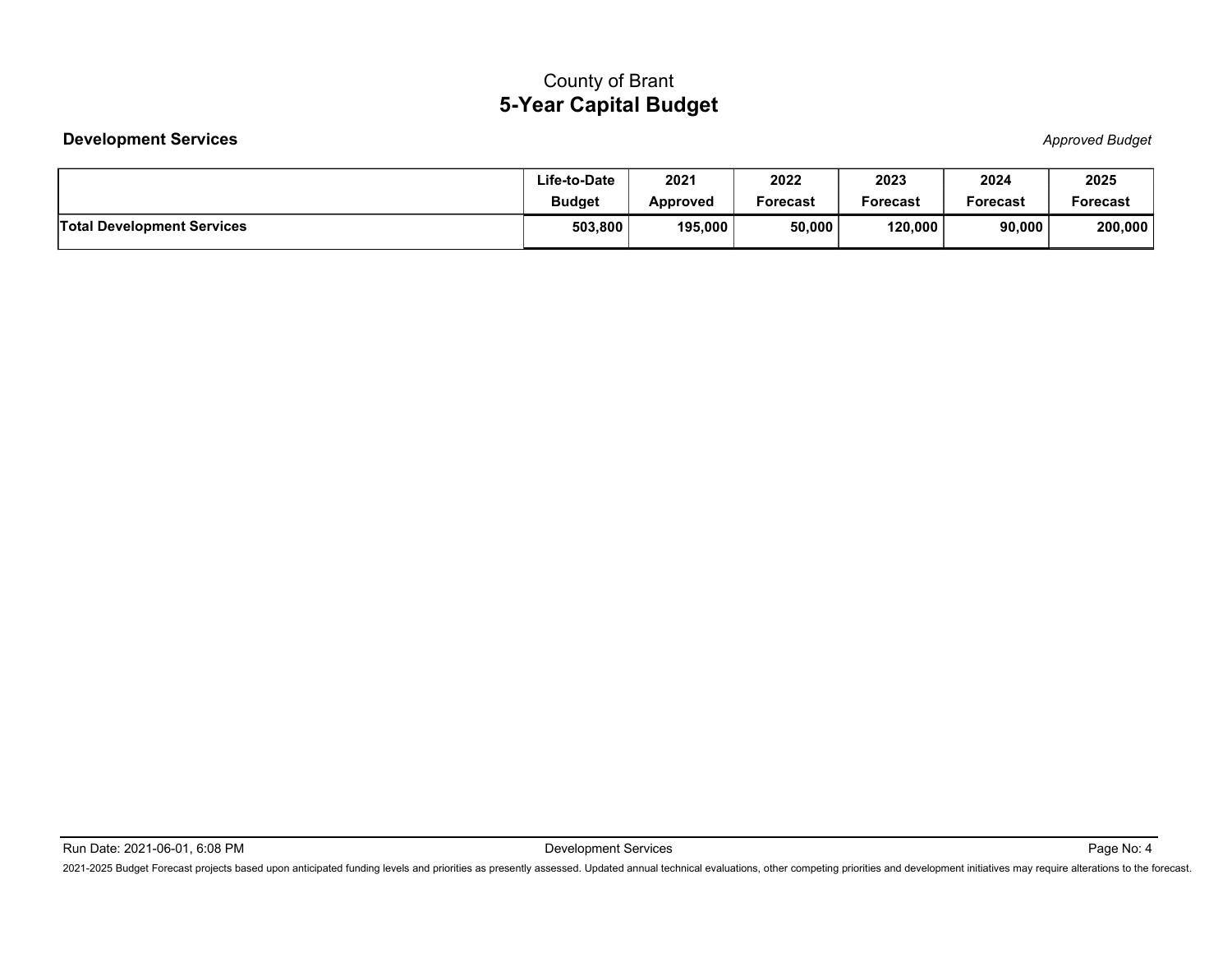<span id="page-5-0"></span>

|                                                                                                                                                                                                                                                                 |                               | 5-Year Capital Budget |                  |                  |                         |                         |
|-----------------------------------------------------------------------------------------------------------------------------------------------------------------------------------------------------------------------------------------------------------------|-------------------------------|-----------------------|------------------|------------------|-------------------------|-------------------------|
| <b>Strategic Initiatives</b>                                                                                                                                                                                                                                    |                               |                       |                  |                  |                         | <b>Approved Budget</b>  |
|                                                                                                                                                                                                                                                                 | Life-to-Date<br><b>Budget</b> | 2021<br>Approved      | 2022<br>Forecast | 2023<br>Forecast | 2024<br><b>Forecast</b> | 2025<br><b>Forecast</b> |
| Strategic Initiatives                                                                                                                                                                                                                                           |                               |                       |                  |                  |                         |                         |
| <b>BBP - Brant 403 Business Park</b>                                                                                                                                                                                                                            |                               |                       |                  |                  |                         |                         |
| <b>Total</b>                                                                                                                                                                                                                                                    |                               |                       |                  |                  |                         |                         |
| DPE - Development, Planning and Engineering                                                                                                                                                                                                                     |                               |                       |                  |                  |                         |                         |
| <b>Total</b>                                                                                                                                                                                                                                                    |                               |                       |                  |                  |                         |                         |
| <b>ECD - Strategic Initiatives</b>                                                                                                                                                                                                                              |                               |                       |                  |                  |                         |                         |
| ECD011 19 Implementation of Wayfinding Strategy                                                                                                                                                                                                                 | 785,333                       | 613,333               | 613,334          |                  |                         |                         |
| <b>Total</b>                                                                                                                                                                                                                                                    |                               | 613,333               | 613,334          |                  |                         |                         |
| Total Strategic Initiatives                                                                                                                                                                                                                                     | 17,982,795                    | 613,333               | 613,334          |                  |                         |                         |
|                                                                                                                                                                                                                                                                 |                               |                       |                  |                  |                         |                         |
|                                                                                                                                                                                                                                                                 |                               |                       |                  |                  |                         |                         |
| Run Date: 2021-06-01, 6:08 PM<br>2021-2025 Budget Forecast projects based upon anticipated funding levels and priorities as presently assessed. Updated annual technical evaluations, other competing priorities and development initiatives may require altera | Strategic Initiatives         |                       |                  |                  |                         | Page No: 5              |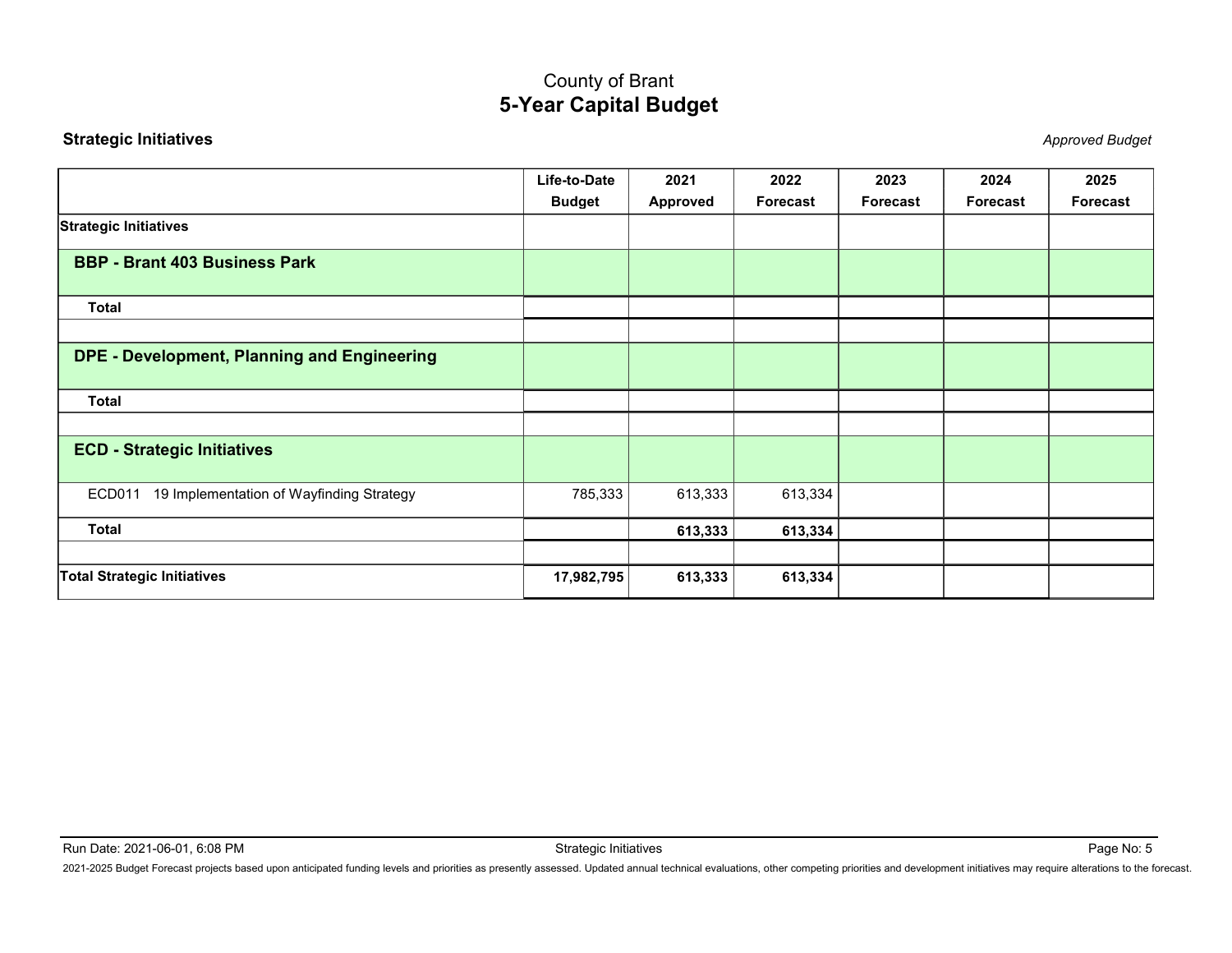<span id="page-6-0"></span>

|                                                                                                                                                                                                                                                                 | <b>County of Brant</b><br><b>5-Year Capital Budget</b> |                  |                         |                  |                         |                        |
|-----------------------------------------------------------------------------------------------------------------------------------------------------------------------------------------------------------------------------------------------------------------|--------------------------------------------------------|------------------|-------------------------|------------------|-------------------------|------------------------|
| <b>Operations</b>                                                                                                                                                                                                                                               |                                                        |                  |                         |                  |                         | <b>Approved Budget</b> |
|                                                                                                                                                                                                                                                                 | Life-to-Date<br><b>Budget</b>                          | 2021<br>Approved | 2022<br><b>Forecast</b> | 2023<br>Forecast | 2024<br><b>Forecast</b> | 2025<br>Forecast       |
| <b>Operations</b>                                                                                                                                                                                                                                               |                                                        |                  |                         |                  |                         |                        |
| <b>BRD - Bridges</b>                                                                                                                                                                                                                                            |                                                        |                  |                         |                  |                         |                        |
| BRD039 17 Potter Drain Bridge (1-Box-07)                                                                                                                                                                                                                        | 55,000                                                 | 430,000          |                         |                  |                         |                        |
| BRD040 14 Powerline Road Bridge (01-0047-00)                                                                                                                                                                                                                    | 1,582,617                                              | 150,000          |                         |                  |                         |                        |
| BRD051 18 Drake Bridge (1-0031-00)                                                                                                                                                                                                                              | 992,000                                                | 150,000          |                         |                  |                         |                        |
| BRD052 18 McKay Bridge (1-0030-00)                                                                                                                                                                                                                              | 1,048,000                                              | 150,000          |                         |                  |                         |                        |
| BRD054 22 Glen Morris Road Bridge (1-0002-00)                                                                                                                                                                                                                   |                                                        | 170,000          | 370,000                 |                  |                         |                        |
| BRD055 22 Scott Bridge (1-Box-42)                                                                                                                                                                                                                               |                                                        | 40,000           | 335,000                 |                  |                         |                        |
| BRD058 21 Chapman Culvert (1-Box-50)                                                                                                                                                                                                                            | 55,000                                                 | 545,000          |                         |                  |                         |                        |
| BRD063 22 Cauley Bridge (1-0067-00)                                                                                                                                                                                                                             | 80,000                                                 |                  | 845,000                 |                  |                         |                        |
| BRD064 22 McMillian Road Bridge (1-0117-00)                                                                                                                                                                                                                     | 80,000                                                 |                  | 1,545,000               |                  |                         |                        |
| BRD065 23 Cleaver Road Bridge (1-0083-00)                                                                                                                                                                                                                       |                                                        |                  | 100,000                 | 880,000          |                         |                        |
| BRD066 21 Morley Attleberry Bridge (1-0121-00)                                                                                                                                                                                                                  | 75,000                                                 | 735,000          |                         |                  |                         |                        |
| BRD067 23 McKenzie Creek Bridge (1-0162-00)                                                                                                                                                                                                                     |                                                        | 60,000           |                         | 525,000          |                         |                        |
| BRD069 24 Cornell Culvert (1-208-c) Highway 2/53 east of Madden                                                                                                                                                                                                 |                                                        |                  | 75,000                  |                  | 585,000                 |                        |
| BRD070 24 Darnley Bridge (1-Box-34) Old Greenfield Rd. east of Ne                                                                                                                                                                                               |                                                        |                  | 55,000                  |                  | 475,000                 |                        |
| BRD073 24 Reid Bridge (1-0074-00)                                                                                                                                                                                                                               |                                                        |                  | 60,000                  |                  | 710,000                 |                        |
|                                                                                                                                                                                                                                                                 |                                                        |                  |                         |                  |                         |                        |
| Run Date: 2021-06-01, 6:08 PM<br>2021-2025 Budget Forecast projects based upon anticipated funding levels and priorities as presently assessed. Updated annual technical evaluations, other competing priorities and development initiatives may require altera | Operations                                             |                  |                         |                  |                         | Page No: 6             |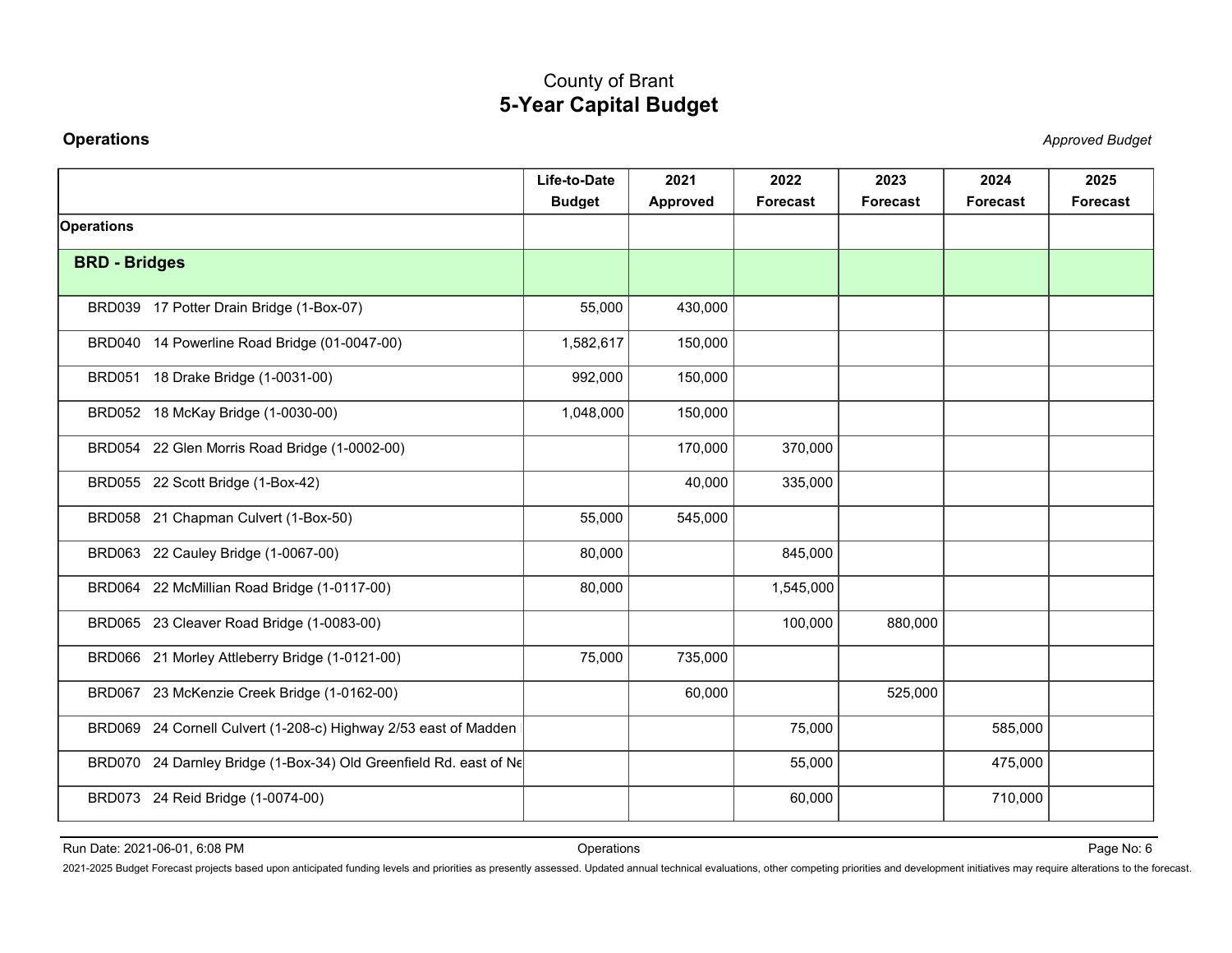|                                                                                                                                                                                                                                | <b>County of Brant</b>        | <b>5-Year Capital Budget</b> |                         |                         |                  |                        |
|--------------------------------------------------------------------------------------------------------------------------------------------------------------------------------------------------------------------------------|-------------------------------|------------------------------|-------------------------|-------------------------|------------------|------------------------|
| <b>Operations</b>                                                                                                                                                                                                              |                               |                              |                         |                         |                  | <b>Approved Budget</b> |
|                                                                                                                                                                                                                                | Life-to-Date<br><b>Budget</b> | 2021<br>Approved             | 2022<br><b>Forecast</b> | 2023<br><b>Forecast</b> | 2024<br>Forecast | 2025<br>Forecast       |
| BRD074 25 Peddie Bridge (1-0110-00)                                                                                                                                                                                            |                               |                              | 80,000                  |                         |                  | 1,195,000              |
| BRD077 25 Paris East CNR Bridge (1-0026-00) - Overpass on Dund                                                                                                                                                                 |                               |                              |                         | 50,000                  |                  | 150,000                |
| BRD078 25 Baptist Church Road Bridge (1-0063-00) Baptist Church                                                                                                                                                                |                               |                              |                         | 60,000                  |                  | 330,000                |
| BRD079 25 Muir Culvert (1-222-c) Brant Hwy 53 east of Muir Rd.                                                                                                                                                                 |                               |                              |                         | 50,000                  |                  | 245,000                |
| BRD080 25 Castler Bridge (1-Box-11) Ninth Conc. Rd. east of Muir F                                                                                                                                                             |                               |                              |                         | 50,000                  |                  | 95,000                 |
| BRD081 25 Horner Creek Bridge (1-0012-00) Brant Hwy 2 west of M                                                                                                                                                                |                               |                              |                         | 75,000                  |                  | 1,020,000              |
| BRD082 25 Robinson Road Bridge (1-0084-00) Robinson Rd. west (                                                                                                                                                                 |                               |                              |                         | 60,000                  |                  | 785,000                |
| BRD083 26 Church Brige (1-0014-00) Maple Ave. N. south Brant Hw                                                                                                                                                                |                               |                              |                         |                         | 50,000           |                        |
| BRD084 26 Weir Bridge (1-0069-00) West Quarter Townline Rd. sol                                                                                                                                                                |                               |                              |                         |                         | 80,000           |                        |
| BRD085 26 Northfield Centre Bridge (1-0125-00) Twelfth Conc. Rd.                                                                                                                                                               |                               |                              |                         |                         | 80,000           |                        |
| BRD086 26 Peel Bridge (1-Box-31) Cockshutt Rd. south of Campbel                                                                                                                                                                |                               |                              |                         |                         | 50,000           |                        |
| BRD087 26 Likins Bridge (1-0065-02) Colborne St. E. east of Jersey                                                                                                                                                             |                               |                              |                         |                         | 50,000           |                        |
| BRD088 26 McBlain Bridge (1-0113-00) Brant Rd. 22 north of Brant                                                                                                                                                               |                               |                              |                         |                         | 50,000           |                        |
| BRD089 26 Eaton Bridge (1-Box-14) Etonia Rd. south of Second Co                                                                                                                                                                |                               |                              |                         |                         | 50,000           |                        |
| BRD090 27 Otter Creek Bridge (1-0128-00) Norwich Rd. east of Sim                                                                                                                                                               |                               |                              |                         |                         |                  | 50,000                 |
| BRD091 27 Patterson Culvert (1-Box-53 Baptist Church Rd. east of I                                                                                                                                                             |                               |                              |                         |                         |                  | 50,000                 |
| BRD092 27 Brant Bowstring Bridge (1-0065-01) Colborne St. east of                                                                                                                                                              |                               |                              |                         |                         |                  | 50,000                 |
|                                                                                                                                                                                                                                |                               |                              |                         |                         |                  |                        |
| 2021-2025 Budget Forecast projects based upon anticipated funding levels and priorities as presently assessed. Updated annual technical evaluations, other competing priorities and development initiatives may require altera |                               |                              |                         |                         |                  |                        |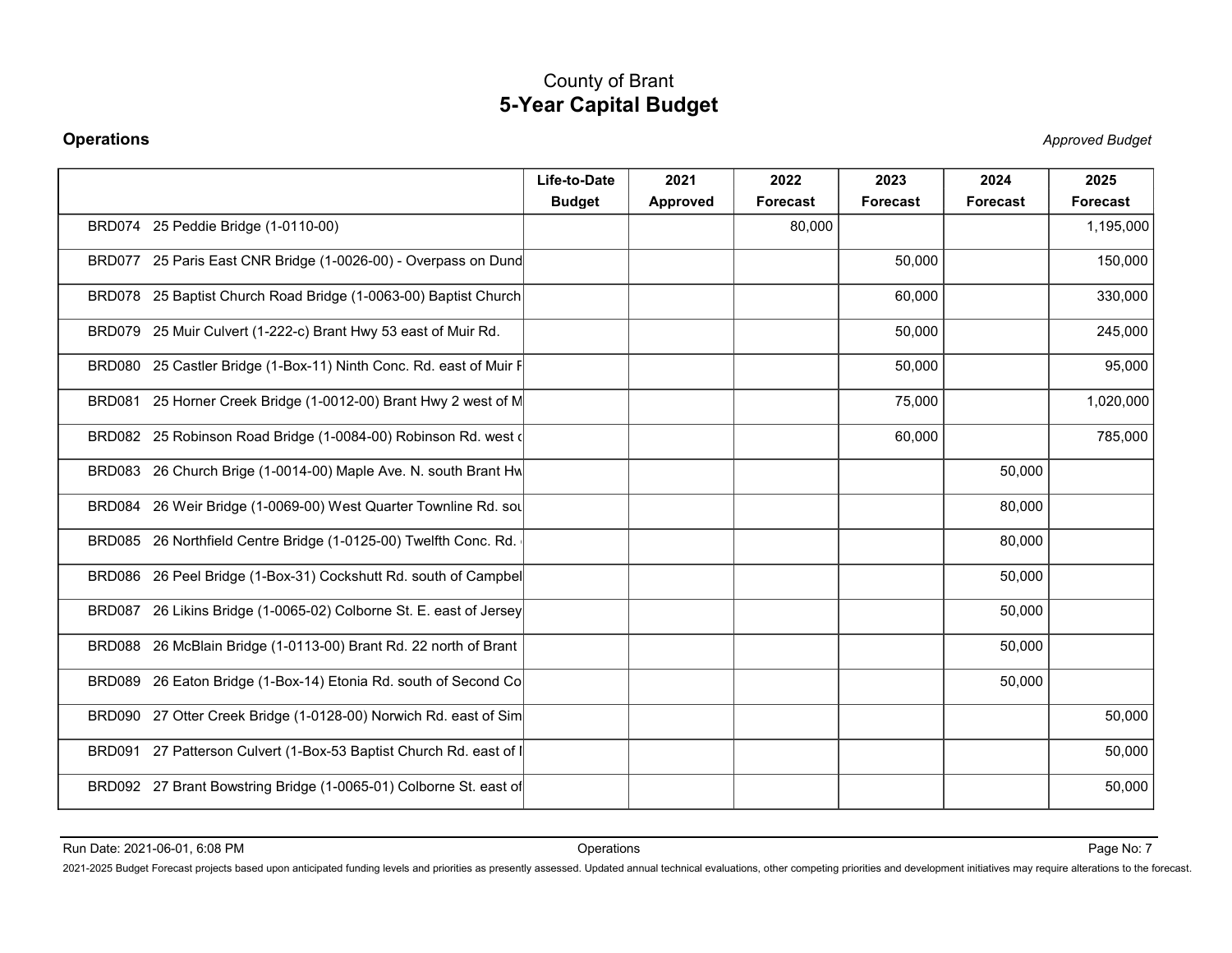| <b>Operations</b>                                                |                               |                  |                         |                         |                  | <b>Approved Budget</b>  |
|------------------------------------------------------------------|-------------------------------|------------------|-------------------------|-------------------------|------------------|-------------------------|
|                                                                  | Life-to-Date<br><b>Budget</b> | 2021<br>Approved | 2022<br><b>Forecast</b> | 2023<br><b>Forecast</b> | 2024<br>Forecast | 2025<br><b>Forecast</b> |
| BRD093 27 Vansickle Bridge (1-0098-00) Pauline Johnson Rd. north |                               |                  |                         |                         |                  | 50,000                  |
| BRD107 21 Klrby Crescent Culvert Replacement                     |                               | 125,000          |                         |                         |                  |                         |
| BRD108 21 Cook Bridge (1-Box-08) Burtch Road, west of Mt. Pleasa |                               | 70,000           |                         |                         |                  |                         |
| BRD109 21 W.D. Foulds Bridge (1-0001-00) Glen Morris Rd. W., ov  |                               | 60,000           |                         |                         |                  |                         |
| BRD110 24 Horner Bridge (1-0074-00) Four Conc. Rd. west of Middl |                               |                  |                         | 80,000                  | 1,080,000        |                         |
| <b>Total</b>                                                     |                               | 2,685,000        | 3,465,000               | 1,830,000               | 3,260,000        | 4,020,000               |
| <b>MUB - Municpal Buildings</b>                                  |                               |                  |                         |                         |                  |                         |
| MUB036 22 Glen Morris Hall replacement                           |                               |                  | 1,000,000               |                         |                  |                         |
| MUB040 21 Paris office replacement HVAC equipment                |                               | 85,000           |                         |                         |                  |                         |
| MUB041 22 Burford office replacement of HVAC equipment           |                               |                  | 150,000                 |                         |                  |                         |
| MUB046 21 Municipal Office Buildings                             |                               | 75,000           | 75,000                  | 75,000                  | 75,000           | 75,000                  |
| MUB048 22 Municipal Offices                                      |                               |                  | 2,700,000               | 15,300,000              |                  |                         |
| <b>Total</b>                                                     |                               | 160,000          | 3,925,000               | 15,375,000              | 75,000           | 75,000                  |
| <b>PWE - Public Works Equipment</b>                              |                               |                  |                         |                         |                  |                         |
| PWE117 21 Tandem (109)                                           |                               | 315,000          |                         |                         |                  |                         |
| PWE118 21 Tandem (122)                                           |                               | 315,000          |                         |                         |                  |                         |
|                                                                  |                               |                  |                         |                         |                  | Page No: 8              |
| Run Date: 2021-06-01, 6:08 PM                                    | Operations                    |                  |                         |                         |                  |                         |

Page No: 8<br>2021-2025 Budget Forecast projects based upon anticipated funding levels and priorities as presently assessed. Updated annual technical evaluations, other competing priorities and development initiatives may req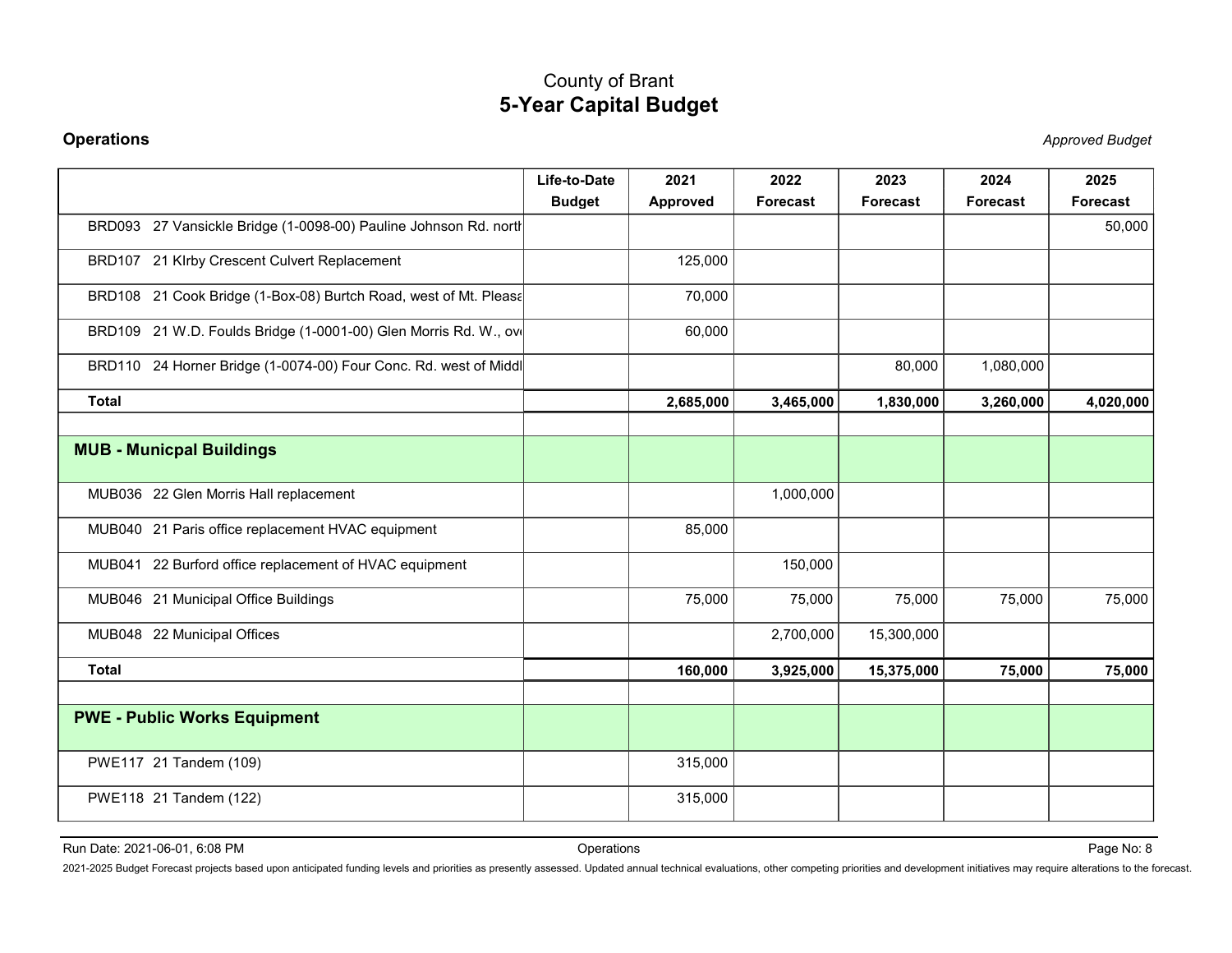| <b>Operations</b>                                                                                                                                                                                                              | <b>5-Year Capital Budget</b>  |                         |                  |                  |                         | <b>Approved Budget</b> |
|--------------------------------------------------------------------------------------------------------------------------------------------------------------------------------------------------------------------------------|-------------------------------|-------------------------|------------------|------------------|-------------------------|------------------------|
|                                                                                                                                                                                                                                |                               |                         |                  |                  |                         |                        |
|                                                                                                                                                                                                                                | Life-to-Date<br><b>Budget</b> | 2021<br><b>Approved</b> | 2022<br>Forecast | 2023<br>Forecast | 2024<br><b>Forecast</b> | 2025<br>Forecast       |
| PWE119 21 1 Ton Salter/Plow (132)                                                                                                                                                                                              |                               | 120,000                 |                  |                  |                         |                        |
| PWE120 21 1/2 Ton Pick-Up Single Cab 4x4 (214)                                                                                                                                                                                 |                               | 40,000                  |                  |                  |                         |                        |
| PWE121 21 1/2 Ton Pick-Up Single Cab 4x4 (215)                                                                                                                                                                                 |                               | 40,000                  |                  |                  |                         |                        |
| PWE122 21 Technical Services Van (226)                                                                                                                                                                                         |                               | 41,000                  |                  |                  |                         |                        |
| PWE123 21 Small Bucket Truck                                                                                                                                                                                                   |                               | 170,000                 |                  |                  |                         |                        |
| PWE124 22 Tandem (103)                                                                                                                                                                                                         |                               |                         | 315,000          |                  |                         |                        |
| PWE125 22 Tandem (102)                                                                                                                                                                                                         |                               |                         | 315,000          |                  |                         |                        |
| PWE126 22 1 Ton Salter/Plow (134)                                                                                                                                                                                              |                               |                         | 120,000          |                  |                         |                        |
| PWE127 23 Tandem (103)                                                                                                                                                                                                         |                               |                         |                  | 315,000          |                         |                        |
| PWE128 23 Tandem (142)                                                                                                                                                                                                         |                               |                         |                  | 315,000          |                         |                        |
| PWE129 23 Road Grader (320)                                                                                                                                                                                                    |                               |                         |                  | 400,000          |                         |                        |
| PWE130 24 Tandem (143)                                                                                                                                                                                                         |                               |                         |                  |                  | 315,000                 |                        |
| PWE131 24 Tandem (144)                                                                                                                                                                                                         |                               |                         |                  |                  | 315,000                 |                        |
| PWE132 24 1 Ton Salter/Plow (138)                                                                                                                                                                                              |                               |                         |                  |                  | 120,000                 |                        |
|                                                                                                                                                                                                                                |                               |                         |                  |                  |                         |                        |
| PWE133 24 1 Ton Salter/Plow (140)                                                                                                                                                                                              |                               |                         |                  |                  | 120,000                 |                        |
| PWE134 23 Loader (305)                                                                                                                                                                                                         |                               |                         |                  | 400,000          |                         |                        |
| PWE135 23 Sweeper (312)                                                                                                                                                                                                        |                               |                         |                  | 450,000          |                         |                        |
| Run Date: 2021-06-01, 6:08 PM                                                                                                                                                                                                  | Operations                    |                         |                  |                  |                         | Page No: 9             |
| 2021-2025 Budget Forecast projects based upon anticipated funding levels and priorities as presently assessed. Updated annual technical evaluations, other competing priorities and development initiatives may require altera |                               |                         |                  |                  |                         |                        |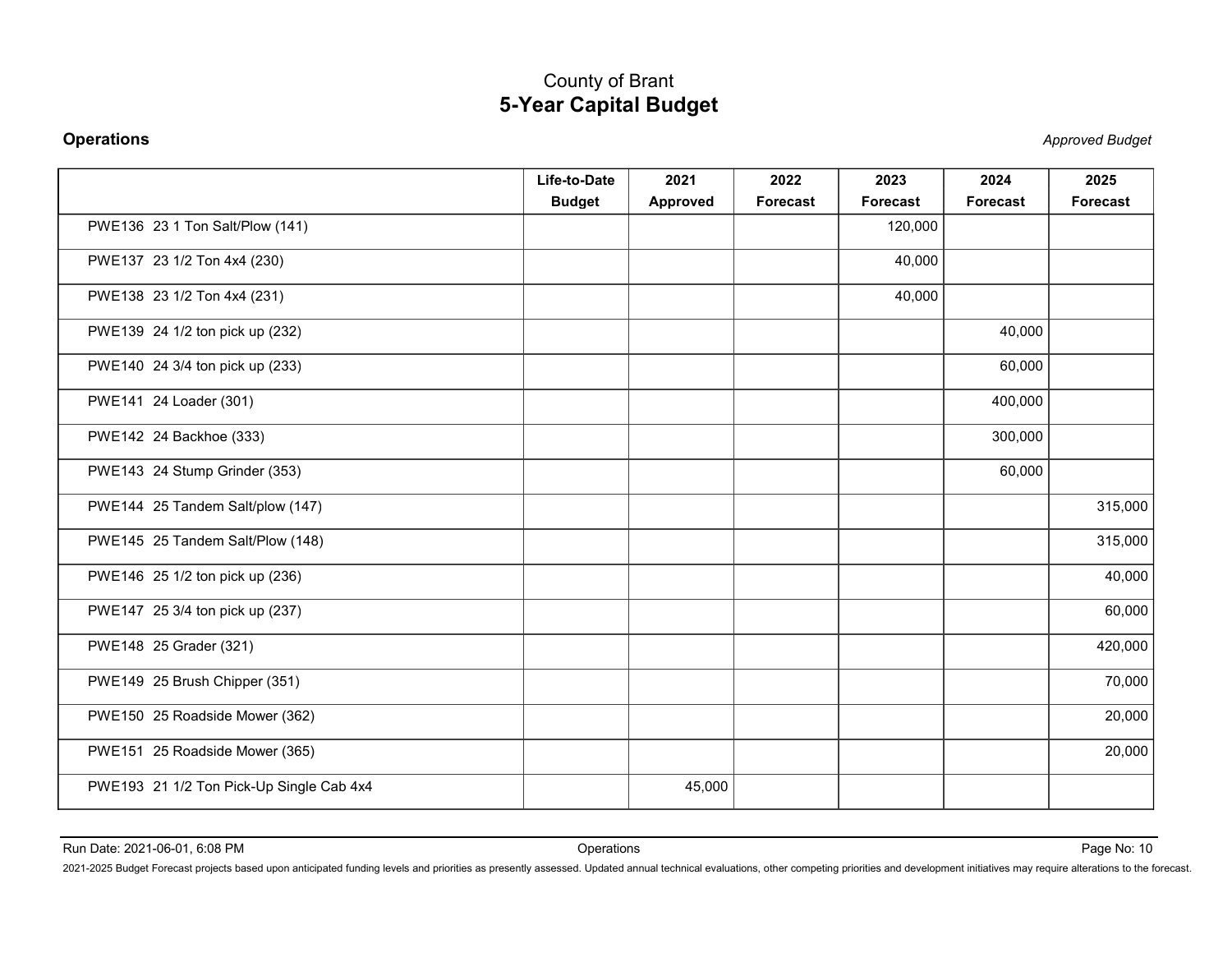| <b>Operations</b><br><b>Approved Budget</b><br>Life-to-Date<br>2021<br>2022<br>2023<br>2024<br>2025<br><b>Budget</b><br>Approved<br>Forecast<br><b>Forecast</b><br><b>Forecast</b><br><b>Forecast</b><br><b>Total</b><br>750,000<br>2,080,000<br>1,730,000<br>1,260,000<br>1,086,000<br><b>RDS - Roads</b><br>2,600,000<br>4,000,000<br>PSW014 18 Hwy 403 Interchange Improvements (19-86)<br>RDS159 21 Laurel St Reconstruction<br>900,000<br>50,000<br>RDS163 12 Needs Study (software purchase and report update)<br>200,000<br>60,000<br>60,000<br>RDS182 20 Church St W (Talbot to Augustus)<br>50,000<br>800,000 |
|------------------------------------------------------------------------------------------------------------------------------------------------------------------------------------------------------------------------------------------------------------------------------------------------------------------------------------------------------------------------------------------------------------------------------------------------------------------------------------------------------------------------------------------------------------------------------------------------------------------------|
|                                                                                                                                                                                                                                                                                                                                                                                                                                                                                                                                                                                                                        |
|                                                                                                                                                                                                                                                                                                                                                                                                                                                                                                                                                                                                                        |
|                                                                                                                                                                                                                                                                                                                                                                                                                                                                                                                                                                                                                        |
|                                                                                                                                                                                                                                                                                                                                                                                                                                                                                                                                                                                                                        |
|                                                                                                                                                                                                                                                                                                                                                                                                                                                                                                                                                                                                                        |
|                                                                                                                                                                                                                                                                                                                                                                                                                                                                                                                                                                                                                        |
|                                                                                                                                                                                                                                                                                                                                                                                                                                                                                                                                                                                                                        |
|                                                                                                                                                                                                                                                                                                                                                                                                                                                                                                                                                                                                                        |
| RDS204 20 New Sidewalks along Grand River St N Paris (19-79)<br>138,800                                                                                                                                                                                                                                                                                                                                                                                                                                                                                                                                                |
| RDS205 22 Reconstruction on Grand River St N Paris (19-79)<br>3,875,000<br>3,875,000<br>550,000<br>1,000,000<br>1,500,000<br>3,875,000                                                                                                                                                                                                                                                                                                                                                                                                                                                                                 |
| RDS212 22 Cockshutt Rd - Burtch Rd to 300m south of Phelps Rd<br>2,150,000                                                                                                                                                                                                                                                                                                                                                                                                                                                                                                                                             |
| RDS220 21 Concrete Sidewalk Upgrades<br>100,000<br>100,000                                                                                                                                                                                                                                                                                                                                                                                                                                                                                                                                                             |
| RDS223 20 Main St N/Andrew St Inter Improve (G-3-3)<br>62,400                                                                                                                                                                                                                                                                                                                                                                                                                                                                                                                                                          |
| RDS226 19 Upgrade Existing Traffic Signals<br>110,000<br>110,000<br>110,000<br>110,000<br>110,000<br>110,000                                                                                                                                                                                                                                                                                                                                                                                                                                                                                                           |
| RDS242 22 Burtch Rd-Pleasant Ridge to Trailhead to the West<br>50,000<br>1,400,000                                                                                                                                                                                                                                                                                                                                                                                                                                                                                                                                     |
| RDS246 16 Grand River St N Corridor Review & Class EA<br>337,000<br>150,000                                                                                                                                                                                                                                                                                                                                                                                                                                                                                                                                            |
| RDS250 21 Highway 2 - Muir Rd N to Middle Townline Rd - Resurfad<br>1,000,000<br>100,000                                                                                                                                                                                                                                                                                                                                                                                                                                                                                                                               |
| 675,000<br>RDS255 20 Cedar St Reconstruction(Rest Acres to King Edward)<br>350,000                                                                                                                                                                                                                                                                                                                                                                                                                                                                                                                                     |
|                                                                                                                                                                                                                                                                                                                                                                                                                                                                                                                                                                                                                        |
| Run Date: 2021-06-01, 6:08 PM<br>Operations<br>Page No: 11<br>2021-2025 Budget Forecast projects based upon anticipated funding levels and priorities as presently assessed. Updated annual technical evaluations, other competing priorities and development initiatives may require altera                                                                                                                                                                                                                                                                                                                           |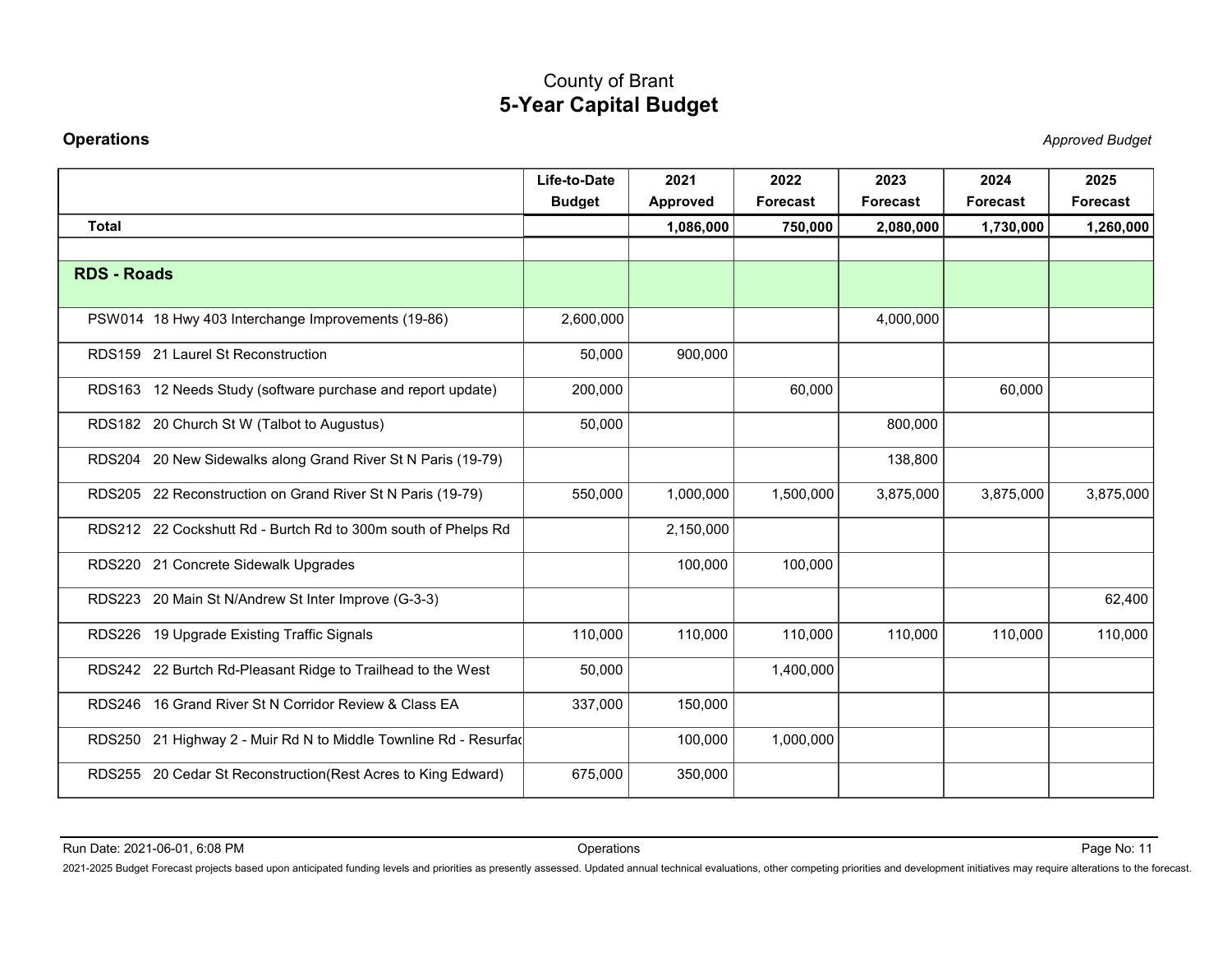| Life-to-Date<br>2021<br>2025<br>2022<br>2024<br><b>Budget</b><br>Approved<br>Forecast<br>Forecast<br><b>Forecast</b><br><b>Forecast</b><br>RDS259 21 Transportation Master Plan Update with TIS for Cainsvill<br>300,000<br>25,000<br>RDS265 22 King Edward Street Improvements at Falkland(19-95)<br>1,500,000<br>1,500,000<br>5,000,000<br>RDS267 21 Watts Pond Road - Ayr Road to Brant-Oxford Road(19-9)<br>50,000<br>50,000<br>3,220,000<br>RDS277 20 Ellis Ave Reconstruction(Hwy 24 to Mt. Pleasant Rd)<br>400,000<br>50,000<br>RDS278 20 Jenkins Rd Reconstruction(Brant Mill to Cockshutt)<br>300,000<br>200,000<br>RDS279 21 Forced Rd Reconstruction(Oakhill to Colborne St W)<br>25,000<br>300,000<br>RDS282 23 Dundas St W & Chapel St Reconstruction (19-89)<br>50,000<br>900,000<br>RDS283 22 Woodslee Ave Reconstruction (19-131)<br>25,000<br>800,000<br>RDS284 20 Roads Reconstruction in Burford (in conjuction with serv<br>1,000,000<br>1,000,000<br>RDS285 20 Queen, Whitney, Isaac, Elgin, Church, Brant, Scott, Mar<br>25,000<br>500,000<br>25,000<br>RDS286 21 King Edward Reconstruction (Rest Acres to Dundas)<br>450,000<br>RDS288 23 Dundas St E, Sidewalk & Rd Reconstruction(19-80&82)<br>50,000<br>RDS289 23 Race St Sewer Upgrades-Road Reconstruction(19-89)<br>25,000<br>1,000,000<br>RDS290 23 Colborne St W & Forced Rd Intersection Improvement(1<br>100,000<br>1,800,000 |  |  |      | <b>Approved Budget</b> |
|-----------------------------------------------------------------------------------------------------------------------------------------------------------------------------------------------------------------------------------------------------------------------------------------------------------------------------------------------------------------------------------------------------------------------------------------------------------------------------------------------------------------------------------------------------------------------------------------------------------------------------------------------------------------------------------------------------------------------------------------------------------------------------------------------------------------------------------------------------------------------------------------------------------------------------------------------------------------------------------------------------------------------------------------------------------------------------------------------------------------------------------------------------------------------------------------------------------------------------------------------------------------------------------------------------------------------------------------------------------------------------------------------------------------|--|--|------|------------------------|
|                                                                                                                                                                                                                                                                                                                                                                                                                                                                                                                                                                                                                                                                                                                                                                                                                                                                                                                                                                                                                                                                                                                                                                                                                                                                                                                                                                                                                 |  |  | 2023 |                        |
|                                                                                                                                                                                                                                                                                                                                                                                                                                                                                                                                                                                                                                                                                                                                                                                                                                                                                                                                                                                                                                                                                                                                                                                                                                                                                                                                                                                                                 |  |  |      |                        |
|                                                                                                                                                                                                                                                                                                                                                                                                                                                                                                                                                                                                                                                                                                                                                                                                                                                                                                                                                                                                                                                                                                                                                                                                                                                                                                                                                                                                                 |  |  |      |                        |
|                                                                                                                                                                                                                                                                                                                                                                                                                                                                                                                                                                                                                                                                                                                                                                                                                                                                                                                                                                                                                                                                                                                                                                                                                                                                                                                                                                                                                 |  |  |      |                        |
|                                                                                                                                                                                                                                                                                                                                                                                                                                                                                                                                                                                                                                                                                                                                                                                                                                                                                                                                                                                                                                                                                                                                                                                                                                                                                                                                                                                                                 |  |  |      |                        |
|                                                                                                                                                                                                                                                                                                                                                                                                                                                                                                                                                                                                                                                                                                                                                                                                                                                                                                                                                                                                                                                                                                                                                                                                                                                                                                                                                                                                                 |  |  |      |                        |
|                                                                                                                                                                                                                                                                                                                                                                                                                                                                                                                                                                                                                                                                                                                                                                                                                                                                                                                                                                                                                                                                                                                                                                                                                                                                                                                                                                                                                 |  |  |      |                        |
|                                                                                                                                                                                                                                                                                                                                                                                                                                                                                                                                                                                                                                                                                                                                                                                                                                                                                                                                                                                                                                                                                                                                                                                                                                                                                                                                                                                                                 |  |  |      |                        |
|                                                                                                                                                                                                                                                                                                                                                                                                                                                                                                                                                                                                                                                                                                                                                                                                                                                                                                                                                                                                                                                                                                                                                                                                                                                                                                                                                                                                                 |  |  |      |                        |
|                                                                                                                                                                                                                                                                                                                                                                                                                                                                                                                                                                                                                                                                                                                                                                                                                                                                                                                                                                                                                                                                                                                                                                                                                                                                                                                                                                                                                 |  |  |      | 3,500,000              |
|                                                                                                                                                                                                                                                                                                                                                                                                                                                                                                                                                                                                                                                                                                                                                                                                                                                                                                                                                                                                                                                                                                                                                                                                                                                                                                                                                                                                                 |  |  |      |                        |
|                                                                                                                                                                                                                                                                                                                                                                                                                                                                                                                                                                                                                                                                                                                                                                                                                                                                                                                                                                                                                                                                                                                                                                                                                                                                                                                                                                                                                 |  |  |      |                        |
|                                                                                                                                                                                                                                                                                                                                                                                                                                                                                                                                                                                                                                                                                                                                                                                                                                                                                                                                                                                                                                                                                                                                                                                                                                                                                                                                                                                                                 |  |  |      | 3,650,000              |
|                                                                                                                                                                                                                                                                                                                                                                                                                                                                                                                                                                                                                                                                                                                                                                                                                                                                                                                                                                                                                                                                                                                                                                                                                                                                                                                                                                                                                 |  |  |      |                        |
|                                                                                                                                                                                                                                                                                                                                                                                                                                                                                                                                                                                                                                                                                                                                                                                                                                                                                                                                                                                                                                                                                                                                                                                                                                                                                                                                                                                                                 |  |  |      |                        |
| RDS291 24 Willow St & Side Streets Resurfacing<br>25,000<br>1,300,000                                                                                                                                                                                                                                                                                                                                                                                                                                                                                                                                                                                                                                                                                                                                                                                                                                                                                                                                                                                                                                                                                                                                                                                                                                                                                                                                           |  |  |      | 1,300,000              |
| RDS312 22 Downtown Paris-New Parking Structure<br>5,304,000<br>936,000                                                                                                                                                                                                                                                                                                                                                                                                                                                                                                                                                                                                                                                                                                                                                                                                                                                                                                                                                                                                                                                                                                                                                                                                                                                                                                                                          |  |  |      |                        |
| 72,000<br>408,000<br>RDS313 22 Downtown Paris-Reconstruct Broadway St W                                                                                                                                                                                                                                                                                                                                                                                                                                                                                                                                                                                                                                                                                                                                                                                                                                                                                                                                                                                                                                                                                                                                                                                                                                                                                                                                         |  |  |      |                        |
|                                                                                                                                                                                                                                                                                                                                                                                                                                                                                                                                                                                                                                                                                                                                                                                                                                                                                                                                                                                                                                                                                                                                                                                                                                                                                                                                                                                                                 |  |  |      |                        |

2021-2021-06-01, 6:08 PM<br>2021-2025 Budget Forecast projects based upon anticipated funding levels and priorities as presently assessed. Updated annual technical evaluations, other competing priorities and development initi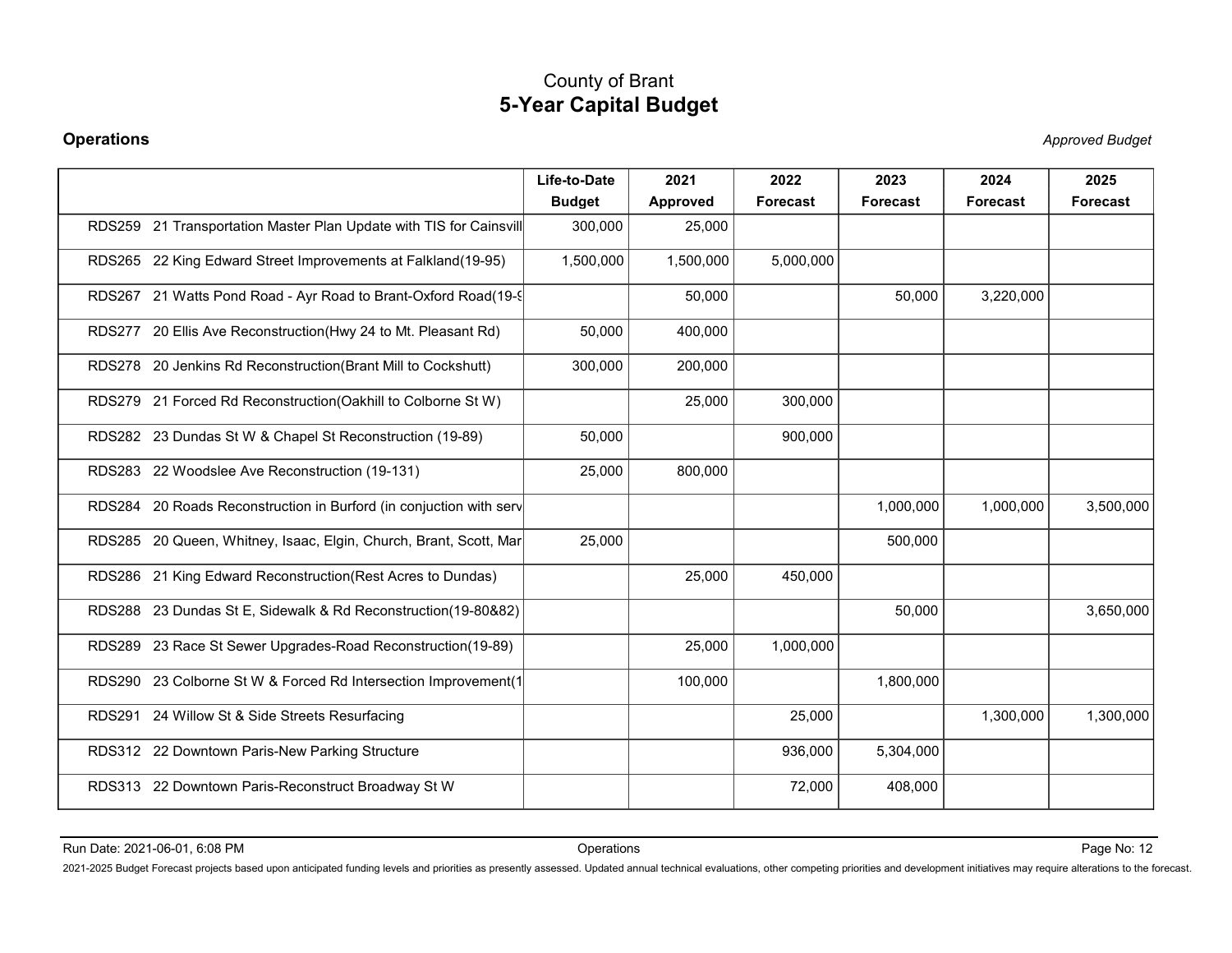| <b>Operations</b>                                                                                                                                                                                                                                               |                               |                  |                  |                         |                  | <b>Approved Budget</b> |
|-----------------------------------------------------------------------------------------------------------------------------------------------------------------------------------------------------------------------------------------------------------------|-------------------------------|------------------|------------------|-------------------------|------------------|------------------------|
|                                                                                                                                                                                                                                                                 | Life-to-Date<br><b>Budget</b> | 2021<br>Approved | 2022<br>Forecast | 2023<br><b>Forecast</b> | 2024<br>Forecast | 2025<br>Forecast       |
| RDS317 21 Street Lights                                                                                                                                                                                                                                         |                               | 150,000          | 150,000          | 150,000                 | 150,000          | 150,000                |
| RDS318 21 Asset Management Plan                                                                                                                                                                                                                                 |                               | 75,000           |                  |                         |                  |                        |
| RDS321 21 GRR - Gravel Road Resurfacing                                                                                                                                                                                                                         |                               |                  |                  |                         |                  | 75,000                 |
| RDS322 21 SD - Spot Drainage Improvements                                                                                                                                                                                                                       |                               | 250,000          | 400,000          | 25,000                  | 50,000           | 50,000                 |
| RDS323 21 Low Volume Road Rehabilitions                                                                                                                                                                                                                         |                               | 2,275,000        |                  | 1,200,000               | 200,000          | 725,000                |
| RDS324 21 MUR - Major Urban Resurfacing                                                                                                                                                                                                                         |                               | 2,025,000        |                  | 1,600,000               | 575,000          | 3,000,000              |
| RDS325 21 MSR - Major Semi Urban Rehabilitations                                                                                                                                                                                                                |                               |                  |                  | 175,000                 | 75,000           | 200,000                |
| RDS326 21 R1 - Basic Resurfacing 1, 50 mm                                                                                                                                                                                                                       |                               |                  |                  |                         |                  | 625,000                |
| RDS329 21 PR2 - Pulverize and Resurface 2, 100 mm                                                                                                                                                                                                               |                               |                  |                  | 2,200,000               | 5,725,000        | 3,100,000              |
| RDS331 Crack Sealing                                                                                                                                                                                                                                            |                               |                  | 150,000          | 25,000                  | 125,000          | 25,000                 |
| RDS332 21 Rest Acres Road - Powerline Road to north of 403 (Gurr                                                                                                                                                                                                |                               | 500,000          | 2,000,000        |                         |                  |                        |
| RDS335 21 King Edward Street Reconstruction - Highway 2 to Misno                                                                                                                                                                                                |                               | 25,000           | 2,300,000        |                         |                  |                        |
| RDS336 21 Broadway Street Reconstruction - Market to West River                                                                                                                                                                                                 |                               | 25,000           | 600,000          |                         |                  |                        |
| RDS337 21 Bethel Road - Cleaver Road to Follsetter Drive resurfaci                                                                                                                                                                                              |                               | 300,000          |                  |                         |                  |                        |
| RDS338 21 Brant Mill Road - Jenkis to Brant Mill Bridge                                                                                                                                                                                                         |                               | 200,000          |                  |                         |                  |                        |
| RDS339 21 Main Street Reconstruction, Paris - Chapel to Ball                                                                                                                                                                                                    |                               | 50,000           |                  | 900,000                 |                  |                        |
| RDS340 22 Colborne Street W Resurface - Madeleine to Pleasant R                                                                                                                                                                                                 |                               |                  | 25,000           | 150,000                 |                  |                        |
|                                                                                                                                                                                                                                                                 |                               |                  |                  |                         |                  |                        |
| Run Date: 2021-06-01, 6:08 PM<br>2021-2025 Budget Forecast projects based upon anticipated funding levels and priorities as presently assessed. Updated annual technical evaluations, other competing priorities and development initiatives may require altera | Operations                    |                  |                  |                         |                  | Page No: 13            |
|                                                                                                                                                                                                                                                                 |                               |                  |                  |                         |                  |                        |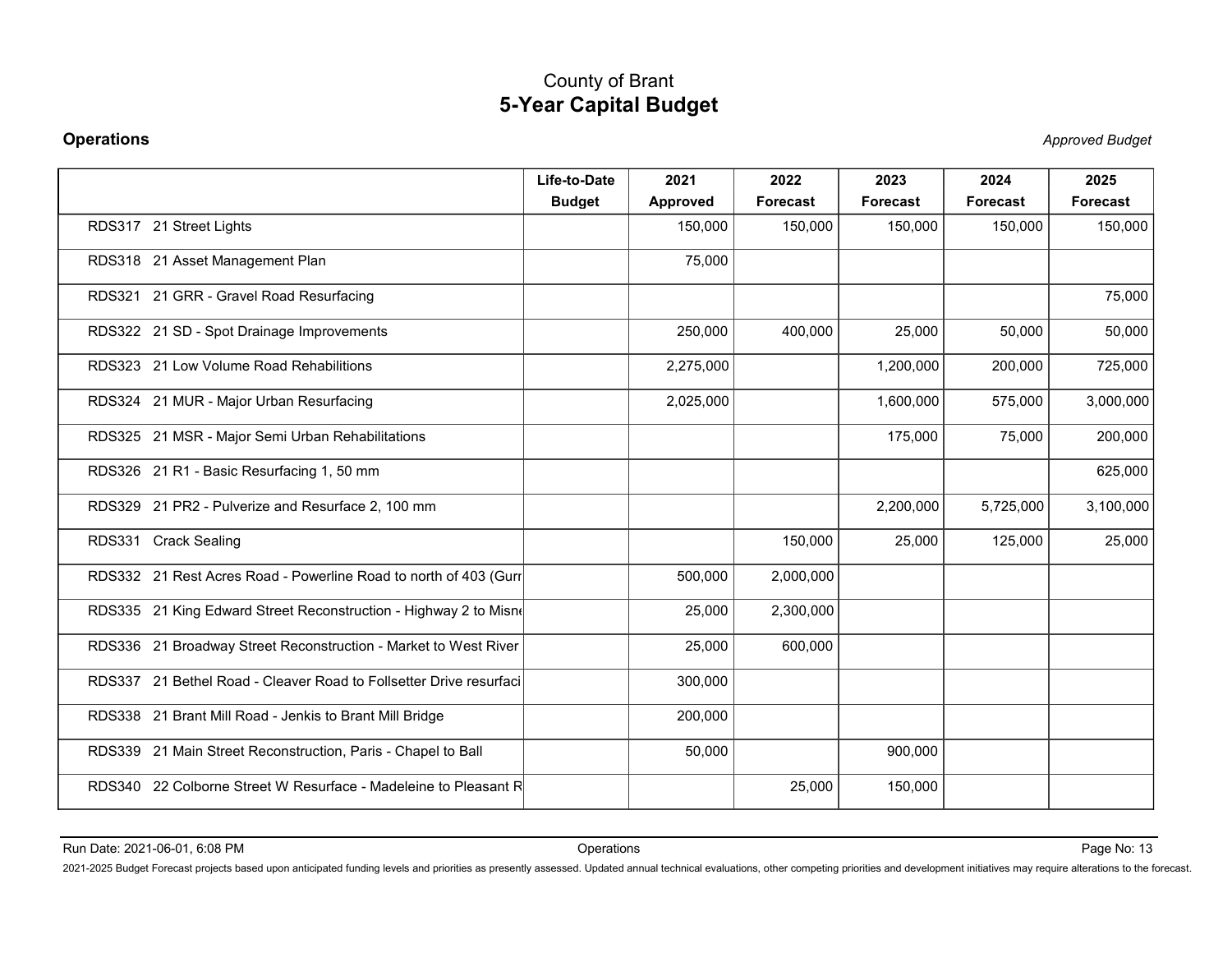| <b>Operations</b>                                                                                                                                                                                                              |                               |                  |                  |                         |                  | <b>Approved Budget</b> |
|--------------------------------------------------------------------------------------------------------------------------------------------------------------------------------------------------------------------------------|-------------------------------|------------------|------------------|-------------------------|------------------|------------------------|
|                                                                                                                                                                                                                                | Life-to-Date<br><b>Budget</b> | 2021<br>Approved | 2022<br>Forecast | 2023<br><b>Forecast</b> | 2024<br>Forecast | 2025<br>Forecast       |
| <b>Total</b>                                                                                                                                                                                                                   |                               | 13,885,000       | 18,478,000       | 24,460,800              | 16,465,000       | 20,447,400             |
| <b>SOL - Solid Waste</b>                                                                                                                                                                                                       |                               |                  |                  |                         |                  |                        |
| SOL013 11 Landfill Site Improvements                                                                                                                                                                                           | 1,400,000                     | 100,000          | 100,000          | 100,000                 |                  |                        |
| SOL018 20 Biggars Lane Landfill Expansion                                                                                                                                                                                      | 500,000                       | 100,000          |                  |                         | 4,000,000        |                        |
| SOL023 20 Leachate Offloading Station - Paris WPCP                                                                                                                                                                             | 400,000                       | 150,000          |                  |                         |                  |                        |
| <b>Total</b>                                                                                                                                                                                                                   |                               | 350,000          | 100,000          | 100,000                 | 4,000,000        |                        |
|                                                                                                                                                                                                                                |                               |                  |                  |                         |                  |                        |
| <b>SWM - Storm Water Management</b>                                                                                                                                                                                            |                               |                  |                  |                         |                  |                        |
| SWM019 19 New and Upgrades to Storm Sewers on Grand River St                                                                                                                                                                   | 100,000                       |                  |                  | 325,000                 | 325,000          | 325,000                |
| SWM025 21 Forced Road - Oakhill to Colborne St Storm                                                                                                                                                                           | 25,000                        |                  | 125,000          |                         |                  |                        |
| SWM028 20 Dundas St W & Chapel St Storm Sewer (19-171)                                                                                                                                                                         | 25,000                        |                  | 200,000          |                         |                  |                        |
| SWM029 22 Woodslee Ave Storm Sewer                                                                                                                                                                                             | 25,000                        | 400,000          |                  |                         |                  |                        |
| SWM030 24 Storm Water Management Project                                                                                                                                                                                       |                               |                  |                  |                         | 500,000          |                        |
| SWM031 20 Queen, Whitney, Isaac, Church, Brant, Scott Marcus - S                                                                                                                                                               | 25,000                        |                  |                  | 200,000                 |                  |                        |
| SWM032 21 King Edward Storm-Rest Acres to Dundas                                                                                                                                                                               |                               | 25,000           | 100,000          |                         |                  |                        |
| SWM033 22 Cainsville Storm Water(19-93)                                                                                                                                                                                        |                               |                  |                  | 400,000                 |                  |                        |
| SWM034 20 Laurel Street Storm Water                                                                                                                                                                                            | 25,000                        | 150,000          |                  |                         |                  |                        |
|                                                                                                                                                                                                                                |                               |                  |                  |                         |                  |                        |
| 2021-2025 Budget Forecast projects based upon anticipated funding levels and priorities as presently assessed. Updated annual technical evaluations, other competing priorities and development initiatives may require altera |                               |                  |                  |                         |                  |                        |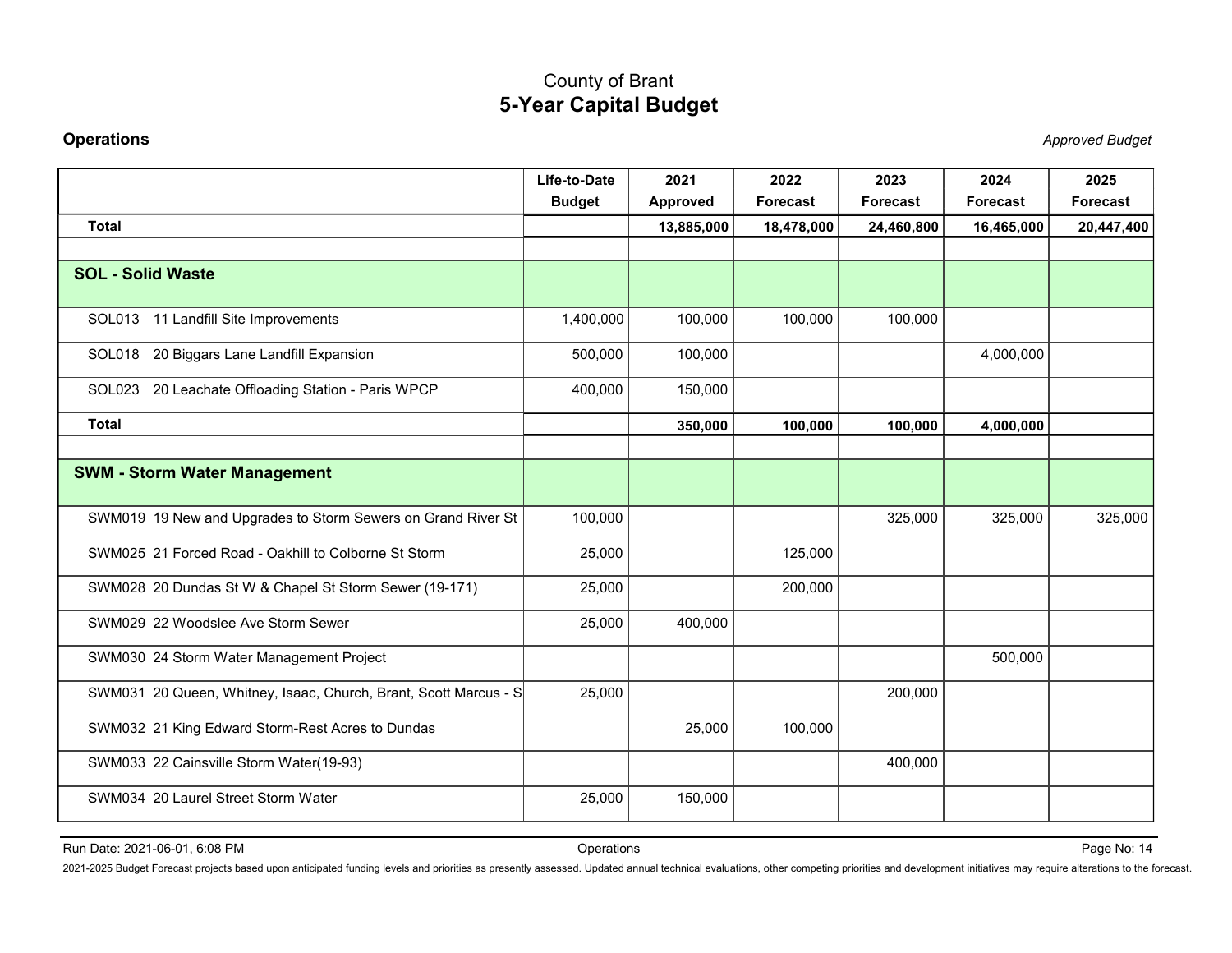| Life-to-Date<br>2021<br>2022<br>2023<br>2024<br>2025<br><b>Budget</b><br>Forecast<br><b>Approved</b><br><b>Forecast</b><br><b>Forecast</b><br>Forecast<br>SWM035 23 Willow St & Side Streets Storm Water(19-169)<br>250,000<br>25,000<br>250,000<br>SWM038 21 Main Street Reconstruction - Chapel to Ball<br>25,000<br>200,000<br>SWM039 21 Broadway Street Reconstruction - Market to West River<br>25,000<br>500,000<br><b>Total</b><br>625,000<br>950,000<br>1,125,000<br>1,075,000<br>575,000<br><b>WAT - Water</b><br>WAT071 23 Storage Barn - Gilbert<br>200,000<br>WAT084 19 Penman's Raceway Park watermain<br>200,000<br>250,000<br>WAT111 17 Airport Water Distribution System Upgrades<br>1,592,000<br>1,400,000<br>300,000<br>WAT116 18 Laurel St watermain upgrade<br>50,000<br>WAT117 23 Dundas St E Watermain Replacement<br>1,500,000<br>50,000<br>WAT119 20 Watermain Replacement<br>3,500,000<br>2,000,000<br>2,000,000<br>2,000,000<br>2,000,000<br>2,000,000<br>WAT121 22 Grand River St N Watermain (19-116, 134, 135, 136)<br>269,100<br>2,125,000<br>2,125,000<br>2,125,000<br>WAT125 17 SCADA Maintenance<br>400,000<br>100,000<br>100,000<br>100,000<br>100,000<br>100,000<br>WAT130 21 Water Utility Truck / Service Vehicle<br>45,000<br>WAT135 21 Main Street Watermain Replacement - Ball to Creeden<br>80,000<br>20,000 |
|-------------------------------------------------------------------------------------------------------------------------------------------------------------------------------------------------------------------------------------------------------------------------------------------------------------------------------------------------------------------------------------------------------------------------------------------------------------------------------------------------------------------------------------------------------------------------------------------------------------------------------------------------------------------------------------------------------------------------------------------------------------------------------------------------------------------------------------------------------------------------------------------------------------------------------------------------------------------------------------------------------------------------------------------------------------------------------------------------------------------------------------------------------------------------------------------------------------------------------------------------------------------------------------------------------------------------------------------------------|
|                                                                                                                                                                                                                                                                                                                                                                                                                                                                                                                                                                                                                                                                                                                                                                                                                                                                                                                                                                                                                                                                                                                                                                                                                                                                                                                                                       |
|                                                                                                                                                                                                                                                                                                                                                                                                                                                                                                                                                                                                                                                                                                                                                                                                                                                                                                                                                                                                                                                                                                                                                                                                                                                                                                                                                       |
|                                                                                                                                                                                                                                                                                                                                                                                                                                                                                                                                                                                                                                                                                                                                                                                                                                                                                                                                                                                                                                                                                                                                                                                                                                                                                                                                                       |
|                                                                                                                                                                                                                                                                                                                                                                                                                                                                                                                                                                                                                                                                                                                                                                                                                                                                                                                                                                                                                                                                                                                                                                                                                                                                                                                                                       |
|                                                                                                                                                                                                                                                                                                                                                                                                                                                                                                                                                                                                                                                                                                                                                                                                                                                                                                                                                                                                                                                                                                                                                                                                                                                                                                                                                       |
|                                                                                                                                                                                                                                                                                                                                                                                                                                                                                                                                                                                                                                                                                                                                                                                                                                                                                                                                                                                                                                                                                                                                                                                                                                                                                                                                                       |
|                                                                                                                                                                                                                                                                                                                                                                                                                                                                                                                                                                                                                                                                                                                                                                                                                                                                                                                                                                                                                                                                                                                                                                                                                                                                                                                                                       |
|                                                                                                                                                                                                                                                                                                                                                                                                                                                                                                                                                                                                                                                                                                                                                                                                                                                                                                                                                                                                                                                                                                                                                                                                                                                                                                                                                       |
|                                                                                                                                                                                                                                                                                                                                                                                                                                                                                                                                                                                                                                                                                                                                                                                                                                                                                                                                                                                                                                                                                                                                                                                                                                                                                                                                                       |
|                                                                                                                                                                                                                                                                                                                                                                                                                                                                                                                                                                                                                                                                                                                                                                                                                                                                                                                                                                                                                                                                                                                                                                                                                                                                                                                                                       |
|                                                                                                                                                                                                                                                                                                                                                                                                                                                                                                                                                                                                                                                                                                                                                                                                                                                                                                                                                                                                                                                                                                                                                                                                                                                                                                                                                       |
|                                                                                                                                                                                                                                                                                                                                                                                                                                                                                                                                                                                                                                                                                                                                                                                                                                                                                                                                                                                                                                                                                                                                                                                                                                                                                                                                                       |
|                                                                                                                                                                                                                                                                                                                                                                                                                                                                                                                                                                                                                                                                                                                                                                                                                                                                                                                                                                                                                                                                                                                                                                                                                                                                                                                                                       |
|                                                                                                                                                                                                                                                                                                                                                                                                                                                                                                                                                                                                                                                                                                                                                                                                                                                                                                                                                                                                                                                                                                                                                                                                                                                                                                                                                       |
|                                                                                                                                                                                                                                                                                                                                                                                                                                                                                                                                                                                                                                                                                                                                                                                                                                                                                                                                                                                                                                                                                                                                                                                                                                                                                                                                                       |
|                                                                                                                                                                                                                                                                                                                                                                                                                                                                                                                                                                                                                                                                                                                                                                                                                                                                                                                                                                                                                                                                                                                                                                                                                                                                                                                                                       |
| 45,000<br>WAT138 22 Water Utility Truck / Service Vehicle                                                                                                                                                                                                                                                                                                                                                                                                                                                                                                                                                                                                                                                                                                                                                                                                                                                                                                                                                                                                                                                                                                                                                                                                                                                                                             |
|                                                                                                                                                                                                                                                                                                                                                                                                                                                                                                                                                                                                                                                                                                                                                                                                                                                                                                                                                                                                                                                                                                                                                                                                                                                                                                                                                       |
| Page No: 15<br>Run Date: 2021-06-01, 6:08 PM<br>Operations                                                                                                                                                                                                                                                                                                                                                                                                                                                                                                                                                                                                                                                                                                                                                                                                                                                                                                                                                                                                                                                                                                                                                                                                                                                                                            |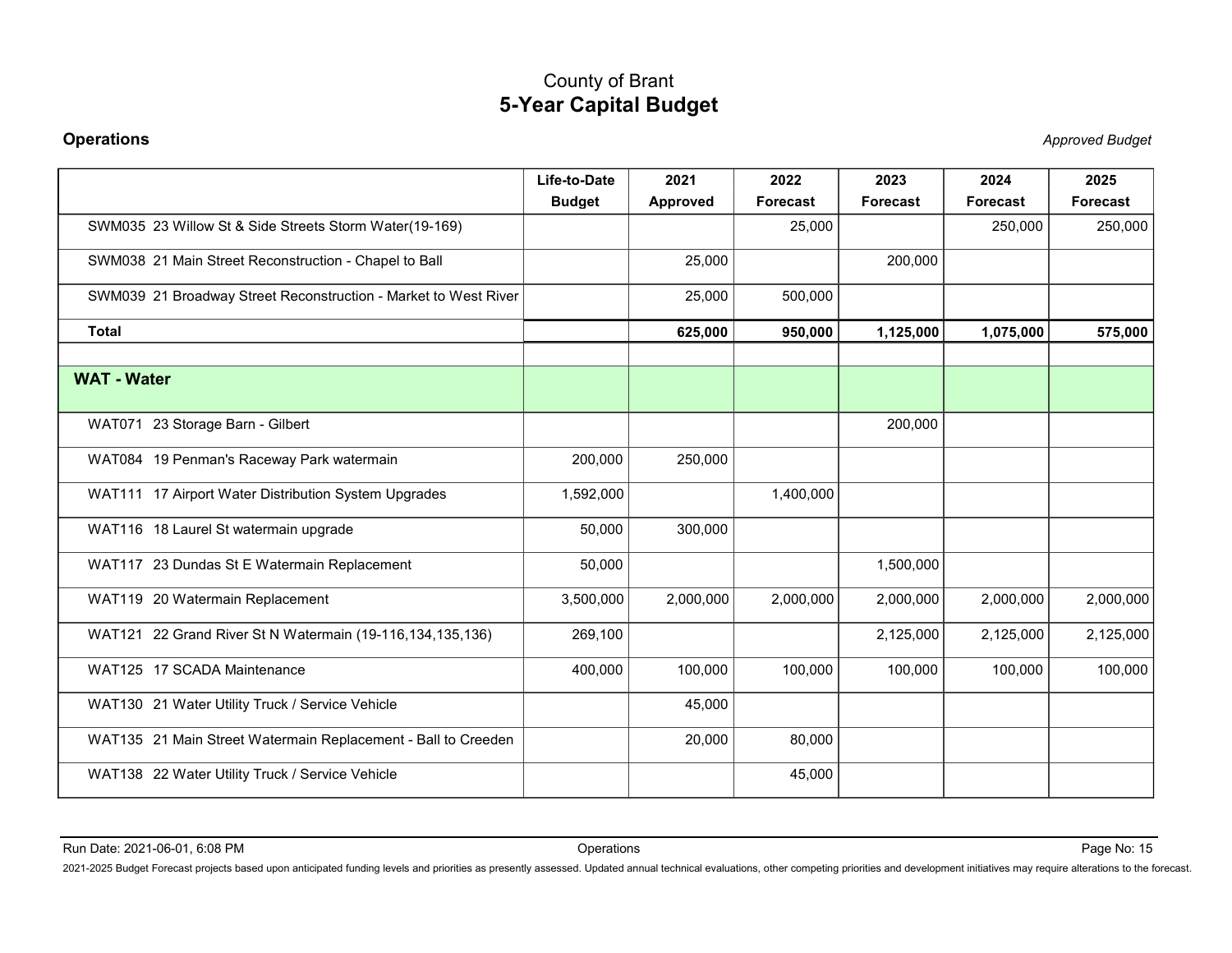|                                                                                                                                                                                                                                                                 | <b>County of Brant</b><br><b>5-Year Capital Budget</b> |                  |                  |                  |                  |                         |
|-----------------------------------------------------------------------------------------------------------------------------------------------------------------------------------------------------------------------------------------------------------------|--------------------------------------------------------|------------------|------------------|------------------|------------------|-------------------------|
| <b>Operations</b>                                                                                                                                                                                                                                               |                                                        |                  |                  |                  |                  | <b>Approved Budget</b>  |
|                                                                                                                                                                                                                                                                 | Life-to-Date<br><b>Budget</b>                          | 2021<br>Approved | 2022<br>Forecast | 2023<br>Forecast | 2024<br>Forecast | 2025<br><b>Forecast</b> |
| WAT145 22 William St. Watermain Replacement (GRSN to Walnut)                                                                                                                                                                                                    |                                                        |                  | 70,000           | 650,000          |                  |                         |
| WAT146 22 Grand River Crossing (Willow to GRSS)                                                                                                                                                                                                                 |                                                        |                  | 110,000          |                  |                  |                         |
| WAT151 23 Water Utility Truck / Service Vehicle                                                                                                                                                                                                                 |                                                        |                  |                  | 45,000           |                  |                         |
| WAT154 24 Water Utility Truck/Service Vehicle                                                                                                                                                                                                                   |                                                        |                  |                  |                  | 45,000           | 45,000                  |
| WAT155 20 Airport - Former Pump Station Decommission                                                                                                                                                                                                            | 50,000                                                 | 25,000           |                  |                  |                  |                         |
| WAT158 23 Dundas and Chapel Street Watermain(19-141)                                                                                                                                                                                                            | 75,000                                                 |                  |                  | 500,000          |                  |                         |
| WAT159 22 Woodslee Ave - Reconstruction(19-131)                                                                                                                                                                                                                 | 50,000                                                 | 1,500,000        |                  |                  |                  |                         |
| WAT160 29 Additional Water Source for Paris(19-117)                                                                                                                                                                                                             |                                                        |                  |                  |                  |                  | 7,500,000               |
| WAT162 24 Watermain-403 Crossing (Pottruff Rd area)(19-139)                                                                                                                                                                                                     |                                                        | 50,000           |                  |                  | 2,563,000        |                         |
| WAT163 23 King Edward - Rest Acres to Dundas(19-138)                                                                                                                                                                                                            |                                                        | 25,000           | 385,000          |                  |                  |                         |
| WAT164 22 Cainsville Water Supply Upgrades(19-126)                                                                                                                                                                                                              | 100,000                                                | 50,000           | 500,000          | 7,700,000        |                  |                         |
| WAT168 23 Gilbert - Increase Permit to Take Water(19-118)                                                                                                                                                                                                       |                                                        |                  |                  | 450,000          |                  |                         |
| WAT174 21 Main Street Reconstruction - Chapel to Ball                                                                                                                                                                                                           |                                                        | 50,000           |                  | 2,672,000        |                  |                         |
| WAT175 21 Broadway Street Reconstruction-Market to West River                                                                                                                                                                                                   |                                                        | 50,000           | 600,000          |                  |                  |                         |
| WAT176 22 Willow Street and Side Streets Reconstruction                                                                                                                                                                                                         |                                                        |                  | 25,000           |                  | 300,000          | 300,000                 |
| WAT177 21 St. George Elevated Tank Touch-Up Paint                                                                                                                                                                                                               |                                                        | 200,000          |                  |                  |                  |                         |
| WAT178 21 Water Utility Truck / Service Vehicle (2021 Approved DF                                                                                                                                                                                               |                                                        | 45,000           |                  |                  |                  |                         |
|                                                                                                                                                                                                                                                                 |                                                        |                  |                  |                  |                  |                         |
| Run Date: 2021-06-01, 6:08 PM<br>2021-2025 Budget Forecast projects based upon anticipated funding levels and priorities as presently assessed. Updated annual technical evaluations, other competing priorities and development initiatives may require altera | Operations                                             |                  |                  |                  |                  | Page No: 16             |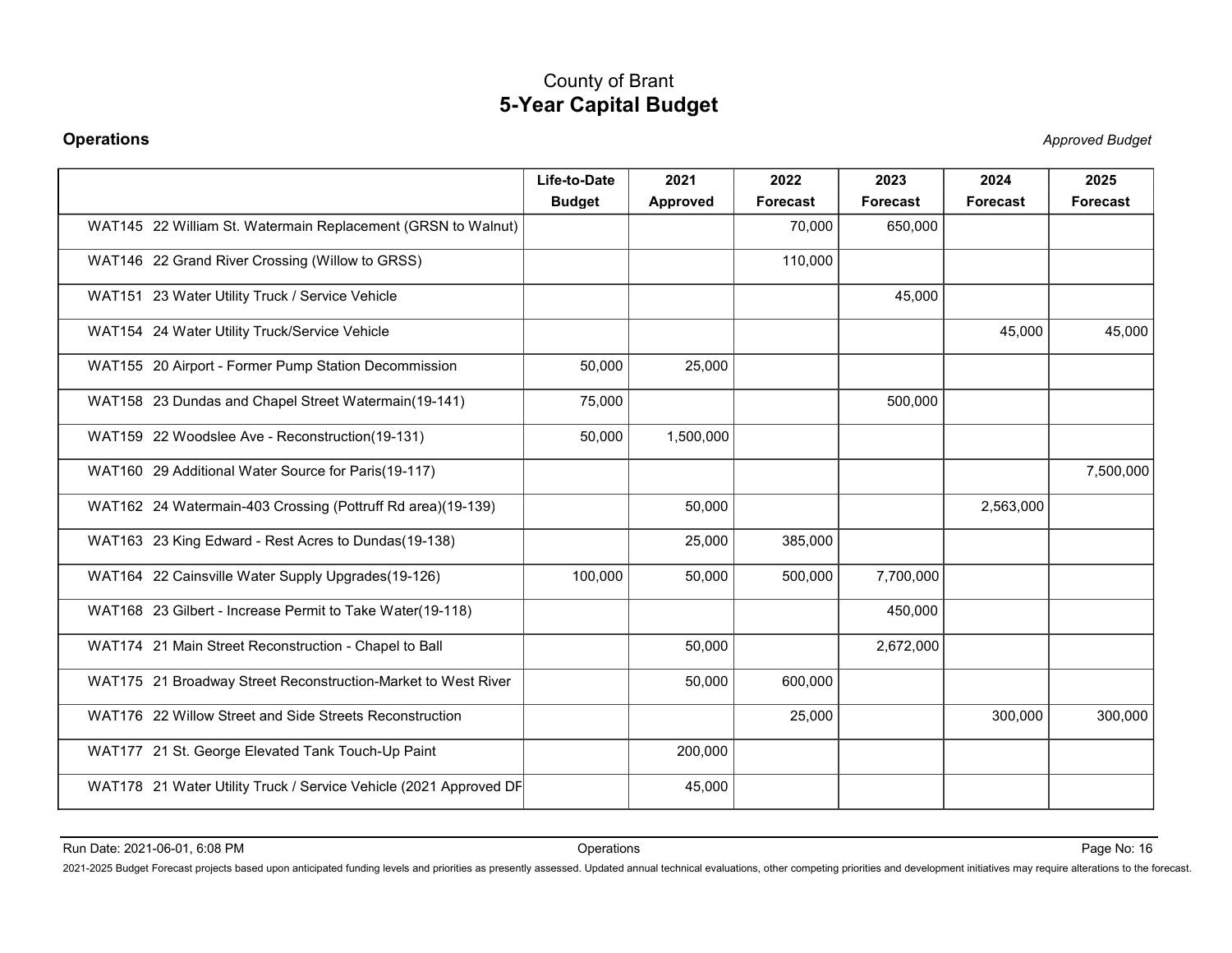| <b>Operations</b>                                                                                                                                                                                                              | <b>5-Year Capital Budget</b>  |                  |                  |                  |                  | <b>Approved Budget</b>  |
|--------------------------------------------------------------------------------------------------------------------------------------------------------------------------------------------------------------------------------|-------------------------------|------------------|------------------|------------------|------------------|-------------------------|
|                                                                                                                                                                                                                                | Life-to-Date<br><b>Budget</b> | 2021<br>Approved | 2022<br>Forecast | 2023<br>Forecast | 2024<br>Forecast | 2025<br><b>Forecast</b> |
| <b>Total</b>                                                                                                                                                                                                                   |                               | 4,710,000        | 5,315,000        | 17,942,000       | 7,133,000        | 12,070,000              |
| <b>WST - Wastewater</b>                                                                                                                                                                                                        |                               |                  |                  |                  |                  |                         |
| WST042 23 St. George WPCP Expansion (19-149)                                                                                                                                                                                   | 11,325,500                    |                  |                  | 20,274,500       |                  |                         |
| WST044 22 St. George Sanitary Sewer Upgrades (19-150)                                                                                                                                                                          | 857,500                       |                  | 742,500          |                  |                  |                         |
| WST073 22 New&Upgrades to Sanitary Sewers on Grand River St N                                                                                                                                                                  | 362,600                       |                  |                  | 500,000          | 500,000          | 500,000                 |
| WST074 15 Misc. Sewer Repairs                                                                                                                                                                                                  | 400,000                       | 100,000          |                  | 100,000          |                  | 100,000                 |
| WST081 17 Misc Facility Repairs/Maintenance - OCWA                                                                                                                                                                             | 709,000                       | 150,000          | 150,000          | 150,000          | 150,000          | 150,000                 |
| WST096 21 Cainsville Sanitary Pumping Station & Forcemain(19-15                                                                                                                                                                | 200,000                       | 4,800,000        |                  |                  |                  |                         |
| WST099 20 Cedar St - Rest Acres Rd to King Edward                                                                                                                                                                              | 75,000                        | 200,000          |                  |                  |                  |                         |
| WST100 22 Paris Links SPS, Sewer and Forcemain (By Developer)                                                                                                                                                                  |                               |                  | 200,000          |                  |                  |                         |
| WST101 23 King Edward, Rest Acres to Hanlon(19-165)                                                                                                                                                                            |                               | 25,000           | 325,000          |                  |                  |                         |
| WST102 23 Grandville SPS Upgrades                                                                                                                                                                                              |                               | 25,000           |                  | 600,000          |                  |                         |
| WST103 23 Race St Sewer Upgrades(19-147&161)                                                                                                                                                                                   |                               | 100,000          | 2,765,000        |                  |                  |                         |
| WST104 25 Paris WWTP Expansion(19-148)                                                                                                                                                                                         |                               |                  |                  | 200,000          |                  | 24,325,000              |
| WST105 25 Curtis Ave S Sanitary Sewer                                                                                                                                                                                          |                               |                  |                  | 50,000           |                  | 750,000                 |
| WST106 25 Business Park SPS, Sewer & Forcemain(19-154,162,16)                                                                                                                                                                  |                               |                  |                  | 100,000          |                  | 4,000,000               |
| Run Date: 2021-06-01, 6:08 PM                                                                                                                                                                                                  | Operations                    |                  |                  |                  |                  | Page No: 17             |
| 2021-2025 Budget Forecast projects based upon anticipated funding levels and priorities as presently assessed. Updated annual technical evaluations, other competing priorities and development initiatives may require altera |                               |                  |                  |                  |                  |                         |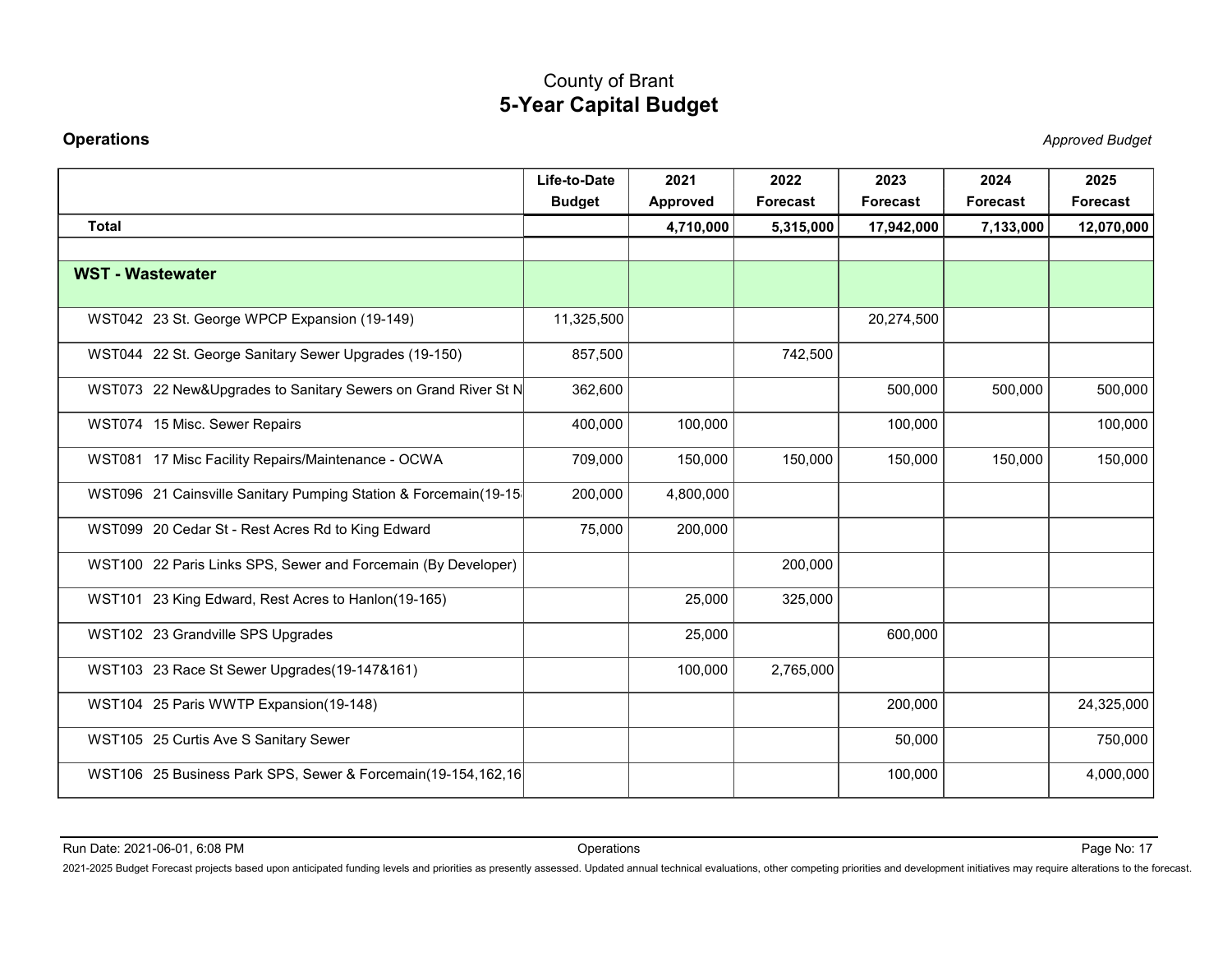|                                                                 | <b>5-Year Capital Budget</b>  |                         |                  |                  |                  |                        |
|-----------------------------------------------------------------|-------------------------------|-------------------------|------------------|------------------|------------------|------------------------|
| <b>Operations</b>                                               |                               |                         |                  |                  |                  | <b>Approved Budget</b> |
|                                                                 | Life-to-Date<br><b>Budget</b> | 2021<br><b>Approved</b> | 2022<br>Forecast | 2023<br>Forecast | 2024<br>Forecast | 2025<br>Forecast       |
| WST107 25 Northwest SPS and Forcemain                           |                               |                         |                  | 25,000           |                  | 650,000                |
| WST108 25 King Edward SPS and Forcemain                         |                               |                         |                  | 75,000           |                  | 1,375,000              |
| WST109 25 NE 403/Rest Acres Rd - SPS and Forcemain(19-164)      |                               |                         |                  | 50,000           |                  | 1,050,000              |
| WST111 26 East Paris SPS and Forcemain(19-144&166)              |                               |                         |                  |                  | 75,000           |                        |
| WST112 26 Willow Street SPS Upgrades(19-156)                    |                               |                         |                  |                  | 100,000          |                        |
| WST115 21 Woodslee Ave Reconstruction                           |                               | 100,000                 |                  |                  |                  |                        |
| WST118 22 Broadway Street Reconstruction - Market to West River |                               |                         | 50,000           |                  |                  |                        |
| WST119 21 Main Street Reconstruction - Chapel to Ball           |                               | 25,000                  |                  | 100,000          |                  |                        |
| WST120 21 Laurel Street Reconstruction                          |                               | 125,000                 |                  |                  |                  |                        |
| <b>Total</b>                                                    |                               | 5,650,000               | 4,232,500        | 22,224,500       | 825,000          | 32,900,000             |
| <b>Total Operations</b>                                         | 119,761,175                   | 29,151,000              | 37,215,500       | 85,137,300       | 34,563,000       | 71,347,400             |
|                                                                 |                               |                         |                  |                  |                  |                        |
|                                                                 |                               |                         |                  |                  |                  |                        |
| Run Date: 2021-06-01, 6:08 PM                                   | Operations                    |                         |                  |                  |                  | Page No: 18            |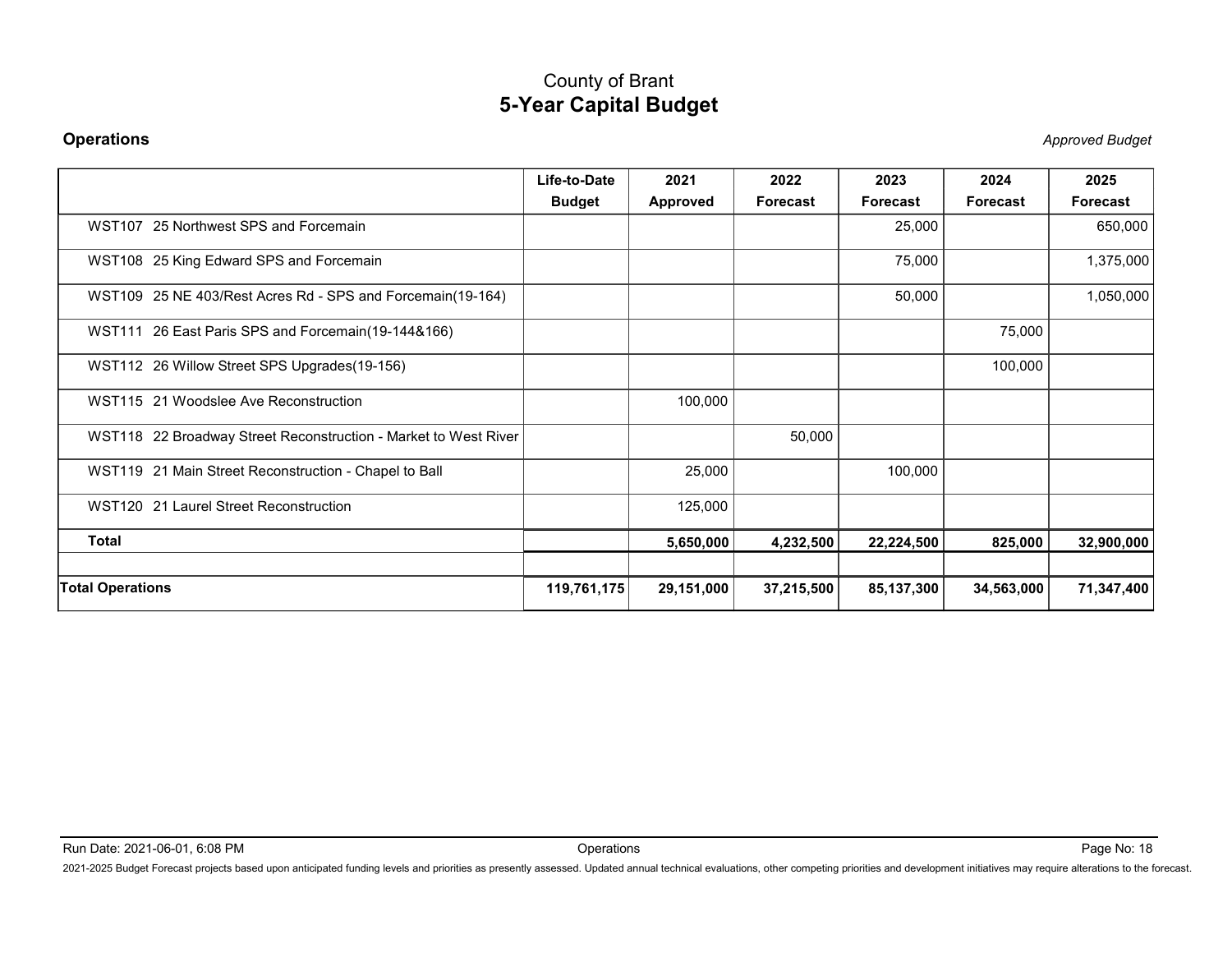<span id="page-19-0"></span>

| <b>Community &amp; Protective Services</b>                                                                                                                                                                                     | <b>5-Year Capital Budget</b>               |                  |                  |                         |                  | <b>Approved Budget</b> |
|--------------------------------------------------------------------------------------------------------------------------------------------------------------------------------------------------------------------------------|--------------------------------------------|------------------|------------------|-------------------------|------------------|------------------------|
|                                                                                                                                                                                                                                |                                            |                  |                  |                         |                  |                        |
|                                                                                                                                                                                                                                | Life-to-Date<br><b>Budget</b>              | 2021<br>Approved | 2022<br>Forecast | 2023<br><b>Forecast</b> | 2024<br>Forecast | 2025<br>Forecast       |
| Community & Protective Services                                                                                                                                                                                                |                                            |                  |                  |                         |                  |                        |
| <b>CEM - Cemetery</b>                                                                                                                                                                                                          |                                            |                  |                  |                         |                  |                        |
| CEM013 16 Paris Chapel Building Repairs                                                                                                                                                                                        | 10,000                                     | 5,000            |                  |                         |                  |                        |
| CEM018 17 Replacement small tractor                                                                                                                                                                                            |                                            |                  | 45,000           |                         |                  |                        |
| CEM037 20 Fence Replacement Active Cemeteries                                                                                                                                                                                  | 15,000                                     | 25,000           | 25,000           | 25,000                  |                  |                        |
| CEM039 21 Paris Cemetery Paving                                                                                                                                                                                                |                                            | 75,000           |                  |                         |                  |                        |
| CEM046 21 Cemetery 3/4 Ton Truck                                                                                                                                                                                               |                                            | 45,000           |                  |                         |                  |                        |
| CEM047 21 Cemetery Survey Mt. Pleasant Expansion                                                                                                                                                                               |                                            |                  | 10,000           | 15,000                  |                  |                        |
| CEM048 22 Columbarium #3 Paris Cemetery                                                                                                                                                                                        |                                            |                  |                  | 50,000                  |                  |                        |
| CEM049 22 Relocation of Storage Compound                                                                                                                                                                                       |                                            |                  | 15,000           |                         |                  |                        |
| CEM050 22 Cemetery Mower                                                                                                                                                                                                       |                                            |                  | 17,000           |                         |                  |                        |
| CEM051 23 Cemetery Mower Replacement                                                                                                                                                                                           |                                            |                  |                  | 18,000                  |                  |                        |
| CEM054 21 Cemetery Mower Replacement                                                                                                                                                                                           |                                            | 15,500           |                  |                         |                  |                        |
| CEM056 20 Oakland Cemetery Expansion                                                                                                                                                                                           | 15,000                                     | 65,000           | 25,000           |                         |                  |                        |
| CEM057 24 Cemetery Mower Replacement                                                                                                                                                                                           |                                            |                  |                  |                         | 18,000           | 18,000                 |
| CEM058 21 Cemetery Chapel HVAC Replacement                                                                                                                                                                                     |                                            | 10,000           |                  |                         |                  |                        |
| CEM059 21 Paris Cemetery Section F Construction                                                                                                                                                                                |                                            |                  | 75,000           | 35,000                  |                  |                        |
| Run Date: 2021-06-01, 6:08 PM                                                                                                                                                                                                  | <b>Community &amp; Protective Services</b> |                  |                  |                         |                  | Page No: 19            |
| 2021-2025 Budget Forecast projects based upon anticipated funding levels and priorities as presently assessed. Updated annual technical evaluations, other competing priorities and development initiatives may require altera |                                            |                  |                  |                         |                  |                        |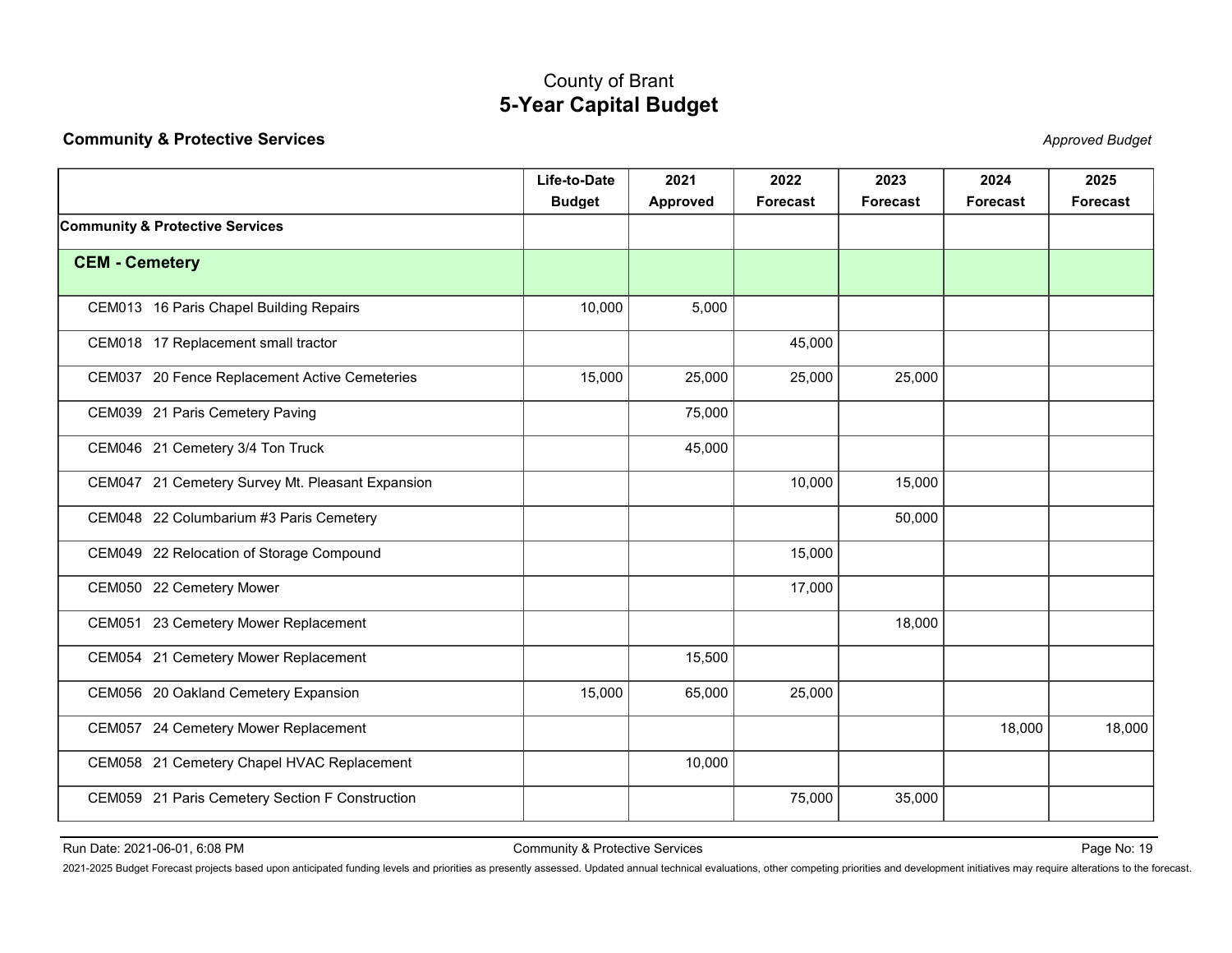|                                                             | <b>5-Year Capital Budget</b>               | County of Brant         |                  |                         |                  |                        |
|-------------------------------------------------------------|--------------------------------------------|-------------------------|------------------|-------------------------|------------------|------------------------|
| <b>Community &amp; Protective Services</b>                  |                                            |                         |                  |                         |                  | <b>Approved Budget</b> |
|                                                             | Life-to-Date<br><b>Budget</b>              | 2021<br><b>Approved</b> | 2022<br>Forecast | 2023<br><b>Forecast</b> | 2024<br>Forecast | 2025<br>Forecast       |
| CEM060 24 Cemetery Shop Expansion                           |                                            |                         |                  |                         | 75,000           |                        |
| CEM061 25 Columbarium #2 St. George                         |                                            |                         |                  |                         |                  | 55,000                 |
| CEM065 25 Cemetery Mower Replacement                        |                                            |                         |                  |                         |                  | 20,000                 |
| CEM066 24 Cemetery Excavator Replacement                    |                                            |                         |                  |                         | 85,000           |                        |
| CEM067 25 Pleasant Hill Cemetery Road Paving                |                                            |                         |                  |                         |                  | 50,000                 |
| CEM068 23 Fence Replacement Burford Cemetery                |                                            |                         |                  | 8,000                   |                  |                        |
| <b>Total</b>                                                |                                            | 240,500                 | 212,000          | 151,000                 | 178,000          | 143,000                |
| <b>PRG - Recreation &amp; Community Development</b>         |                                            |                         |                  |                         |                  |                        |
|                                                             |                                            |                         |                  |                         |                  |                        |
| PRG009 21 Scotland Communtiy Centre Landscaping             |                                            | 25,000                  | 10,000           |                         |                  |                        |
| PRG011 21 Recreation Programs Equipment                     |                                            | 10,000                  |                  |                         | 10,000           |                        |
| PRG012 21 Diving Board                                      |                                            | 10,000                  |                  |                         |                  |                        |
| PRG014 20 Paris Community Pool Facility/Mechanical Upgrades | 7,500                                      |                         |                  | 20,000                  |                  |                        |
| PRG015 20 Scotland Community Centre- Digitial Sign          |                                            | 15,000                  |                  |                         |                  |                        |
| PRG016 20 Recreation Management Software (19-41)            | 99,573                                     | 20,000                  |                  |                         |                  |                        |
| PRG017 22 Paris Splashpad Feature Retrofit                  |                                            |                         | 100,000          |                         |                  |                        |
| PRG018 22 Pool Painting                                     |                                            |                         | 15,000           |                         |                  |                        |
|                                                             |                                            |                         |                  |                         |                  |                        |
|                                                             |                                            |                         |                  |                         |                  |                        |
| Run Date: 2021-06-01, 6:08 PM                               | <b>Community &amp; Protective Services</b> |                         |                  |                         |                  | Page No: 20            |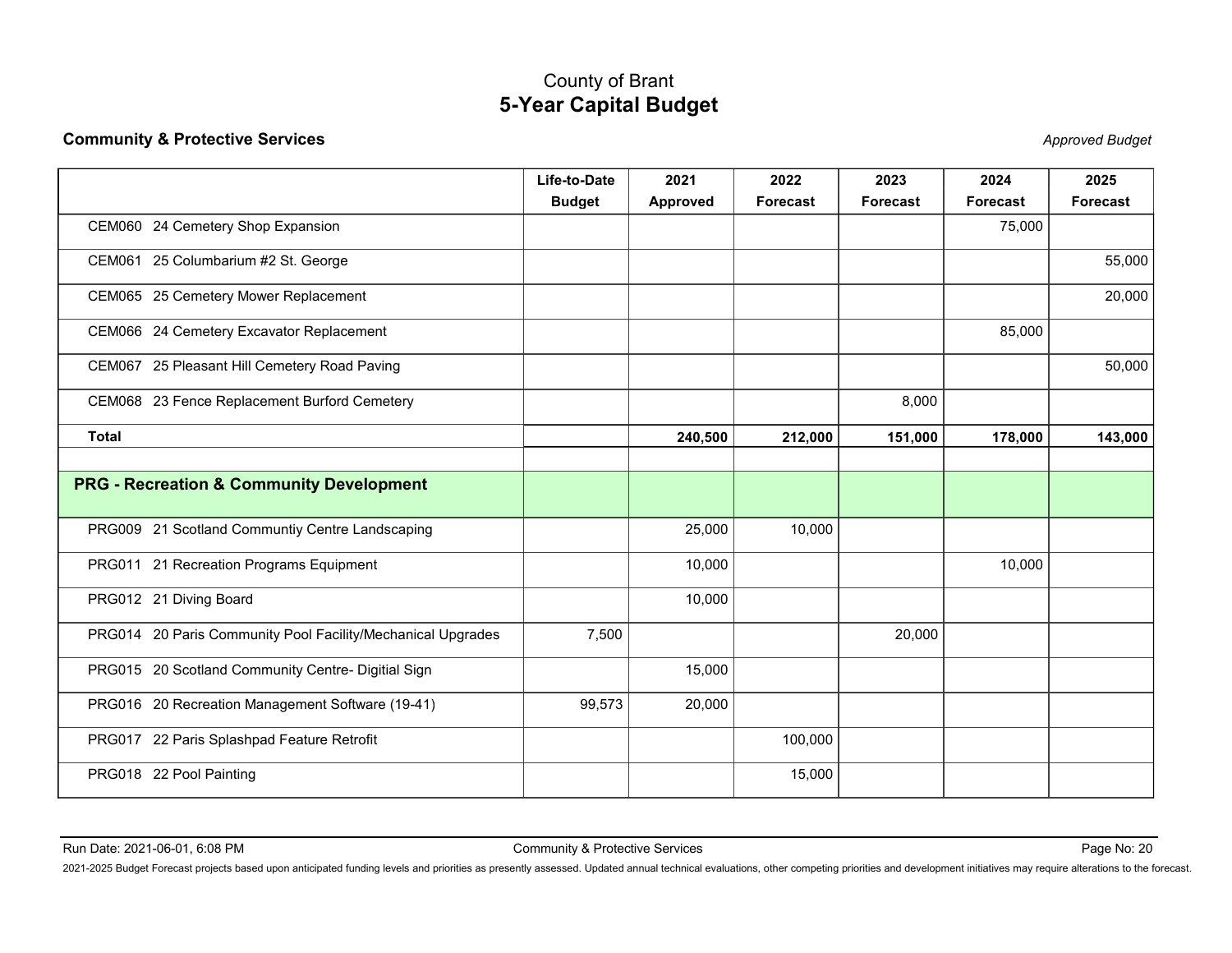| <b>Community &amp; Protective Services</b><br><b>Approved Budget</b><br>Life-to-Date<br>2021<br>2022<br>2023<br>2024<br>2025<br><b>Budget</b><br>Approved<br>Forecast<br><b>Forecast</b><br>Forecast<br>Forecast<br>PRG021 22 Pool Changeroom Stalls<br>20,000<br>PRG022 23 Pool Lockers<br>15,000<br>PRG026 22 Scotland CC Workshop & Lawn Equipment<br>20,000<br>PRG027 23 Scotland CC Industrial Kitchen Items<br>10,000<br>25,000<br>PRG028 24 Scotland CC Painting<br>PRG029 25 Gymnastics Equipment<br>15,000<br><b>Total</b><br>80,000<br>165,000<br>45,000<br>15,000<br>35,000<br><b>PRT - Parks and Trails</b><br>PRT074 17 Grandville Trail (S-0-26)<br>35,000<br>PRT112 22 Mt. Pleasant Park Lighting Retrofit<br>40,000<br>PRT120 20 Paris Lions Park Independent Play Equipment<br>25,000<br>35,000<br>PRT151 21 Paris Parks Storage at Green Lane<br>50,000<br>PRT164 22 Paris Skatepark Phase 2<br>205,000 |
|---------------------------------------------------------------------------------------------------------------------------------------------------------------------------------------------------------------------------------------------------------------------------------------------------------------------------------------------------------------------------------------------------------------------------------------------------------------------------------------------------------------------------------------------------------------------------------------------------------------------------------------------------------------------------------------------------------------------------------------------------------------------------------------------------------------------------------------------------------------------------------------------------------------------------|
|                                                                                                                                                                                                                                                                                                                                                                                                                                                                                                                                                                                                                                                                                                                                                                                                                                                                                                                           |
|                                                                                                                                                                                                                                                                                                                                                                                                                                                                                                                                                                                                                                                                                                                                                                                                                                                                                                                           |
|                                                                                                                                                                                                                                                                                                                                                                                                                                                                                                                                                                                                                                                                                                                                                                                                                                                                                                                           |
|                                                                                                                                                                                                                                                                                                                                                                                                                                                                                                                                                                                                                                                                                                                                                                                                                                                                                                                           |
|                                                                                                                                                                                                                                                                                                                                                                                                                                                                                                                                                                                                                                                                                                                                                                                                                                                                                                                           |
|                                                                                                                                                                                                                                                                                                                                                                                                                                                                                                                                                                                                                                                                                                                                                                                                                                                                                                                           |
|                                                                                                                                                                                                                                                                                                                                                                                                                                                                                                                                                                                                                                                                                                                                                                                                                                                                                                                           |
|                                                                                                                                                                                                                                                                                                                                                                                                                                                                                                                                                                                                                                                                                                                                                                                                                                                                                                                           |
|                                                                                                                                                                                                                                                                                                                                                                                                                                                                                                                                                                                                                                                                                                                                                                                                                                                                                                                           |
|                                                                                                                                                                                                                                                                                                                                                                                                                                                                                                                                                                                                                                                                                                                                                                                                                                                                                                                           |
|                                                                                                                                                                                                                                                                                                                                                                                                                                                                                                                                                                                                                                                                                                                                                                                                                                                                                                                           |
|                                                                                                                                                                                                                                                                                                                                                                                                                                                                                                                                                                                                                                                                                                                                                                                                                                                                                                                           |
|                                                                                                                                                                                                                                                                                                                                                                                                                                                                                                                                                                                                                                                                                                                                                                                                                                                                                                                           |
|                                                                                                                                                                                                                                                                                                                                                                                                                                                                                                                                                                                                                                                                                                                                                                                                                                                                                                                           |
|                                                                                                                                                                                                                                                                                                                                                                                                                                                                                                                                                                                                                                                                                                                                                                                                                                                                                                                           |
| PRT172 19 Jury St. Playground Equipment<br>45,000                                                                                                                                                                                                                                                                                                                                                                                                                                                                                                                                                                                                                                                                                                                                                                                                                                                                         |
| PRT173 21 Forest Drive Playground Equipment<br>85,000                                                                                                                                                                                                                                                                                                                                                                                                                                                                                                                                                                                                                                                                                                                                                                                                                                                                     |
| PRT174 21 Paris Truck with Dump Box<br>60,000                                                                                                                                                                                                                                                                                                                                                                                                                                                                                                                                                                                                                                                                                                                                                                                                                                                                             |
|                                                                                                                                                                                                                                                                                                                                                                                                                                                                                                                                                                                                                                                                                                                                                                                                                                                                                                                           |
| Run Date: 2021-06-01, 6:08 PM<br><b>Community &amp; Protective Services</b><br>Page No: 21                                                                                                                                                                                                                                                                                                                                                                                                                                                                                                                                                                                                                                                                                                                                                                                                                                |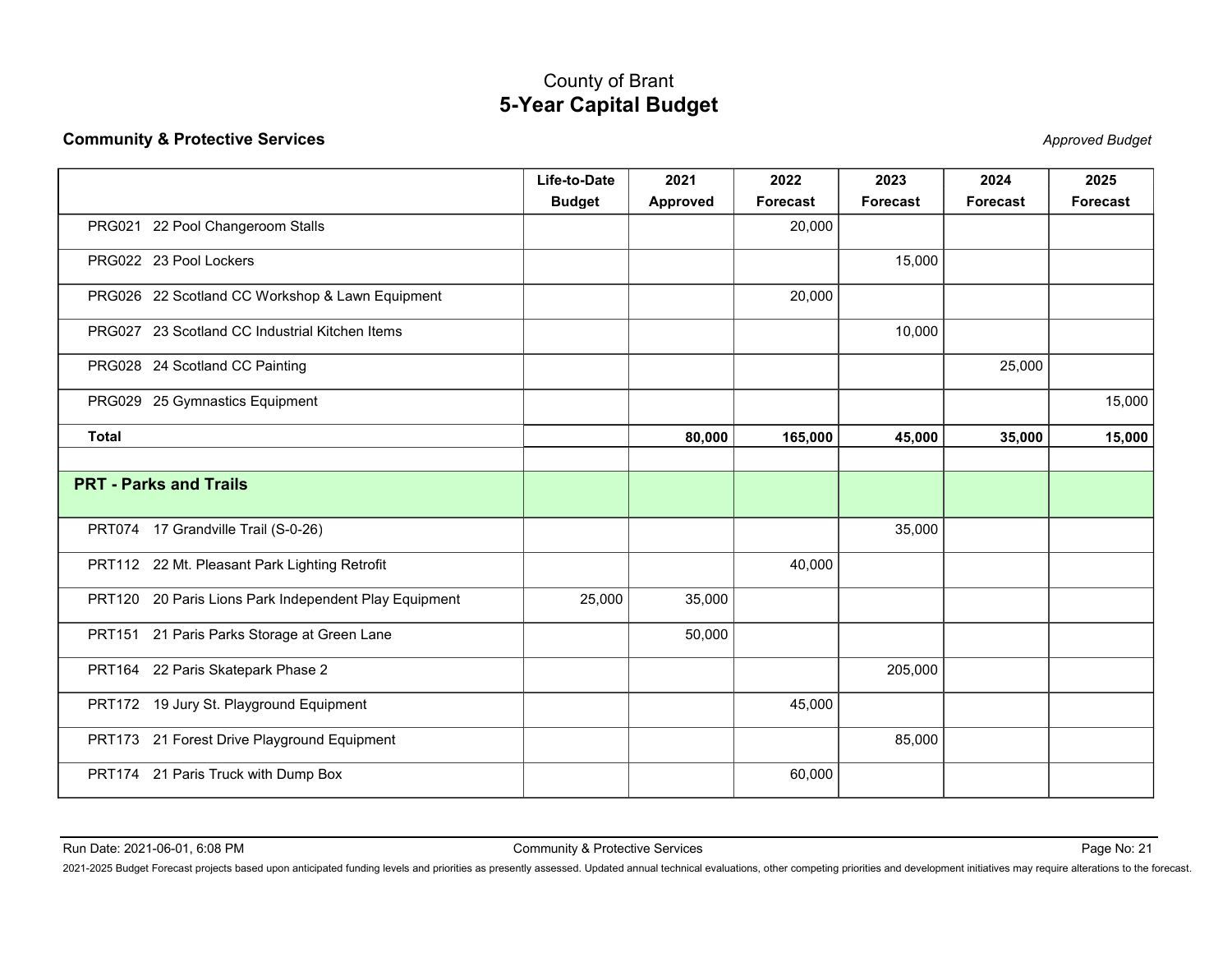|                                                                                                                                                                                                                                                                 | County of Brant<br><b>5-Year Capital Budget</b> |                  |                  |                  |                  |                         |
|-----------------------------------------------------------------------------------------------------------------------------------------------------------------------------------------------------------------------------------------------------------------|-------------------------------------------------|------------------|------------------|------------------|------------------|-------------------------|
| <b>Community &amp; Protective Services</b>                                                                                                                                                                                                                      |                                                 |                  |                  |                  |                  | <b>Approved Budget</b>  |
|                                                                                                                                                                                                                                                                 | Life-to-Date<br><b>Budget</b>                   | 2021<br>Approved | 2022<br>Forecast | 2023<br>Forecast | 2024<br>Forecast | 2025<br><b>Forecast</b> |
| PRT178 22 Mountain Bike Trails / BMX Track                                                                                                                                                                                                                      |                                                 |                  |                  | 60,000           |                  |                         |
| PRT179 21 Lions Park Pathway Connection from Laurel St                                                                                                                                                                                                          |                                                 | 100,000          |                  |                  |                  |                         |
| PRT181 20 Golf North Parkland (S-0-13)                                                                                                                                                                                                                          |                                                 |                  |                  |                  |                  | 200,000                 |
| PRT182 22 Nith Peninsula Parkland (S-0-14)                                                                                                                                                                                                                      |                                                 |                  |                  | 200,000          | 75,500           |                         |
| PRT183 21 Grandville Park (Phase 3) (S-0-17)                                                                                                                                                                                                                    |                                                 |                  |                  | 320,000          |                  |                         |
| PRT184 21 Grand River St. N Bike Pathway (S-0-30&31)                                                                                                                                                                                                            |                                                 |                  |                  | 30,000           | 30,000           |                         |
| PRT191 23 TH & B Resurfacing                                                                                                                                                                                                                                    |                                                 |                  |                  | 45,000           | 45,000           |                         |
| PRT192 21 Green Lane Irrigation Pond Liner Replacement                                                                                                                                                                                                          |                                                 |                  | 30,000           |                  |                  |                         |
| PRT194 24 Rest Acres Ridge Playground Update                                                                                                                                                                                                                    |                                                 |                  |                  |                  |                  | 50,000                  |
| PRT195 22 Lions Park Picnic Shelter                                                                                                                                                                                                                             |                                                 |                  | 40,000           |                  |                  |                         |
| PRT202 21 Oakland Park Backstop Replacement                                                                                                                                                                                                                     |                                                 |                  | 40,000           |                  |                  |                         |
| PRT203 20 Onondaga Ball Park Renovation                                                                                                                                                                                                                         | 40,000                                          | 60,000           | 25,000           |                  |                  |                         |
| PRT204 21 Burford Walking Trails                                                                                                                                                                                                                                |                                                 |                  | 60,000           |                  |                  |                         |
| PRT209 21 SD Front Mount Mower                                                                                                                                                                                                                                  |                                                 | 30,000           |                  |                  |                  |                         |
| PRT213 23 Green Lane Parking Expansion                                                                                                                                                                                                                          |                                                 |                  |                  | 75,000           |                  |                         |
| PRT217 20 Green Lane Dugout Improvements                                                                                                                                                                                                                        | 15,000                                          | 25,000           | 35,000           |                  |                  |                         |
| PRT220 21 Scenic Ridge Subdivision Park (Liv)                                                                                                                                                                                                                   |                                                 | 260,000          |                  |                  |                  |                         |
|                                                                                                                                                                                                                                                                 |                                                 |                  |                  |                  |                  |                         |
|                                                                                                                                                                                                                                                                 |                                                 |                  |                  |                  |                  |                         |
| Run Date: 2021-06-01, 6:08 PM<br>2021-2025 Budget Forecast projects based upon anticipated funding levels and priorities as presently assessed. Updated annual technical evaluations, other competing priorities and development initiatives may require altera | <b>Community &amp; Protective Services</b>      |                  |                  |                  |                  | Page No: 22             |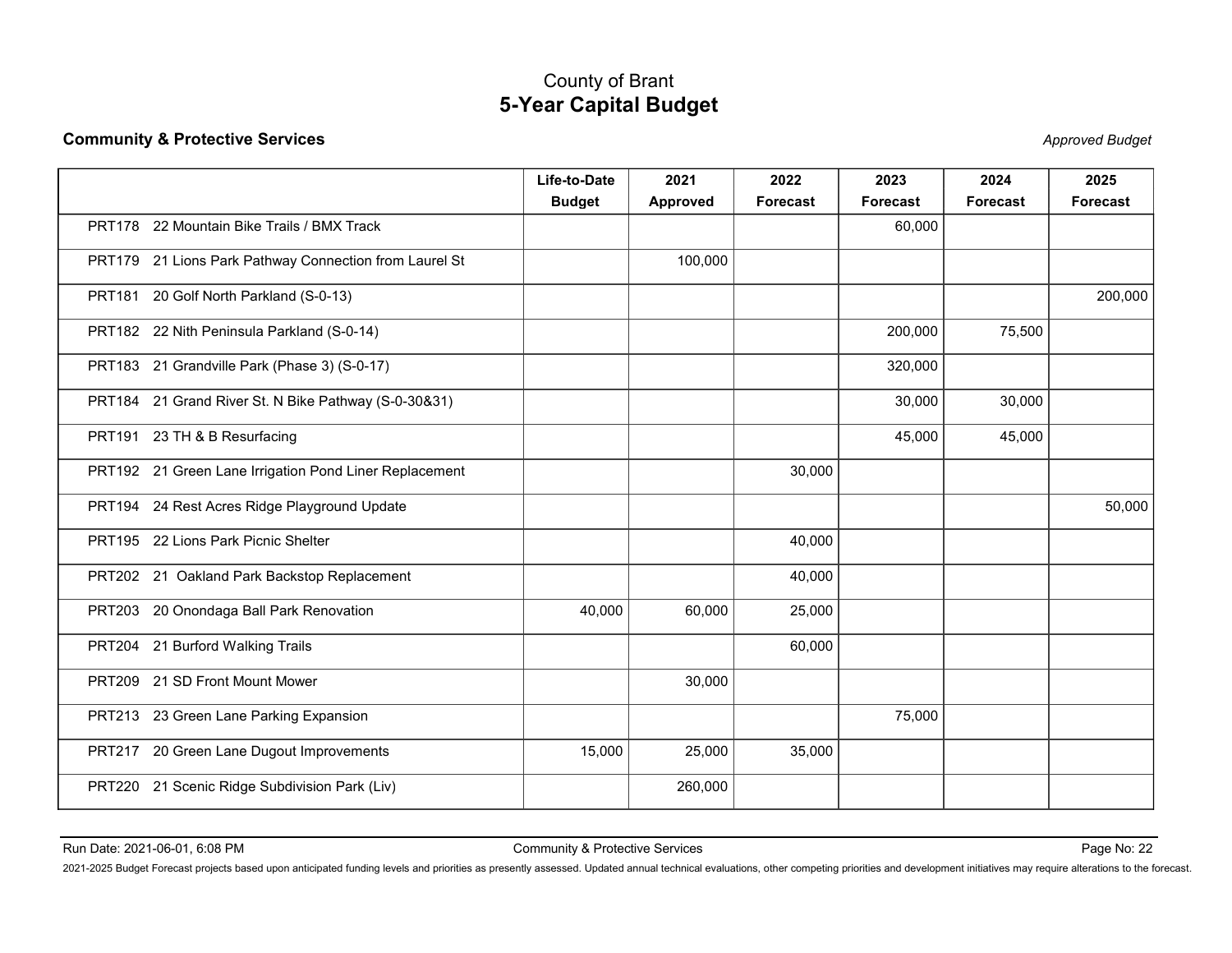|                                                       | <b>5-Year Capital Budget</b>  |                                            |                  |                         |                  |                                                                                                                                                                                                                                |
|-------------------------------------------------------|-------------------------------|--------------------------------------------|------------------|-------------------------|------------------|--------------------------------------------------------------------------------------------------------------------------------------------------------------------------------------------------------------------------------|
| <b>Community &amp; Protective Services</b>            |                               |                                            |                  |                         |                  | <b>Approved Budget</b>                                                                                                                                                                                                         |
|                                                       | Life-to-Date<br><b>Budget</b> | 2021<br><b>Approved</b>                    | 2022<br>Forecast | 2023<br><b>Forecast</b> | 2024<br>Forecast | 2025<br><b>Forecast</b>                                                                                                                                                                                                        |
| 23 Lions Park River Access<br><b>PRT221</b>           |                               |                                            |                  | 50,000                  |                  |                                                                                                                                                                                                                                |
| PRT223 23 Gurney Sports Park                          |                               |                                            |                  |                         |                  | 910,000                                                                                                                                                                                                                        |
| PRT224 21 Oakland Playground Replacement              |                               | 50,000                                     |                  |                         |                  |                                                                                                                                                                                                                                |
| PRT226 22 Brookfield Phase 2 Park and Trails (S-0-28) |                               |                                            | 295,000          |                         |                  |                                                                                                                                                                                                                                |
| PRT237 21 Paris Parks Truck - Growth                  |                               | 40,000                                     |                  |                         |                  |                                                                                                                                                                                                                                |
| PRT245 23 Sunnyhill Parking Lot Paving                |                               |                                            |                  | 50,000                  |                  |                                                                                                                                                                                                                                |
| PRT247 22 Elliot Field Irrigation and Pumphouse       |                               |                                            | 50,000           |                         |                  |                                                                                                                                                                                                                                |
| PRT248 21 Jacobs Wood Trails                          |                               |                                            | 35,000           | 35,000                  |                  |                                                                                                                                                                                                                                |
| PRT249 23 Rising Park Pathway Paving                  |                               |                                            |                  | 35,000                  |                  |                                                                                                                                                                                                                                |
| PRT250 22 Conklin Culvert Replacement LE and N Trail  |                               |                                            | 20,000           | 60,000                  |                  |                                                                                                                                                                                                                                |
| 20 Cycling Route Implementation<br><b>PRT251</b>      | 25,000                        | 25,000                                     | 25,000           | 25,000                  | 25,000           | 25,000                                                                                                                                                                                                                         |
| PRT252 21 Flail Mower Paris Parks                     |                               | 9,750                                      |                  |                         |                  |                                                                                                                                                                                                                                |
| PRT255 22 Tractor Replacement Paris Parks             |                               |                                            | 40,000           |                         |                  |                                                                                                                                                                                                                                |
| PRT257 22 Truck Replacement 3/4 ton Riverfront Parks  |                               |                                            | 37,000           |                         |                  |                                                                                                                                                                                                                                |
| PRT259 19 Mt. Pleasant Park Parking Lot Improvements  | 30,000                        | 10,000                                     |                  |                         |                  |                                                                                                                                                                                                                                |
| PRT260 22 Burford Diamond A Lighting Retrofit         |                               |                                            | 75,000           |                         |                  |                                                                                                                                                                                                                                |
| PRT261 19 Flowerbed Landscaping Improvements          | 10,000                        |                                            | 3,000            | 3,000                   | 3,000            |                                                                                                                                                                                                                                |
|                                                       |                               |                                            |                  |                         |                  |                                                                                                                                                                                                                                |
|                                                       |                               | <b>Community &amp; Protective Services</b> |                  |                         |                  | Page No: 23                                                                                                                                                                                                                    |
|                                                       |                               |                                            |                  |                         |                  | 2021-2025 Budget Forecast projects based upon anticipated funding levels and priorities as presently assessed. Updated annual technical evaluations, other competing priorities and development initiatives may require altera |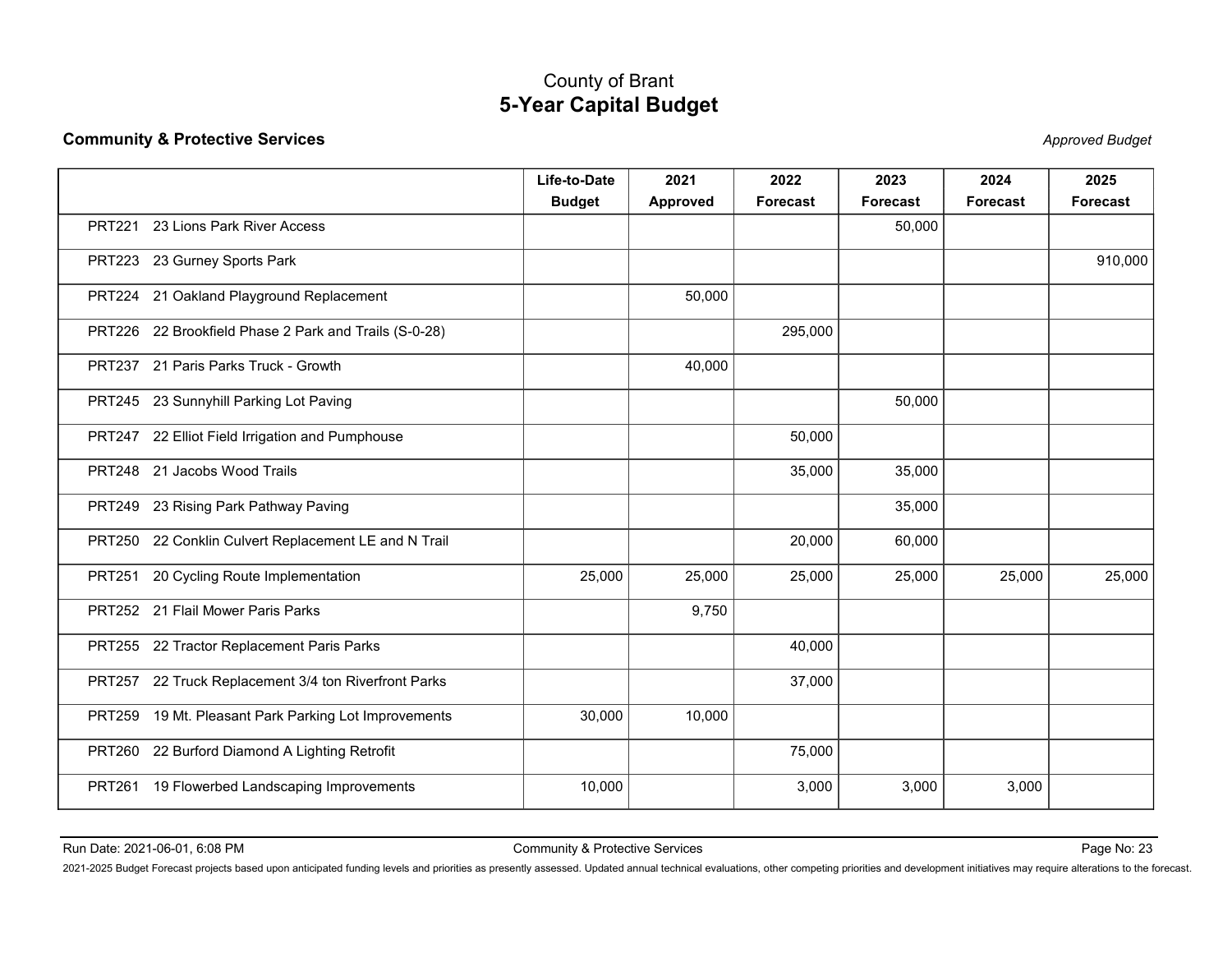| <b>Community &amp; Protective Services</b>                                                                                                                                                                                     | <b>5-Year Capital Budget</b>               |                  |                  |                         |                  | <b>Approved Budget</b> |
|--------------------------------------------------------------------------------------------------------------------------------------------------------------------------------------------------------------------------------|--------------------------------------------|------------------|------------------|-------------------------|------------------|------------------------|
|                                                                                                                                                                                                                                |                                            |                  |                  |                         |                  |                        |
|                                                                                                                                                                                                                                | Life-to-Date<br><b>Budget</b>              | 2021<br>Approved | 2022<br>Forecast | 2023<br><b>Forecast</b> | 2024<br>Forecast | 2025<br>Forecast       |
| PRT262 22 Watt's Pond Trail (S-0-12)                                                                                                                                                                                           |                                            |                  | 100,000          |                         |                  |                        |
| PRT263 21 Knill Park                                                                                                                                                                                                           |                                            |                  |                  | 67,000                  |                  |                        |
| PRT264 22 Victoria Park Expansion                                                                                                                                                                                              |                                            |                  |                  | 160,000                 |                  |                        |
| PRT265 21 Lion's Art Cadman Park Expansion                                                                                                                                                                                     |                                            |                  |                  |                         | 150,000          |                        |
| PRT266 20 Grandville Parkette-Row Lane Park                                                                                                                                                                                    | 100,000                                    | 25,000           |                  |                         |                  |                        |
| PRT267 19 Barker's Bush Trails                                                                                                                                                                                                 | 115,000                                    | 75,000           |                  |                         |                  |                        |
| PRT273 20 Green Lane SC Utility Vehicle                                                                                                                                                                                        |                                            | 15,000           |                  |                         |                  |                        |
| PRT276 20 Green Lane SC Soccer Nets                                                                                                                                                                                            | 6,300                                      | 3,700            |                  |                         |                  |                        |
| PRT278 21 Green Lane SC Mower Replacement                                                                                                                                                                                      |                                            | 18,000           |                  |                         |                  |                        |
| PRT280 22 Syl Apps Playground Replacement                                                                                                                                                                                      |                                            |                  | 40,000           |                         |                  |                        |
| PRT281 23 Green Lane SC Top Dressing                                                                                                                                                                                           |                                            |                  |                  | 30,000                  |                  |                        |
| PRT282 23 Green Lane SC Garbage Receptacles                                                                                                                                                                                    |                                            |                  |                  | 10,000                  |                  |                        |
| PRT283 23 Green Lane SC Nets and Stands                                                                                                                                                                                        |                                            |                  |                  | 12,000                  |                  |                        |
| PRT287 21 Nith River Trail Lighting                                                                                                                                                                                            |                                            | 25,000           | 25,000           | 25,000                  | 25,000           |                        |
| PRT289 22 Zero Turn Mower Replacement Riverfront Parks                                                                                                                                                                         |                                            |                  | 18,000           |                         |                  |                        |
| PRT290 21 Green Lane Irrigation System Upgrades                                                                                                                                                                                |                                            | 15,000           |                  |                         |                  |                        |
| PRT291 22 Slit Seeder                                                                                                                                                                                                          |                                            | 18,000           |                  |                         |                  |                        |
|                                                                                                                                                                                                                                |                                            |                  |                  |                         |                  |                        |
| Run Date: 2021-06-01, 6:08 PM                                                                                                                                                                                                  | <b>Community &amp; Protective Services</b> |                  |                  |                         |                  | Page No: 24            |
| 2021-2025 Budget Forecast projects based upon anticipated funding levels and priorities as presently assessed. Updated annual technical evaluations, other competing priorities and development initiatives may require altera |                                            |                  |                  |                         |                  |                        |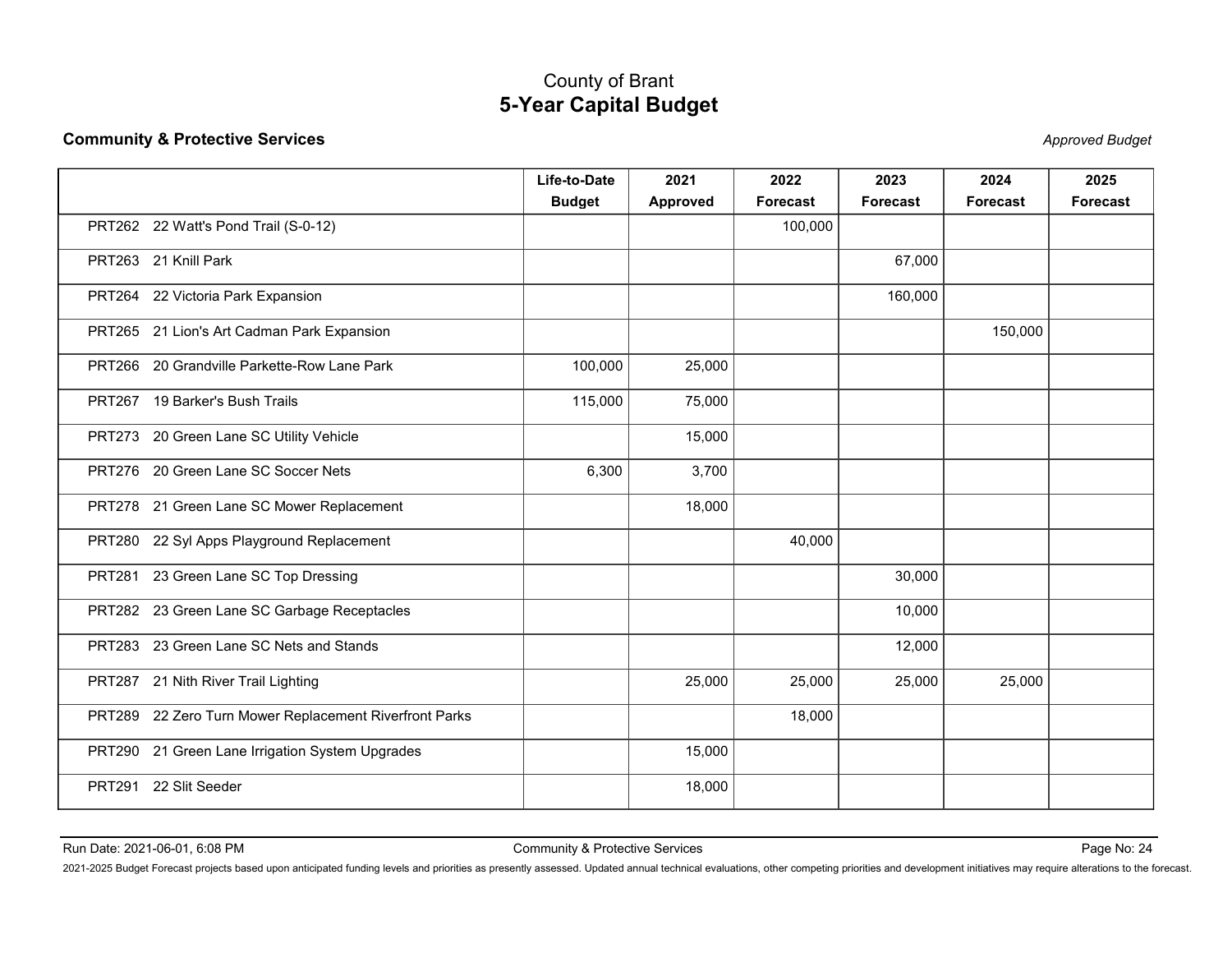|                                                 | <b>5-Year Capital Budget</b>               |                  |                         |                         |                                                                                                                                                                                                                                |                        |
|-------------------------------------------------|--------------------------------------------|------------------|-------------------------|-------------------------|--------------------------------------------------------------------------------------------------------------------------------------------------------------------------------------------------------------------------------|------------------------|
| <b>Community &amp; Protective Services</b>      |                                            |                  |                         |                         |                                                                                                                                                                                                                                | <b>Approved Budget</b> |
|                                                 | Life-to-Date<br><b>Budget</b>              | 2021<br>Approved | 2022<br><b>Forecast</b> | 2023<br><b>Forecast</b> | 2024<br>Forecast                                                                                                                                                                                                               | 2025<br>Forecast       |
| PRT292 23 Green Lane SC Truck                   |                                            |                  |                         | 36,000                  |                                                                                                                                                                                                                                |                        |
| PRT295 21 Paris Parks Truck (growth)            |                                            |                  |                         | 40,000                  |                                                                                                                                                                                                                                |                        |
| PRT296 23 Sunny Hill Park Shade Structure       |                                            |                  |                         | 15,000                  |                                                                                                                                                                                                                                |                        |
| PRT298 25 Charlton Park Soccer Goal Replacement |                                            |                  |                         |                         |                                                                                                                                                                                                                                | 6,500                  |
| PRT301 25 TH & B Trail Maintenance              |                                            |                  |                         |                         |                                                                                                                                                                                                                                | 25,000                 |
| PRT302 25 Burford Diamond 2 Lighting Retrofit   |                                            |                  |                         |                         |                                                                                                                                                                                                                                | 150,000                |
| PRT307 20 Poplar Hills Accessibility Walkway    | 7,500                                      | 15,000           |                         |                         |                                                                                                                                                                                                                                |                        |
| PRT309 21 Paris Dam Light Controller            |                                            | 10,000           |                         |                         |                                                                                                                                                                                                                                |                        |
| PRT310 23 Penmans Dam Parking Lot Paving        |                                            |                  |                         | 30,000                  |                                                                                                                                                                                                                                |                        |
| PRT311 21 Park Fencing Replacement              |                                            | 5,000            | 5,000                   | 10,000                  | 10,000                                                                                                                                                                                                                         | 10,000                 |
| <b>Total</b>                                    |                                            | 919,450          | 1,143,000               | 1,748,000               | 363,500                                                                                                                                                                                                                        | 1,376,500              |
|                                                 |                                            |                  |                         |                         |                                                                                                                                                                                                                                |                        |
| <b>RFC - Recreational Facilities</b>            |                                            |                  |                         |                         |                                                                                                                                                                                                                                |                        |
| RFC041 23 Fourth Splashpad (S-0-35)             |                                            |                  | 35,000                  | 500,000                 |                                                                                                                                                                                                                                |                        |
| RFC044 21 Burford Ice Resurfacer Replacment     |                                            | 90,000           |                         |                         |                                                                                                                                                                                                                                |                        |
| RFC047 18 SDCC Painting of Structural Beams     |                                            |                  | 25,000                  |                         |                                                                                                                                                                                                                                |                        |
| RFC049 18 SDCC Equipment Storage                |                                            |                  |                         | 60,000                  |                                                                                                                                                                                                                                |                        |
|                                                 |                                            |                  |                         |                         |                                                                                                                                                                                                                                |                        |
| Run Date: 2021-06-01, 6:08 PM                   | <b>Community &amp; Protective Services</b> |                  |                         |                         |                                                                                                                                                                                                                                | Page No: 25            |
|                                                 |                                            |                  |                         |                         | 2021-2025 Budget Forecast projects based upon anticipated funding levels and priorities as presently assessed. Updated annual technical evaluations, other competing priorities and development initiatives may require altera |                        |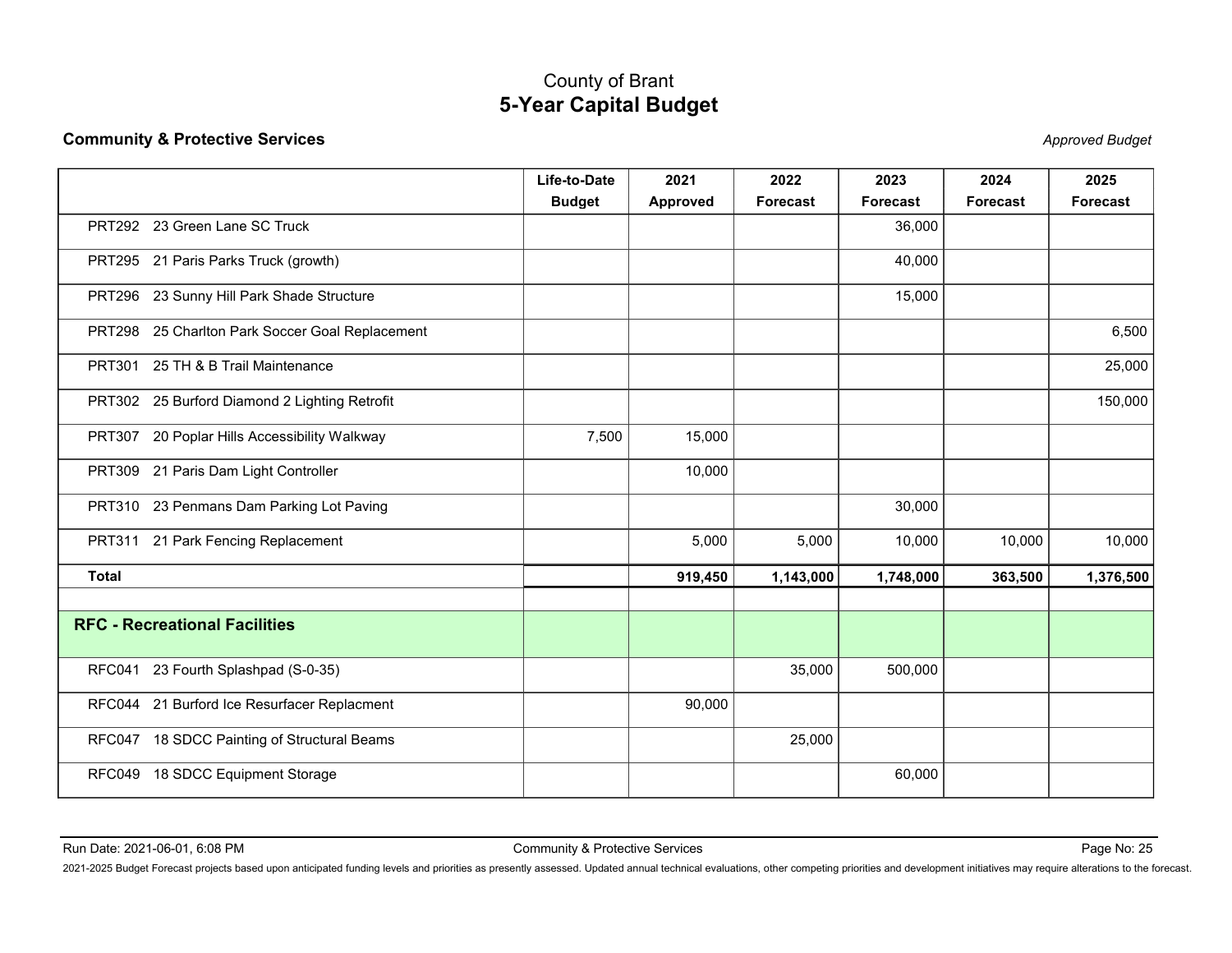|                                                 | <b>5-Year Capital Budget</b>  |                  |                  |                         |                  |                        |
|-------------------------------------------------|-------------------------------|------------------|------------------|-------------------------|------------------|------------------------|
| <b>Community &amp; Protective Services</b>      |                               |                  |                  |                         |                  | <b>Approved Budget</b> |
|                                                 | Life-to-Date<br><b>Budget</b> | 2021<br>Approved | 2022<br>Forecast | 2023<br><b>Forecast</b> | 2024<br>Forecast | 2025<br>Forecast       |
| RFC051 19 SDCC HVAC Replacement                 |                               |                  | 75,000           |                         |                  |                        |
| RFC052 22 SDCC Bleacher Replacement             |                               |                  | 200,000          |                         |                  |                        |
| RFC059 21 Syl Apps Turf Replacement             |                               |                  |                  | 155,000                 |                  |                        |
| RFC064 20 BSC Skate Flooring Replacement        |                               |                  |                  |                         | 25,000           | 25,000                 |
| RFC067 19 Burford Parks Storage Building        |                               |                  |                  | 75,000                  |                  |                        |
| RFC073 19 BSC Bitzer Compressor                 | 27,731                        | 35,000           | 35,000           |                         |                  |                        |
| RFC074 21 BSC Sound System Computer Replacement |                               |                  | 25,000           |                         |                  |                        |
| RFC075 21 BSC Floor Scrubber                    |                               | 15,000           |                  |                         |                  |                        |
| RFC076 21 BSC Truck                             |                               |                  | 30,000           |                         |                  |                        |
| RFC079 18 Burford Security Camera Update        | 15,000                        | 10,000           |                  |                         |                  |                        |
| RFC082 21 Burford HVAC Replacement              |                               |                  |                  | 40,000                  |                  |                        |
| RFC085 20 Burford Rubber Flooring Replacement   |                               |                  | 20,000           | 20,000                  |                  |                        |
| RFC086 23 Burford Splashpad Holding Tank        |                               |                  |                  | 15,000                  |                  |                        |
| RFC088 21 Burford Bleacher Seating Replacement  |                               |                  | 25,000           | 25,000                  |                  |                        |
| RFC091 21 SDCC Compressor #1 Replacement        |                               |                  |                  | 35,000                  |                  |                        |
| RFC092 19 SDCC Kitchen Equipment Replacement    | 10,000                        |                  |                  | 10,000                  |                  |                        |
| RFC093 21 SDCC Floor Scrubber                   |                               | 15,000           |                  |                         |                  |                        |
|                                                 |                               |                  |                  |                         |                  |                        |
|                                                 |                               |                  |                  |                         |                  |                        |
|                                                 |                               |                  |                  |                         |                  |                        |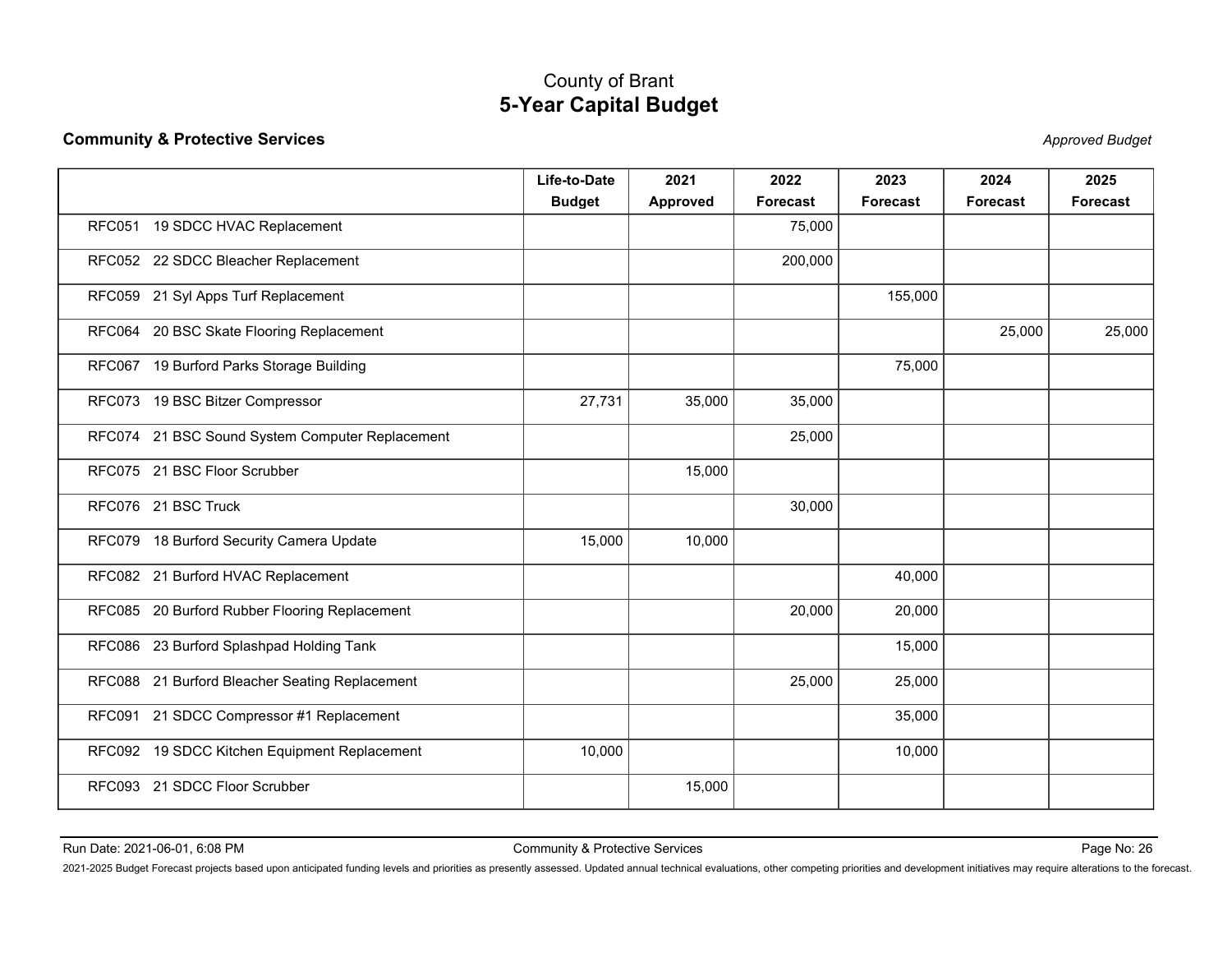|                                                                                                                                                                                                                                | <b>5-Year Capital Budget</b>               |                         |                  |                         |                  |                        |
|--------------------------------------------------------------------------------------------------------------------------------------------------------------------------------------------------------------------------------|--------------------------------------------|-------------------------|------------------|-------------------------|------------------|------------------------|
| <b>Community &amp; Protective Services</b>                                                                                                                                                                                     |                                            |                         |                  |                         |                  | <b>Approved Budget</b> |
|                                                                                                                                                                                                                                | Life-to-Date<br><b>Budget</b>              | 2021<br><b>Approved</b> | 2022<br>Forecast | 2023<br><b>Forecast</b> | 2024<br>Forecast | 2025<br>Forecast       |
| RFC094 22 SDCC Exterior Washroom Renovation                                                                                                                                                                                    |                                            |                         |                  |                         | 95,000           |                        |
| RFC098 22 Compressor Replacement                                                                                                                                                                                               |                                            |                         | 35,000           |                         |                  |                        |
| RFC099 22 SDCC Fryer Replacement Unit                                                                                                                                                                                          |                                            |                         | 15,000           |                         |                  |                        |
| RFC100 22 SDCC Water Heater Replacements                                                                                                                                                                                       |                                            |                         | 10,000           |                         |                  |                        |
| RFC106 19 BSC Roof Repairs                                                                                                                                                                                                     | 100,000                                    | 75,000                  |                  |                         |                  |                        |
| RFC110 23 BCC Flat Roof Replacement                                                                                                                                                                                            |                                            |                         |                  | 150,000                 |                  |                        |
| RFC122 21 Burford Chiller Replacement                                                                                                                                                                                          |                                            | 92,000                  |                  |                         |                  |                        |
| RFC124 25 Syl Apps Fire Suppression System Replacement                                                                                                                                                                         |                                            |                         |                  |                         |                  | 160,000                |
| RFC125 22 Syl Apps West Wall Replacement                                                                                                                                                                                       |                                            |                         | 50,000           |                         |                  |                        |
| RFC126 22 Syl Apps Showers Renovation                                                                                                                                                                                          |                                            |                         | 35,000           |                         |                  |                        |
| RFC127 23 Syl Apps Stand Seating Replacement                                                                                                                                                                                   |                                            |                         |                  | 25,000                  | 25,000           |                        |
| RFC128 21 Syl Apps Office/Utility Space Renovation                                                                                                                                                                             |                                            |                         | 25,000           |                         |                  |                        |
| RFC129 23 Syl Apps Overhead/Shop Door Replacement                                                                                                                                                                              |                                            |                         |                  | 6,000                   |                  |                        |
| RFC133 20 BSC Customer Service Desk Renovation                                                                                                                                                                                 |                                            | 30,000                  |                  |                         |                  |                        |
| RFC135 20 Burford Glycol Loop                                                                                                                                                                                                  |                                            |                         |                  | 20,000                  |                  |                        |
| RFC137 21 BSC Heat Exchanger Gasket Maintenance                                                                                                                                                                                |                                            |                         |                  |                         | 25,000           |                        |
| RFC139 25 Burford HVAC Unit Replacement                                                                                                                                                                                        |                                            |                         |                  |                         |                  | 60,000                 |
|                                                                                                                                                                                                                                |                                            |                         |                  |                         |                  |                        |
| Run Date: 2021-06-01, 6:08 PM                                                                                                                                                                                                  | <b>Community &amp; Protective Services</b> |                         |                  |                         |                  | Page No: 27            |
| 2021-2025 Budget Forecast projects based upon anticipated funding levels and priorities as presently assessed. Updated annual technical evaluations, other competing priorities and development initiatives may require altera |                                            |                         |                  |                         |                  |                        |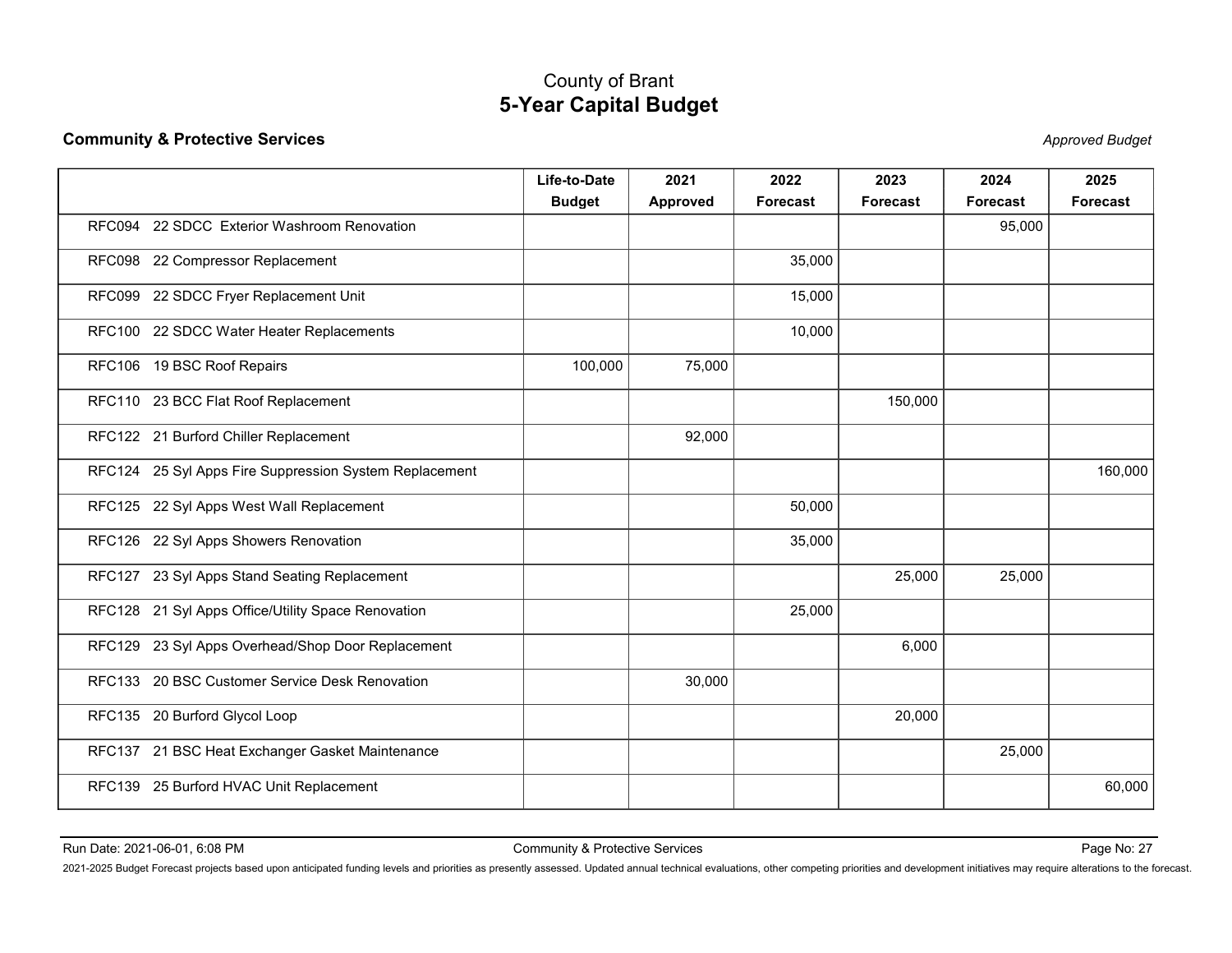|                                                            | <b>5-Year Capital Budget</b>  |                  |                  |                         |                  |                        |
|------------------------------------------------------------|-------------------------------|------------------|------------------|-------------------------|------------------|------------------------|
| <b>Community &amp; Protective Services</b>                 |                               |                  |                  |                         |                  | <b>Approved Budget</b> |
|                                                            | Life-to-Date<br><b>Budget</b> | 2021<br>Approved | 2022<br>Forecast | 2023<br><b>Forecast</b> | 2024<br>Forecast | 2025<br>Forecast       |
| RFC140 24 SDCC HVAC Replacement                            |                               |                  |                  |                         | 75,000           |                        |
| RFC142 21 St. George Lawn Bowling Club Kitchen Renovation  |                               |                  |                  | 15,000                  |                  |                        |
| RFC144 22 St. George Lawn Bowling Club Washroom Renovation |                               |                  | 25,000           |                         |                  |                        |
| RFC146 25 SDCC Flooring Replacement                        |                               |                  |                  |                         |                  | 25,000                 |
| RFC151 20 BSC Addition/Municipal Gymnasium Design          | 1,100,000                     |                  | 20,400,000       |                         |                  |                        |
| RFC152 21 Burford Overhead Door Replacement                |                               | 8,000            |                  |                         |                  |                        |
| RFC153 22 Syl Apps Safety Netting Replacement              |                               |                  | 10,000           |                         |                  |                        |
| RFC154 22 Syl Apps Scoreboard Replacement                  |                               |                  | 12,000           |                         |                  |                        |
| RFC155 24 Syl Apps Fire Suppression Replacement            |                               |                  | 75,000           | 75,000                  | 75,000           |                        |
| RFC156 22 Syl Apps Dasher Board Replacement                |                               |                  | 50,000           | 50,000                  | 50,000           | 50,000                 |
| RFC157 23 Syl Apps Exterior Wall Replacement               |                               |                  |                  | 50,000                  | 50,000           |                        |
| RFC158 28 Syl Apps Roof Re-shingling                       |                               |                  |                  |                         | 75,000           | 75,000                 |
| RFC163 21 Structural Inspections                           |                               | 8,000            |                  |                         |                  |                        |
| <b>Total</b>                                               |                               | 378,000          | 21,212,000       | 1,326,000               | 495,000          | 395,000                |
|                                                            |                               |                  |                  |                         |                  |                        |
| <b>Total Community &amp; Protective Services</b>           | 8,542,518                     | 1,617,950        | 22,732,000       | 3,270,000               | 1,071,500        | 1,929,500              |
|                                                            |                               |                  |                  |                         |                  |                        |
|                                                            |                               |                  |                  |                         |                  |                        |
|                                                            |                               |                  |                  |                         |                  |                        |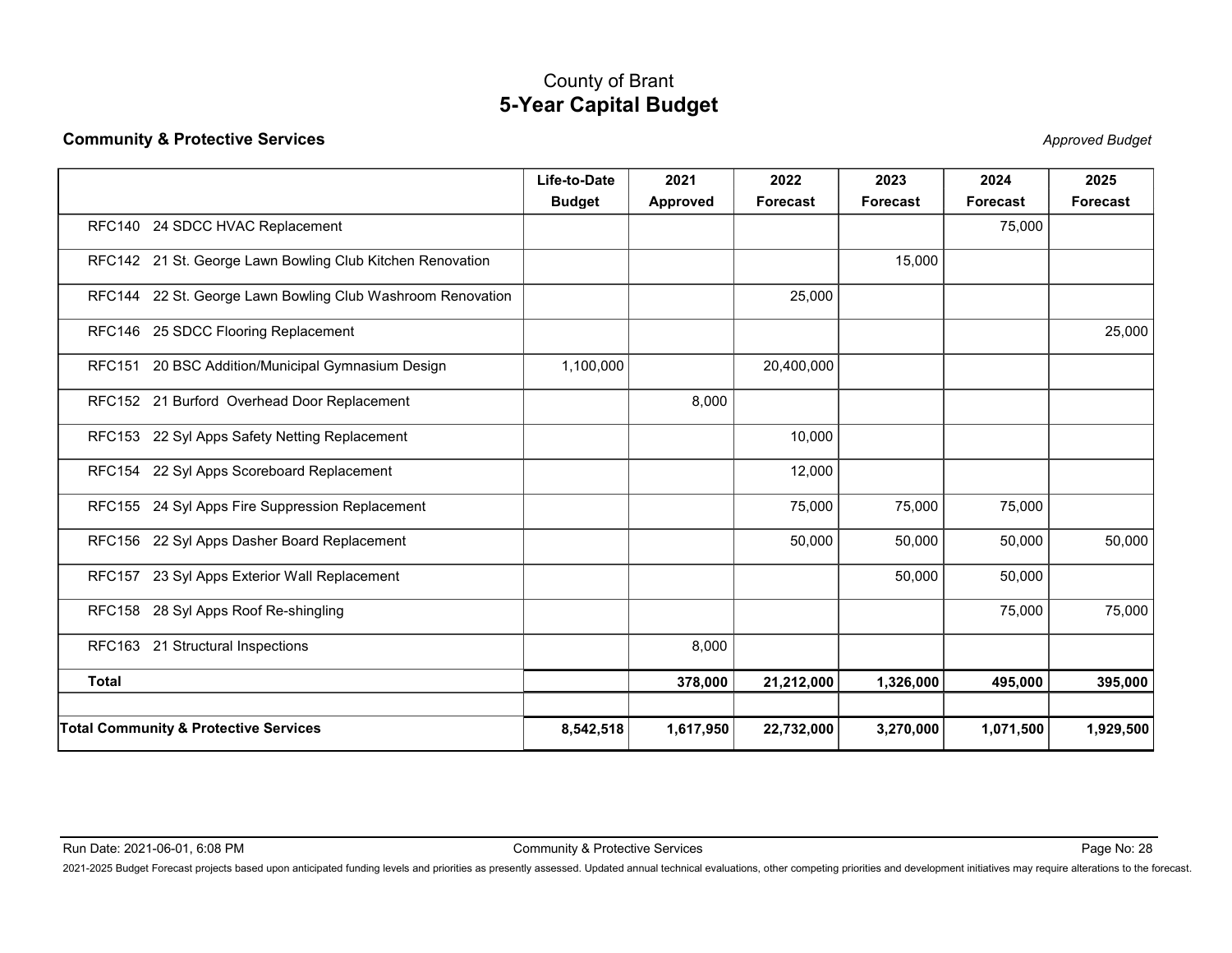<span id="page-29-0"></span>

| <b>Fire Services</b>                                                                                                                                                                                                           | <b>5-Year Capital Budget</b>  |                  |                  |                         |                  | <b>Approved Budget</b> |
|--------------------------------------------------------------------------------------------------------------------------------------------------------------------------------------------------------------------------------|-------------------------------|------------------|------------------|-------------------------|------------------|------------------------|
|                                                                                                                                                                                                                                |                               |                  |                  |                         |                  |                        |
|                                                                                                                                                                                                                                | Life-to-Date<br><b>Budget</b> | 2021<br>Approved | 2022<br>Forecast | 2023<br><b>Forecast</b> | 2024<br>Forecast | 2025<br>Forecast       |
| <b>Fire Services</b>                                                                                                                                                                                                           |                               |                  |                  |                         |                  |                        |
| <b>FRE - Fire Services</b>                                                                                                                                                                                                     |                               |                  |                  |                         |                  |                        |
| FRE021 24 Fire Hall Contruction Airport                                                                                                                                                                                        |                               |                  |                  | 50,000                  | 2,450,000        |                        |
| FRE071 21 Replacement Mt. Pleasant Pumper #351                                                                                                                                                                                 |                               | 620,000          |                  |                         |                  |                        |
| FRE076 23 Self Contained Breathing Apparatus                                                                                                                                                                                   |                               |                  |                  | 500,000                 | 500,000          |                        |
| FRE077 22 Replacement Pumper #312-Paris                                                                                                                                                                                        |                               |                  | 635,000          |                         |                  |                        |
| FRE078 18 Rural Water Supply (Fire)                                                                                                                                                                                            | 20,000                        |                  | 5,000            |                         | 5,000            |                        |
| FRE089 21 Apparatus Upgrades                                                                                                                                                                                                   |                               | 50,000           |                  | 50,000                  |                  | 50,000                 |
| FRE091 22 Parking Lot Repairs                                                                                                                                                                                                  |                               |                  | 20,000           |                         |                  |                        |
| FRE092 24 Auto Extrication Equipment                                                                                                                                                                                           |                               |                  |                  |                         | 150,000          | 75,000                 |
| FRE093 22 Replace Fire Admin Vehicle                                                                                                                                                                                           |                               |                  | 48,000           |                         |                  |                        |
| FRE094 23 Replace Pumper - Airport                                                                                                                                                                                             |                               |                  |                  | 650,000                 |                  |                        |
| FRE095 23 Replace Fire Admin Vehicle                                                                                                                                                                                           |                               |                  |                  | 50,000                  |                  |                        |
| FRE096 24 Replace Fire Admin Vehicle                                                                                                                                                                                           |                               |                  |                  |                         | 52,000           |                        |
| FRE097 24 Replace Tanker - Paris                                                                                                                                                                                               |                               |                  |                  |                         | 425,000          |                        |
| FRE098 24 Replace Tanker - Burford                                                                                                                                                                                             |                               |                  |                  |                         | 425,000          |                        |
| FRE099 23 New Fire Station in North Paris(19-107)                                                                                                                                                                              |                               |                  |                  | 3,000,000               |                  |                        |
| Run Date: 2021-06-01, 6:08 PM                                                                                                                                                                                                  | Fire Services                 |                  |                  |                         |                  | Page No: 29            |
| 2021-2025 Budget Forecast projects based upon anticipated funding levels and priorities as presently assessed. Updated annual technical evaluations, other competing priorities and development initiatives may require altera |                               |                  |                  |                         |                  |                        |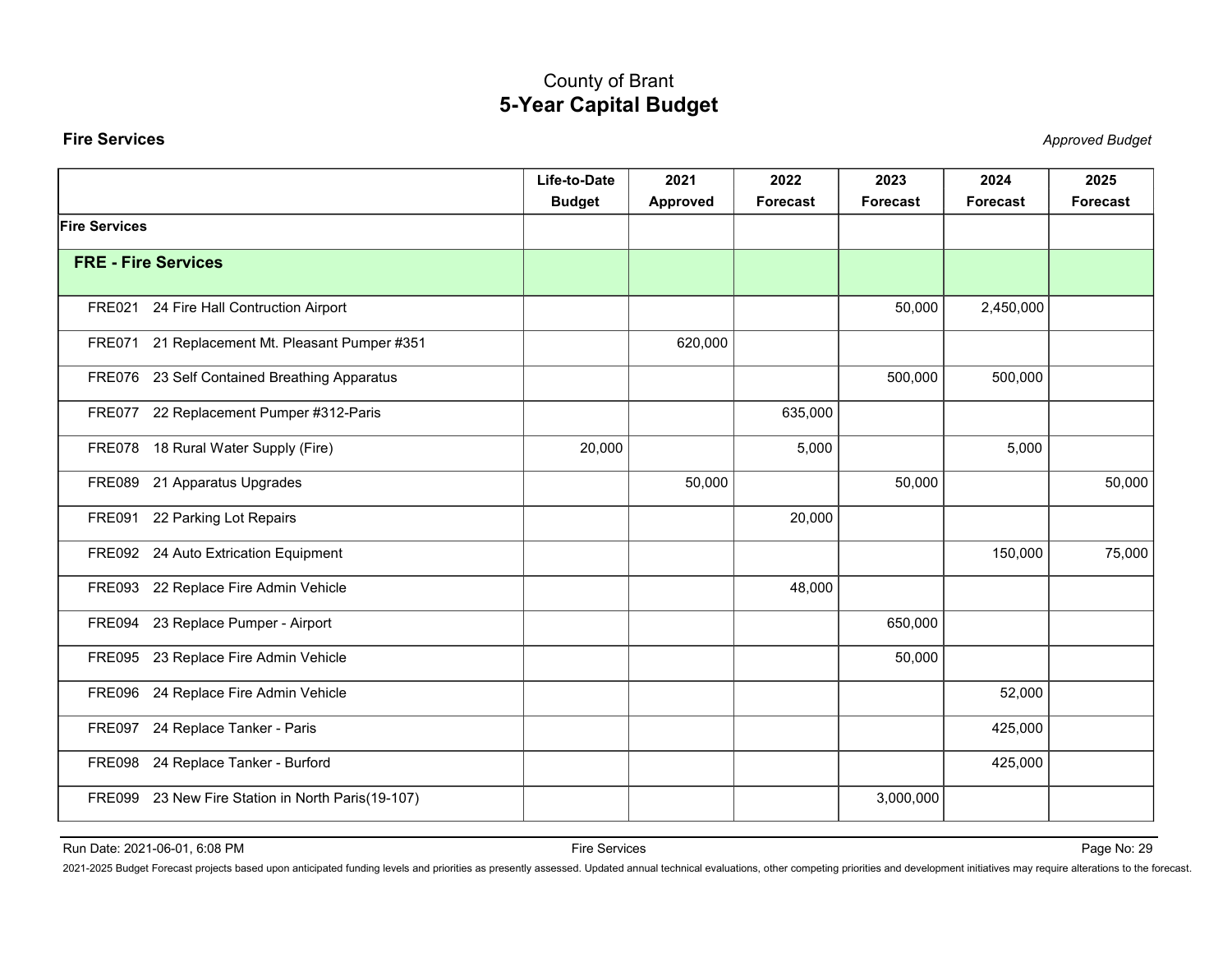|                                                             | County of Brant<br><b>5-Year Capital Budget</b> |                  |                  |                         |                  |                        |
|-------------------------------------------------------------|-------------------------------------------------|------------------|------------------|-------------------------|------------------|------------------------|
| <b>Fire Services</b>                                        |                                                 |                  |                  |                         |                  | <b>Approved Budget</b> |
|                                                             | Life-to-Date<br><b>Budget</b>                   | 2021<br>Approved | 2022<br>Forecast | 2023<br><b>Forecast</b> | 2024<br>Forecast | 2025<br>Forecast       |
| FRE100 23 Light Rescue Veh for new N. Paris Station(19-111) |                                                 |                  |                  | 195,000                 |                  |                        |
| FRE101 23 Pumper for New N. Paris Station(19-112)           |                                                 |                  |                  | 650,000                 |                  |                        |
| FRE102 23 Tanker for New N. Paris Station(19-113)           |                                                 |                  |                  | 425,000                 |                  |                        |
| FRE103 20 Decontamination & Hygiene Program                 | 355,000                                         | 396,000          | 401,000          |                         |                  |                        |
| FRE104 21 Replace 2 Rescue Boats                            |                                                 | 30,000           |                  |                         |                  |                        |
| FRE105 21 Replace 1 Rescue Boat Motor                       |                                                 | 15,000           |                  |                         |                  |                        |
| FRE106 21 Training Equipment                                |                                                 | 25,000           |                  |                         |                  |                        |
| FRE107 21 Replace Defibrillators                            |                                                 | 20,000           | 20,000           |                         |                  |                        |
| FRE108 22 Pager & Radio Replacement                         |                                                 |                  | 20,000           | 20,000                  | 20,000           | 20,000                 |
| FRE109 22 Live Fire Training Facility                       |                                                 |                  | 250,000          |                         |                  |                        |
| FRE110 23 Replace Bunker Gear                               |                                                 |                  |                  | 80,000                  | 80,000           | 80,000                 |
| FRE111 23 Burford Generator                                 |                                                 |                  |                  | 100,000                 |                  |                        |
| FRE112 24 St. George Generator                              |                                                 |                  |                  |                         | 100,000          |                        |
| FRE113 24 Onondaga Light Rescue Truck                       |                                                 |                  |                  |                         | 200,000          |                        |
| FRE114 25 St. George Pumper                                 |                                                 |                  |                  |                         |                  | 650,000                |
| FRE115 25 St. George Tanker                                 |                                                 |                  |                  |                         |                  | 425,000                |
| <b>Total</b>                                                |                                                 | 1,156,000        | 1,399,000        | 5,770,000               | 4,407,000        | 1,300,000              |
|                                                             |                                                 |                  |                  |                         |                  |                        |
| Run Date: 2021-06-01, 6:08 PM                               | Fire Services                                   |                  |                  |                         |                  | Page No: 30            |
|                                                             |                                                 |                  |                  |                         |                  |                        |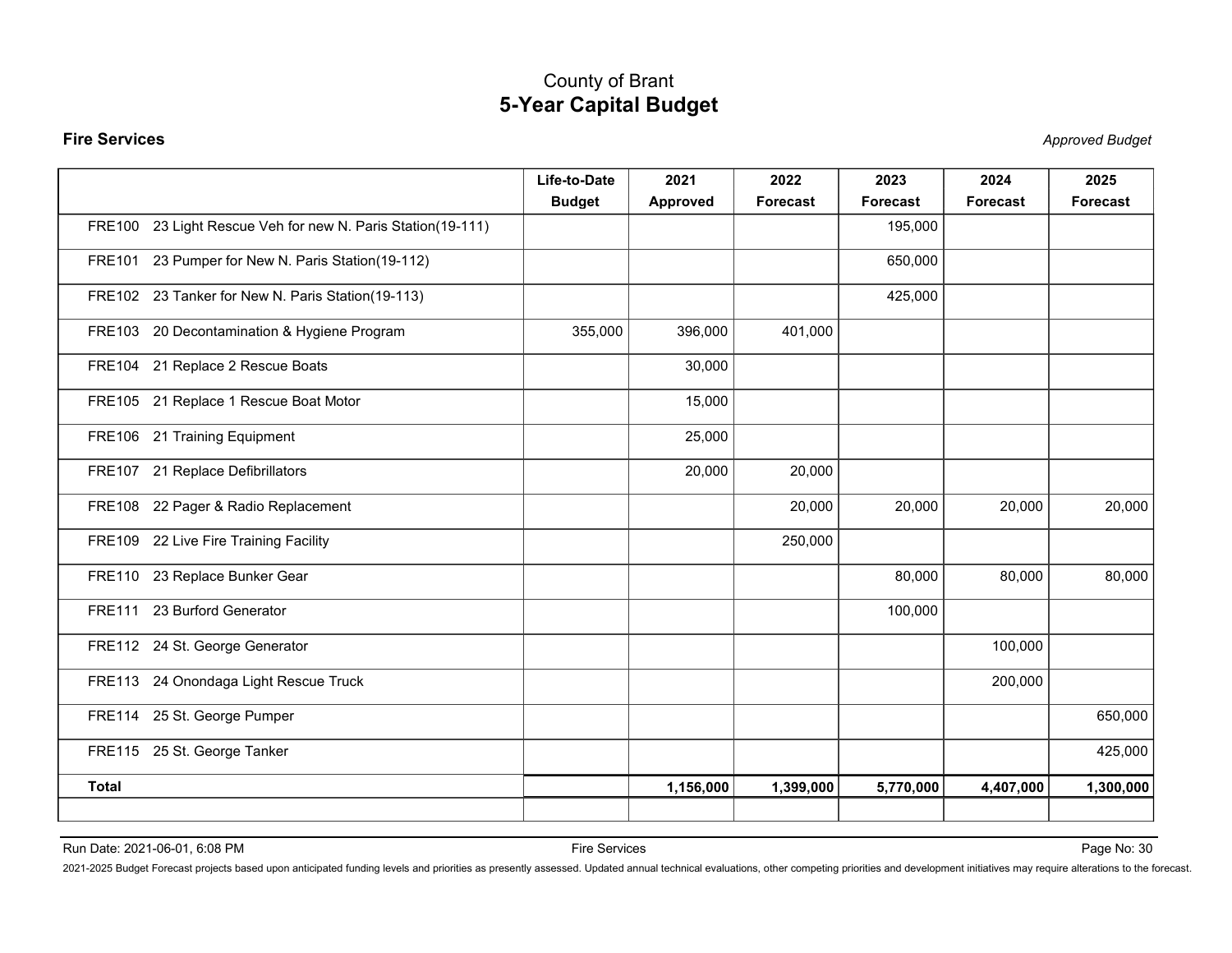|                            | <b>County of Brant</b>        |                         |                  |                  |                  |                        |
|----------------------------|-------------------------------|-------------------------|------------------|------------------|------------------|------------------------|
|                            | <b>5-Year Capital Budget</b>  |                         |                  |                  |                  |                        |
| <b>Fire Services</b>       |                               |                         |                  |                  |                  | <b>Approved Budget</b> |
|                            | Life-to-Date<br><b>Budget</b> | 2021<br><b>Approved</b> | 2022<br>Forecast | 2023<br>Forecast | 2024<br>Forecast | 2025<br>Forecast       |
| <b>Total Fire Services</b> | 10,985,449                    | 1,156,000               | 1,399,000        | 5,770,000        | 4,407,000        | 1,300,000              |
|                            |                               |                         |                  |                  |                  |                        |
|                            |                               |                         |                  |                  |                  |                        |

Run Date: 2021-06-01, 6:08 PM<br>2021-2025 Budget Forecast projects based upon anticipated funding levels and priorities as presently assessed. Updated annual technical evaluations, other competing priorities and development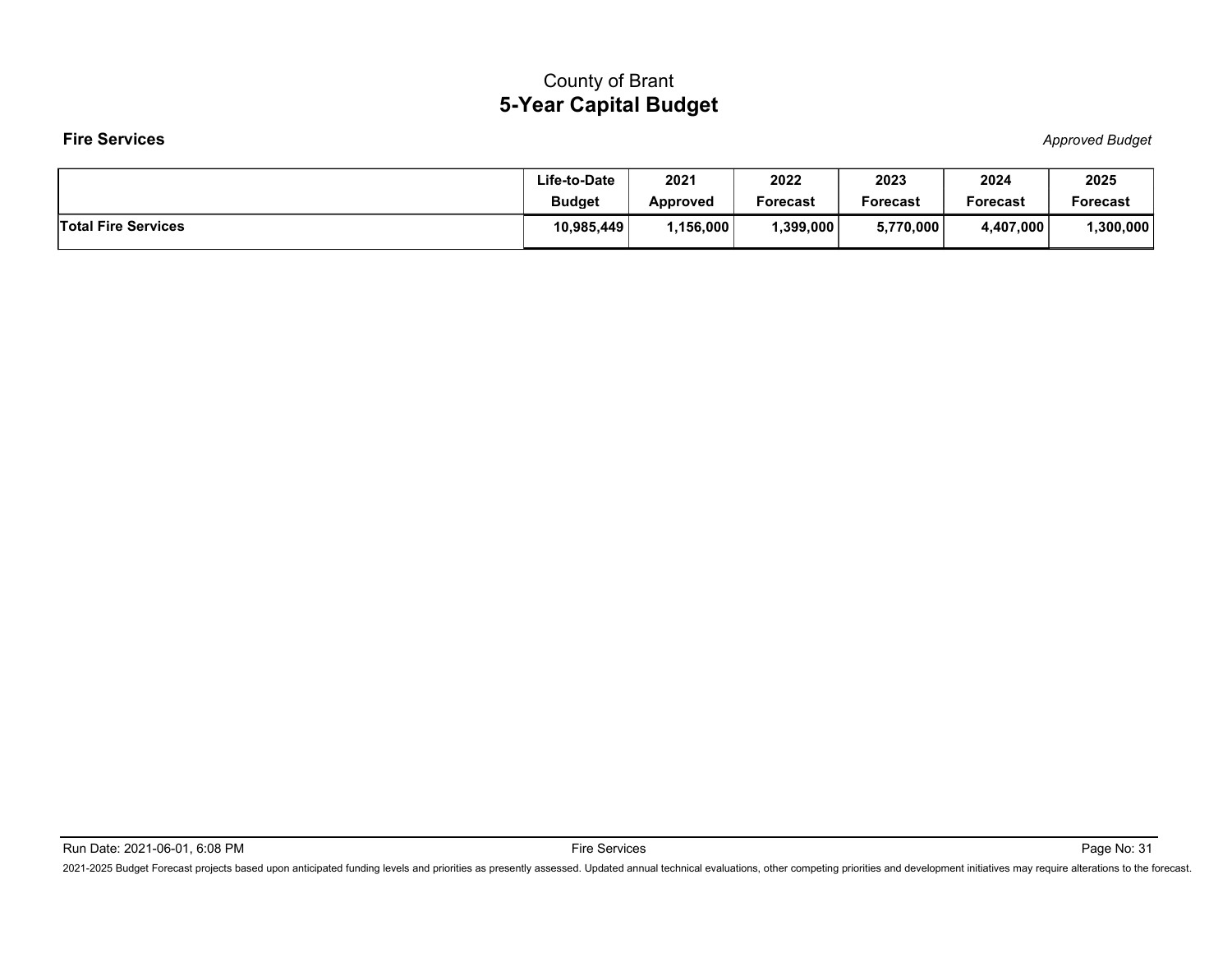<span id="page-32-0"></span>

| <b>Paramedic Services</b><br><b>Approved Budget</b><br>Life-to-Date<br>2021<br>2024<br>2022<br>2023<br>2025<br><b>Budget</b><br>Approved<br>Forecast<br>Forecast<br><b>Forecast</b><br>Forecast<br><b>Paramedic Services</b>                                                                         |
|------------------------------------------------------------------------------------------------------------------------------------------------------------------------------------------------------------------------------------------------------------------------------------------------------|
|                                                                                                                                                                                                                                                                                                      |
|                                                                                                                                                                                                                                                                                                      |
|                                                                                                                                                                                                                                                                                                      |
| <b>AMB - Paramedic Services</b>                                                                                                                                                                                                                                                                      |
| AMB035 21 Stretcher replacements (8 units)<br>220,000                                                                                                                                                                                                                                                |
| AMB045 22 Additional Ambulance<br>325,000                                                                                                                                                                                                                                                            |
| AMB046 22 Ambulance Replacement (2 units)<br>390,000                                                                                                                                                                                                                                                 |
| AMB051 23 Defibrillator Replacements<br>504,000                                                                                                                                                                                                                                                      |
| 344,893<br>AMB053 25 Additional Ambulance                                                                                                                                                                                                                                                            |
| AMB054 21 Additional ERVs (2)<br>150,000                                                                                                                                                                                                                                                             |
| AMB055 24 Ambulance Replacement (3 units)<br>608,634                                                                                                                                                                                                                                                 |
| AMB061 22 Scoupe Stretchers<br>13,125                                                                                                                                                                                                                                                                |
| AMB062 23 Ambulance Replacements (2 units)<br>397,800                                                                                                                                                                                                                                                |
| AMB063 21 Replacement of Toughbooks<br>69,600                                                                                                                                                                                                                                                        |
| AMB064 22 Replacement of Toughbooks<br>17,750                                                                                                                                                                                                                                                        |
| AMB065 25 Replacement of Toughbooks<br>54,320                                                                                                                                                                                                                                                        |
| AMB066 25 Ambulance Replacements (2 units)<br>413,871                                                                                                                                                                                                                                                |
| AMB068 25 Stretcher Replacement (3 units)<br>85,850                                                                                                                                                                                                                                                  |
| <b>Total</b><br>745,875<br>608,634<br>439,600<br>901,800<br>898,934                                                                                                                                                                                                                                  |
|                                                                                                                                                                                                                                                                                                      |
| Paramedic Services<br>Run Date: 2021-06-01, 6:08 PM<br>Page No: 32<br>2021-2025 Budget Forecast projects based upon anticipated funding levels and priorities as presently assessed. Updated annual technical evaluations, other competing priorities and development initiatives may require altera |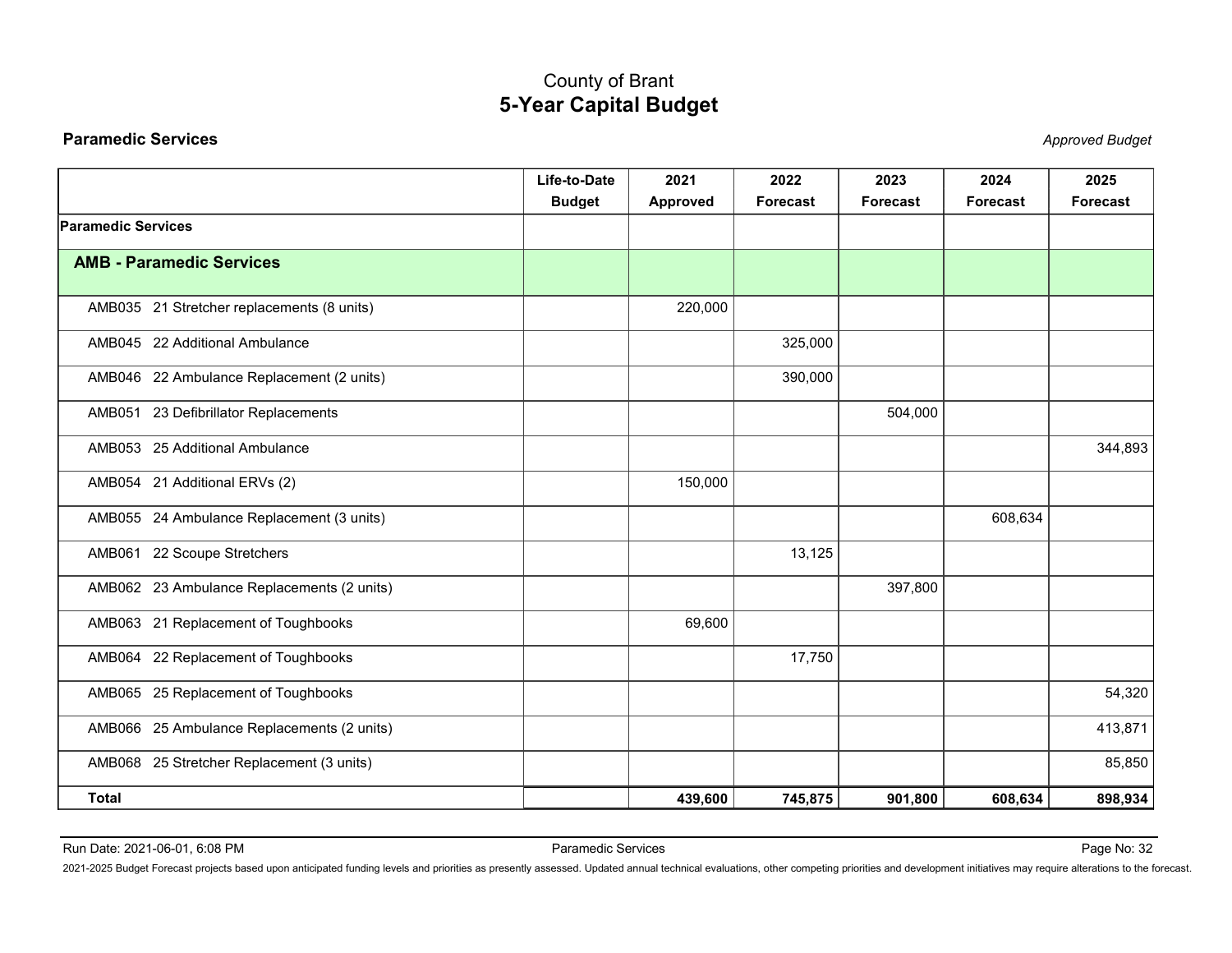|                                 | <b>County of Brant</b>        |                         |                  |                  |                  |                         |
|---------------------------------|-------------------------------|-------------------------|------------------|------------------|------------------|-------------------------|
|                                 | <b>5-Year Capital Budget</b>  |                         |                  |                  |                  |                         |
| <b>Paramedic Services</b>       |                               |                         |                  |                  |                  | <b>Approved Budget</b>  |
|                                 | Life-to-Date<br><b>Budget</b> | 2021<br><b>Approved</b> | 2022<br>Forecast | 2023<br>Forecast | 2024<br>Forecast | 2025<br><b>Forecast</b> |
| <b>Total Paramedic Services</b> | 585,800                       | 439,600                 | 745,875          | 901,800          | 608,634          | 898,934                 |
|                                 |                               |                         |                  |                  |                  |                         |
|                                 |                               |                         |                  |                  |                  |                         |
|                                 |                               |                         |                  |                  |                  |                         |
|                                 |                               |                         |                  |                  |                  |                         |
|                                 |                               |                         |                  |                  |                  |                         |
|                                 |                               |                         |                  |                  |                  |                         |
|                                 |                               |                         |                  |                  |                  |                         |

Raramedic Services Faramedic Services Pape No: 2021-06-01, 6:08 PM<br>2021-2025 Budget Forecast projects based upon anticipated funding levels and priorities as presently assessed. Updated annual technical evaluations, other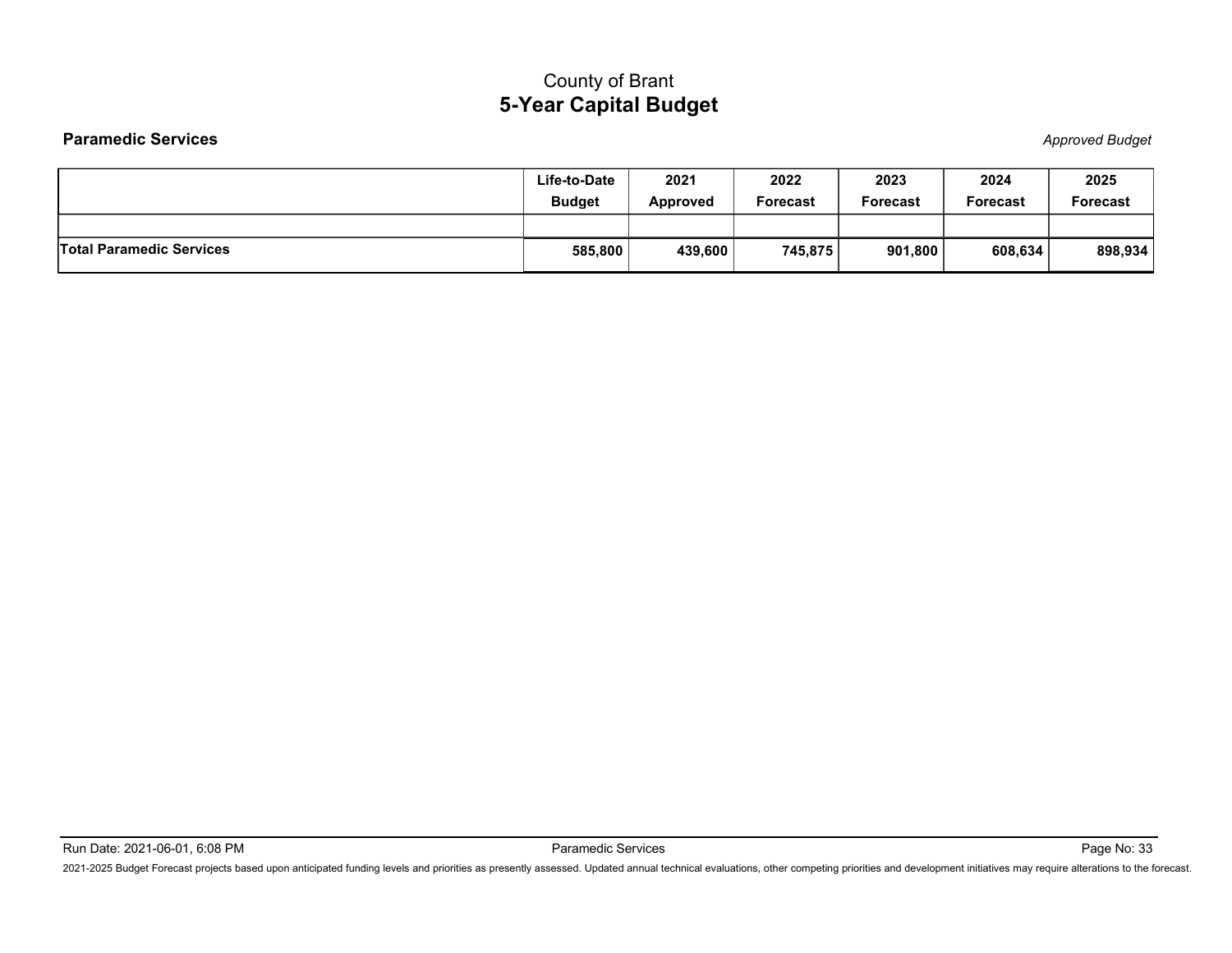<span id="page-34-0"></span>

|                                                                                                                                                                                                                                | <b>5-Year Capital Budget</b>  |                  |                  |                         |                  |                        |
|--------------------------------------------------------------------------------------------------------------------------------------------------------------------------------------------------------------------------------|-------------------------------|------------------|------------------|-------------------------|------------------|------------------------|
| <b>External Agencies</b>                                                                                                                                                                                                       |                               |                  |                  |                         |                  | <b>Approved Budget</b> |
|                                                                                                                                                                                                                                | Life-to-Date<br><b>Budget</b> | 2021<br>Approved | 2022<br>Forecast | 2023<br><b>Forecast</b> | 2024<br>Forecast | 2025<br>Forecast       |
| <b>External Agencies</b>                                                                                                                                                                                                       |                               |                  |                  |                         |                  |                        |
| <b>EXT - Other Agencies</b>                                                                                                                                                                                                    |                               |                  |                  |                         |                  |                        |
| EXT020 17 JNH Nursing Equipment                                                                                                                                                                                                | 99,450                        | 40,950           | 40,950           | 18,632                  | 19,564           | 20,542                 |
| 20 JNH Fire Sprinkler System<br>EXT021                                                                                                                                                                                         | 8,190                         | 49,140           |                  |                         |                  |                        |
| EXT022 17 JNH Building Repairs/Replacement                                                                                                                                                                                     | 53,358                        | 13,650           | 13,650           | 20,475                  | 21,499           | 22,574                 |
| EXT025 17 JNH Support Services Equipment                                                                                                                                                                                       | 54,314                        | 13,650           | 13,650           | 14,333                  | 15,186           | 15,945                 |
| EXT028 18 JNH Bell Lane Terrace Refurbishment                                                                                                                                                                                  | 27,225                        | 6,825            | 6,825            | 7,166                   | 7,525            | 7,901                  |
| EXT029 21 JNH Resident Room Refurb-furnishing & equipment                                                                                                                                                                      | 9,555                         | 26,474           |                  |                         |                  | 73,171                 |
| 19 JNH Courtyard walkway sprinkler<br>EXT031                                                                                                                                                                                   |                               |                  |                  |                         | 10,920           | 88,725                 |
| EXT032 18 JNH Office IT and Furniture replacement                                                                                                                                                                              | 44,349                        | 13,650           | 13,650           | 14,333                  | 15,186           | 15,945                 |
| EXT033 20 JNH Resident Room refurb-mechanical & plumbing                                                                                                                                                                       | 8,190                         |                  | 68,250           | 68,250                  |                  |                        |
| EXT034 21 JNH Common Area Refurbishment                                                                                                                                                                                        |                               | 9,555            | 43,953           |                         |                  |                        |
| EXT035 20 JNH Nursing Unit Refurbishment                                                                                                                                                                                       | 5,460                         | 21,840           |                  |                         |                  |                        |
| EXT042 21 JNH Main Heating Boilers Replacement                                                                                                                                                                                 |                               | 5,460            | 68,250           |                         |                  |                        |
| EXT043 23 JNH Generator Replacement                                                                                                                                                                                            |                               |                  |                  | 35,490                  |                  |                        |
| EXT044 23 JNH Building Condition Assessment                                                                                                                                                                                    |                               |                  |                  | 27,300                  |                  |                        |
| EXT045 23 JNH Exit Signage                                                                                                                                                                                                     |                               |                  |                  | 18,018                  |                  |                        |
| Run Date: 2021-06-01, 6:08 PM                                                                                                                                                                                                  | <b>External Agencies</b>      |                  |                  |                         |                  | Page No: 34            |
| 2021-2025 Budget Forecast projects based upon anticipated funding levels and priorities as presently assessed. Updated annual technical evaluations, other competing priorities and development initiatives may require altera |                               |                  |                  |                         |                  |                        |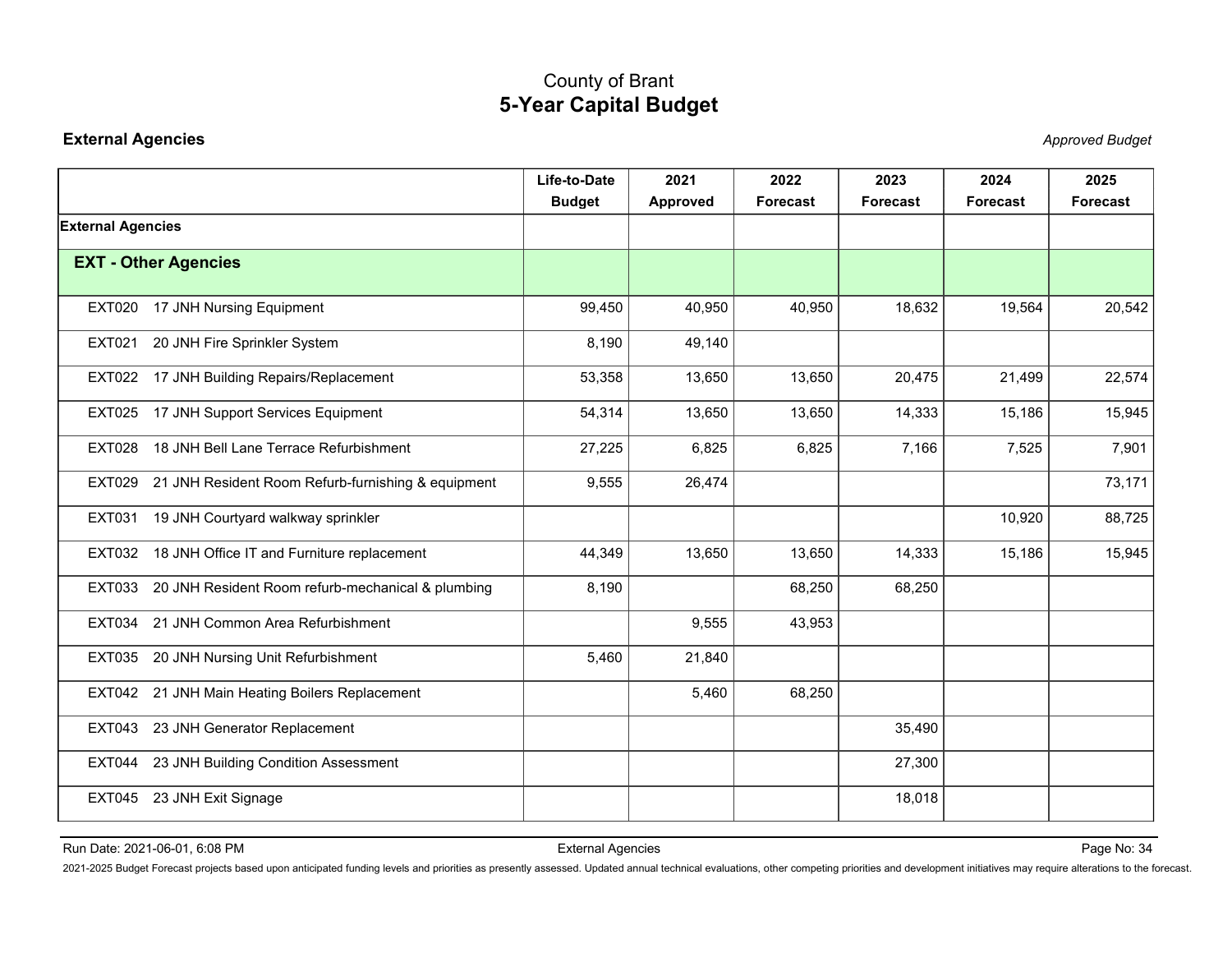|                                          | <b>5-Year Capital Budget</b> |                 |          |          |          |                        |
|------------------------------------------|------------------------------|-----------------|----------|----------|----------|------------------------|
| <b>External Agencies</b>                 |                              |                 |          |          |          | <b>Approved Budget</b> |
|                                          | Life-to-Date                 | 2021            | 2022     | 2023     | 2024     | 2025                   |
|                                          | <b>Budget</b>                | <b>Approved</b> | Forecast | Forecast | Forecast | Forecast               |
| EXT046 23 JNH Door Replacement           |                              |                 |          | 13,923   |          |                        |
| EXT047 23 JNH Fire Alarm System Upgrades |                              |                 |          | 10,920   |          |                        |
| EXT048 23 JNH Roofing                    |                              |                 |          | 9,555    | 119,438  |                        |
| EXT049 23 JNH Electrical Panel Upgrade   |                              |                 |          | 5,460    | 34,125   |                        |
| EXT050 21 JNH EMAR                       |                              | 73,171          |          |          |          |                        |
| <b>Total</b>                             |                              | 274,365         | 269,178  | 263,855  | 243,443  | 244,803                |
| <b>Total External Agencies</b>           | 1,635,292                    | 274,365         | 269,178  | 263,855  | 243,443  | 244,803                |
|                                          |                              |                 |          |          |          |                        |
|                                          |                              |                 |          |          |          |                        |
|                                          |                              |                 |          |          |          |                        |
|                                          |                              |                 |          |          |          |                        |
|                                          |                              |                 |          |          |          |                        |
|                                          |                              |                 |          |          |          |                        |
|                                          |                              |                 |          |          |          |                        |
|                                          |                              |                 |          |          |          |                        |
|                                          |                              |                 |          |          |          |                        |

Run Date: 2021-06-01, 6:08 PM<br>2021-2025 Budget Forecast projects based upon anticipated funding levels and priorities as presently assessed. Updated annual technical evaluations, other competing priorities and development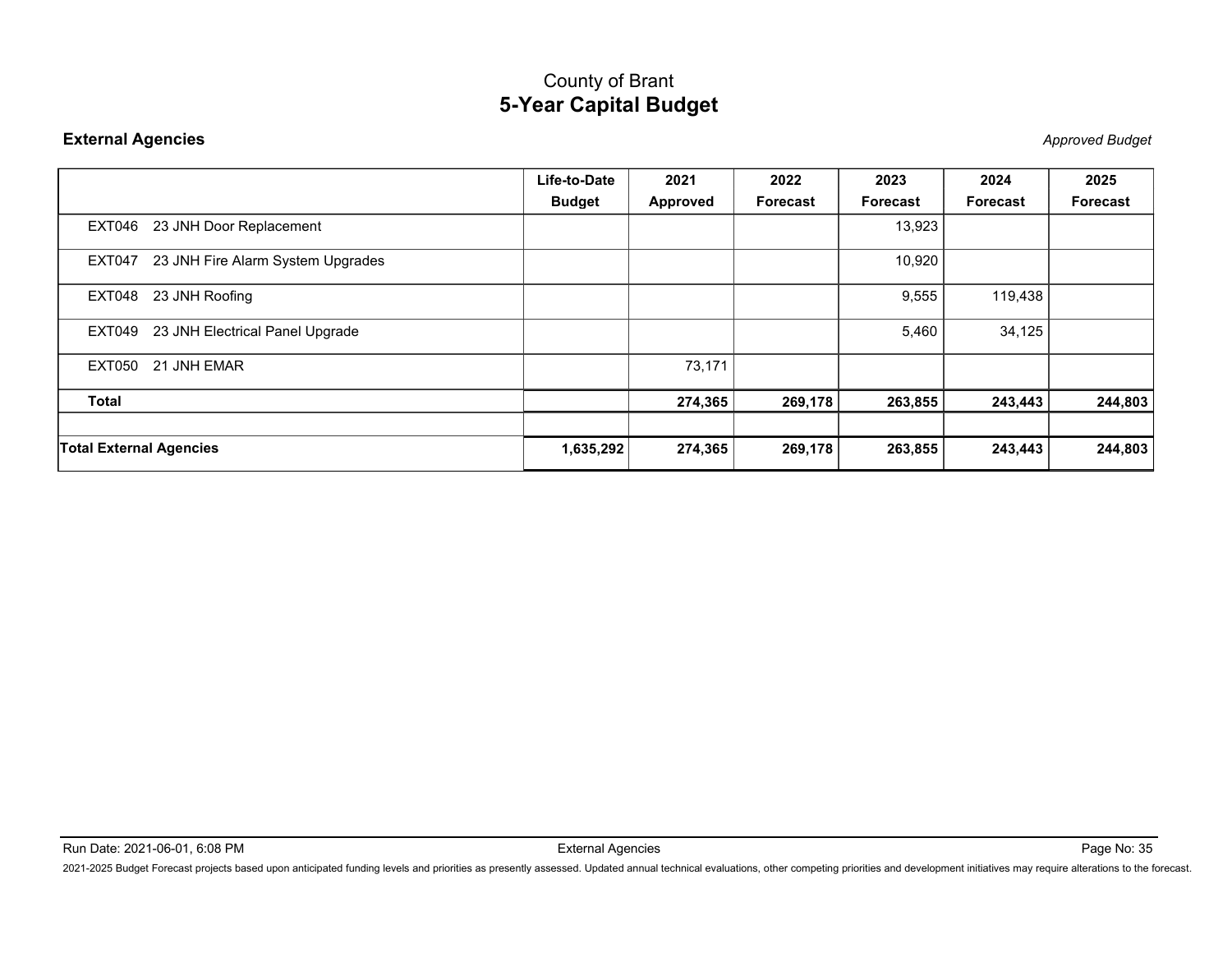<span id="page-36-0"></span>

|                                                                                                                                                                                                                                | County of Brant<br><b>5-Year Capital Budget</b> |                  |                  |                         |                        |
|--------------------------------------------------------------------------------------------------------------------------------------------------------------------------------------------------------------------------------|-------------------------------------------------|------------------|------------------|-------------------------|------------------------|
| Library                                                                                                                                                                                                                        |                                                 |                  |                  |                         | <b>Approved Budget</b> |
| Life-to-Date<br><b>Budget</b>                                                                                                                                                                                                  | 2021<br><b>Approved</b>                         | 2022<br>Forecast | 2023<br>Forecast | 2024<br><b>Forecast</b> | 2025<br>Forecast       |
| Library                                                                                                                                                                                                                        |                                                 |                  |                  |                         |                        |
| <b>LIB - Library</b>                                                                                                                                                                                                           |                                                 |                  |                  |                         |                        |
| 21 Library Books (19-65)<br><b>LIB027</b>                                                                                                                                                                                      | 20,000                                          |                  |                  |                         |                        |
| 22 Library Books (19-65)<br>LIB030                                                                                                                                                                                             |                                                 | 20,000           |                  |                         |                        |
| 23 Library Books (19-65)<br>LIB031                                                                                                                                                                                             |                                                 |                  | 20,000           |                         |                        |
| 22 Equipment for New Paris Branch (19-67)<br>LIB038                                                                                                                                                                            |                                                 | 600,000          |                  |                         |                        |
| 22 Integrated Library System (19-64)<br>LIB039                                                                                                                                                                                 |                                                 | 100,000          |                  |                         |                        |
| 24 New St. George Library Branch (19-62)<br>LIB040                                                                                                                                                                             |                                                 |                  | 67,500           | 2,932,500               |                        |
| 24 Equipment for New St. George Branch (19-66)<br>LIB041                                                                                                                                                                       |                                                 |                  |                  | 300,000                 |                        |
| 24 Library Demographic Study (19-55)<br>LIB042                                                                                                                                                                                 |                                                 |                  |                  | 25,000                  |                        |
| 24 Library Books (19-65)<br>LIB043                                                                                                                                                                                             |                                                 |                  |                  | 20,000                  | 20,000                 |
| 25 Library Master Plan (19-57)<br>LIB044                                                                                                                                                                                       |                                                 |                  |                  |                         | 20,000                 |
| 21 Scotland-Oakland Carpet Replacement<br>LIB045                                                                                                                                                                               | 5,000                                           |                  |                  |                         |                        |
| 22 Burford HVAC Replacement<br>LIB046                                                                                                                                                                                          |                                                 | 20,000           |                  |                         |                        |
| 24 Scotland-Oakland HVAC Replacement<br><b>LIB047</b>                                                                                                                                                                          |                                                 |                  |                  | 10,000                  |                        |
| LIB048<br>21 Exterior Building Improvements-Scotland                                                                                                                                                                           | 5,200                                           |                  |                  |                         |                        |
| 21 Soft Seating Replacement-Paris&Burford<br>LIB049                                                                                                                                                                            | 8,900                                           |                  |                  |                         |                        |
| Run Date: 2021-06-01, 6:08 PM                                                                                                                                                                                                  | Library                                         |                  |                  |                         | Page No: 36            |
| 2021-2025 Budget Forecast projects based upon anticipated funding levels and priorities as presently assessed. Updated annual technical evaluations, other competing priorities and development initiatives may require altera |                                                 |                  |                  |                         |                        |